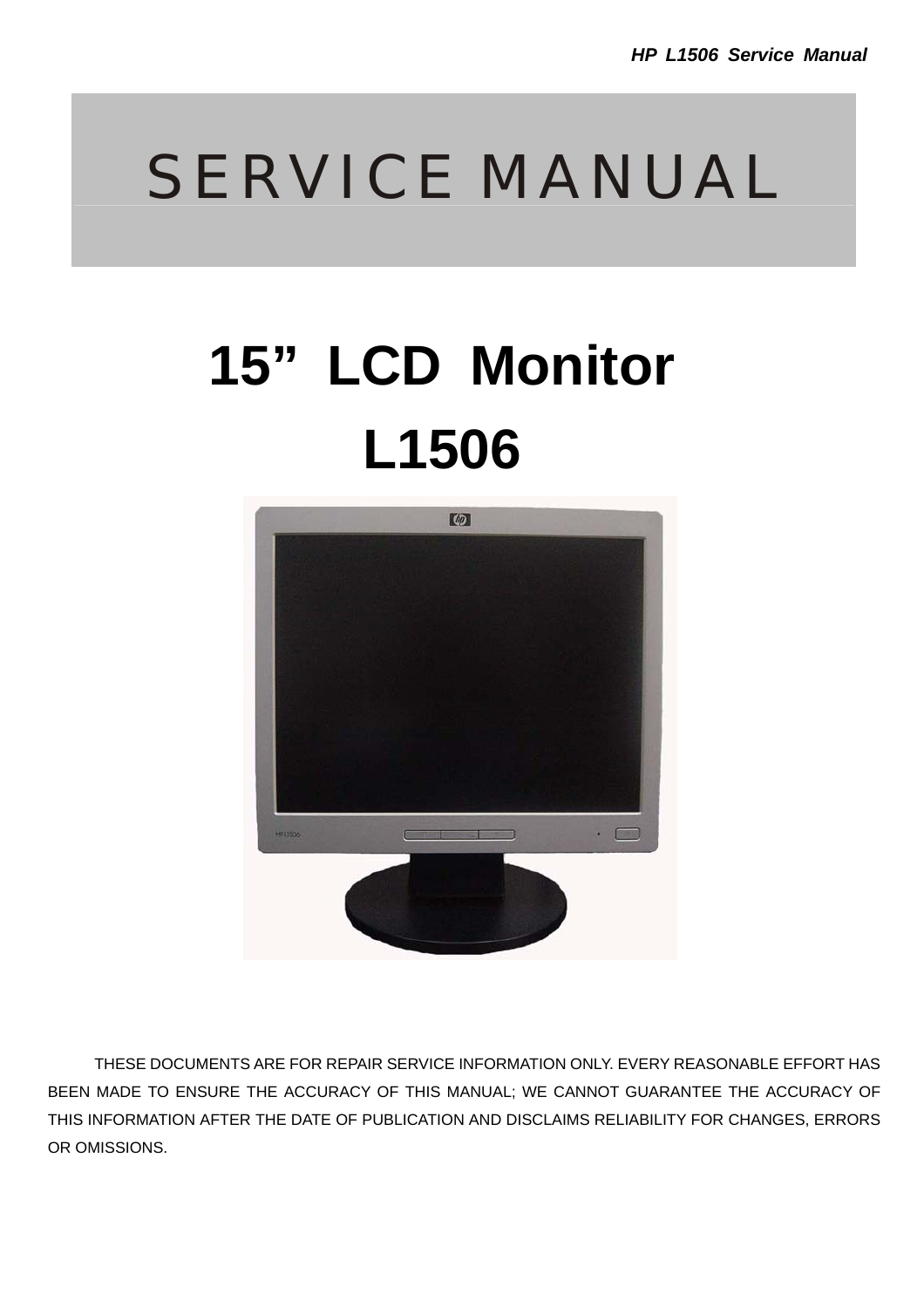| <b>Table of Contents</b>    |
|-----------------------------|
|                             |
|                             |
|                             |
|                             |
|                             |
|                             |
|                             |
| 3.3 Adjusting The Picture   |
|                             |
|                             |
|                             |
|                             |
| 5. Panel Specification      |
| 5.1 General Feature         |
| 5.2 Optical Characteristics |
| 6. Block Diagram            |
|                             |
|                             |
|                             |
|                             |
| 6.3.2 Inverter/Power Board  |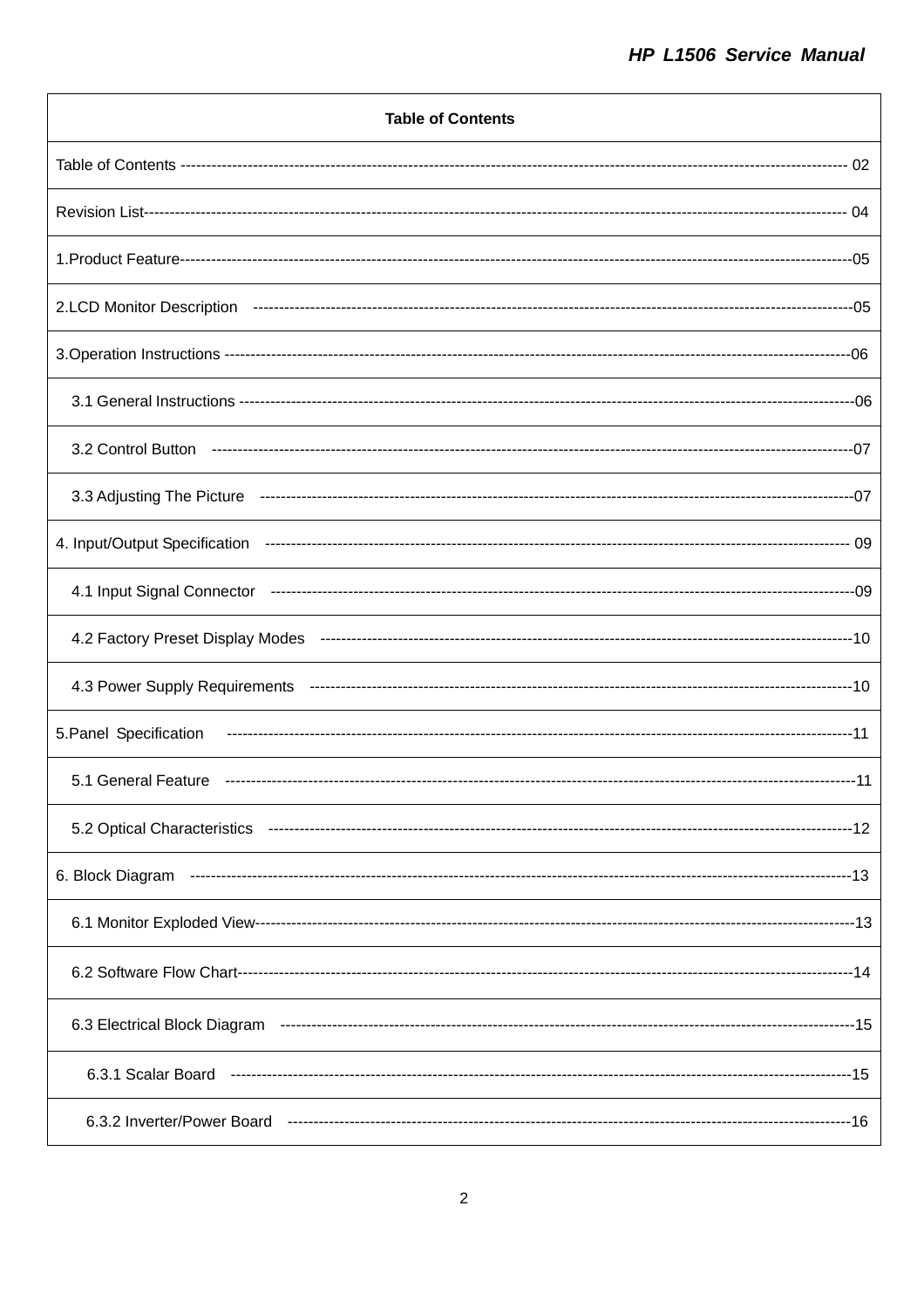| 7. Schematic |
|--------------|
|              |
|              |
|              |
|              |
|              |
|              |
|              |
|              |
|              |
|              |
|              |
|              |
|              |
|              |
|              |
|              |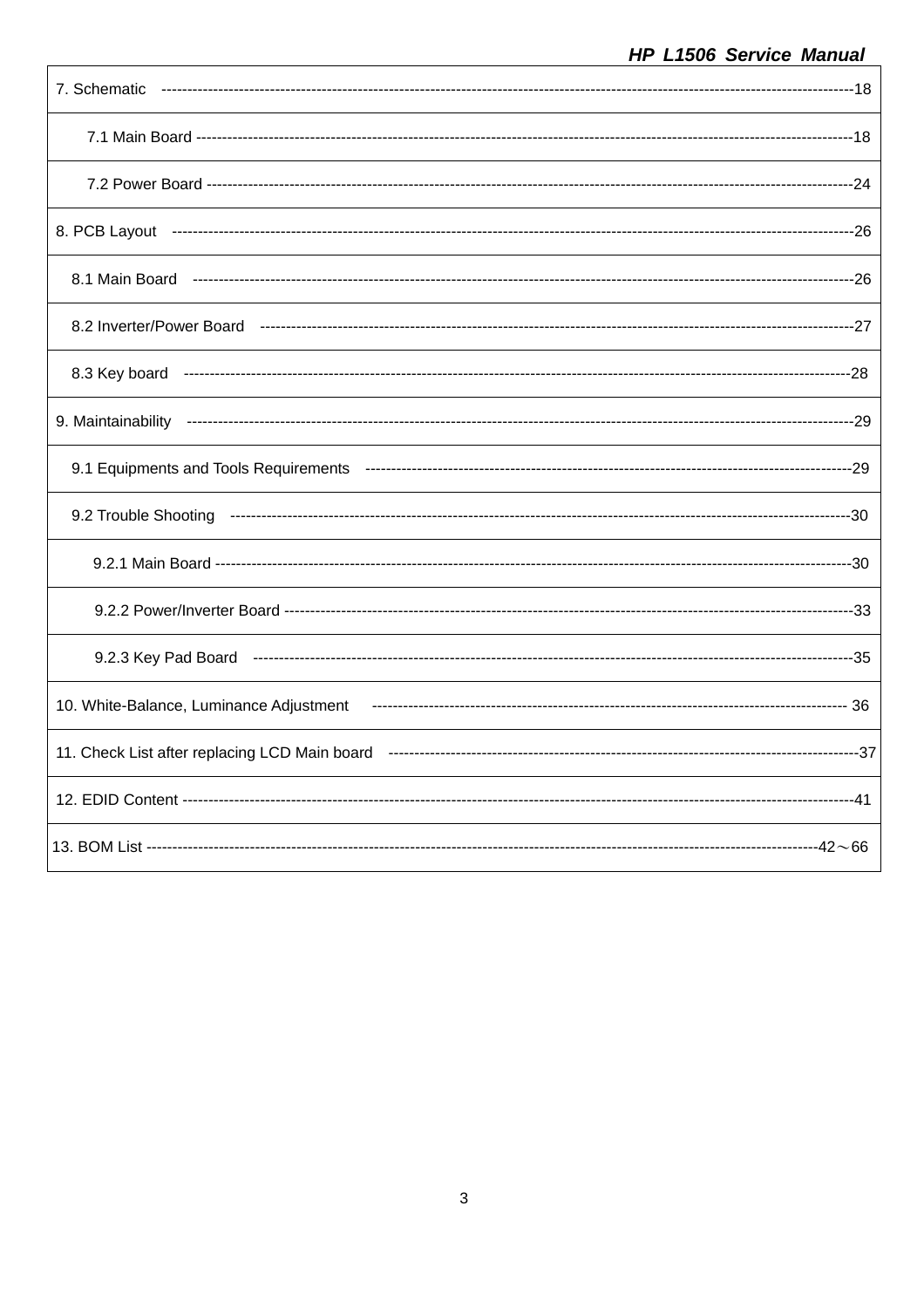| <b>Revision</b> | <b>Date</b> | <b>Change Description</b> | <b>TPV Model name</b> |
|-----------------|-------------|---------------------------|-----------------------|
| A00             | Jun-21-05   | Initial release           | T560KC4DKHHPNP        |
|                 |             |                           |                       |
|                 |             |                           |                       |
|                 |             |                           |                       |
|                 |             |                           |                       |
|                 |             |                           |                       |
|                 |             |                           |                       |
|                 |             |                           |                       |
|                 |             |                           |                       |
|                 |             |                           |                       |
|                 |             |                           |                       |
|                 |             |                           |                       |
|                 |             |                           |                       |
|                 |             |                           |                       |
|                 |             |                           |                       |
|                 |             |                           |                       |
|                 |             |                           |                       |
|                 |             |                           |                       |
|                 |             |                           |                       |
|                 |             |                           |                       |
|                 |             |                           |                       |
|                 |             |                           |                       |
|                 |             |                           |                       |
|                 |             |                           |                       |
|                 |             |                           |                       |
|                 |             |                           |                       |
|                 |             |                           |                       |
|                 |             |                           |                       |
|                 |             |                           |                       |
|                 |             |                           |                       |
|                 |             |                           |                       |
|                 |             |                           |                       |

# **1. Product Feature**

| <b>LCD</b> | ╶              | Color LCD |  |
|------------|----------------|-----------|--|
| Panel      | Driving system | _         |  |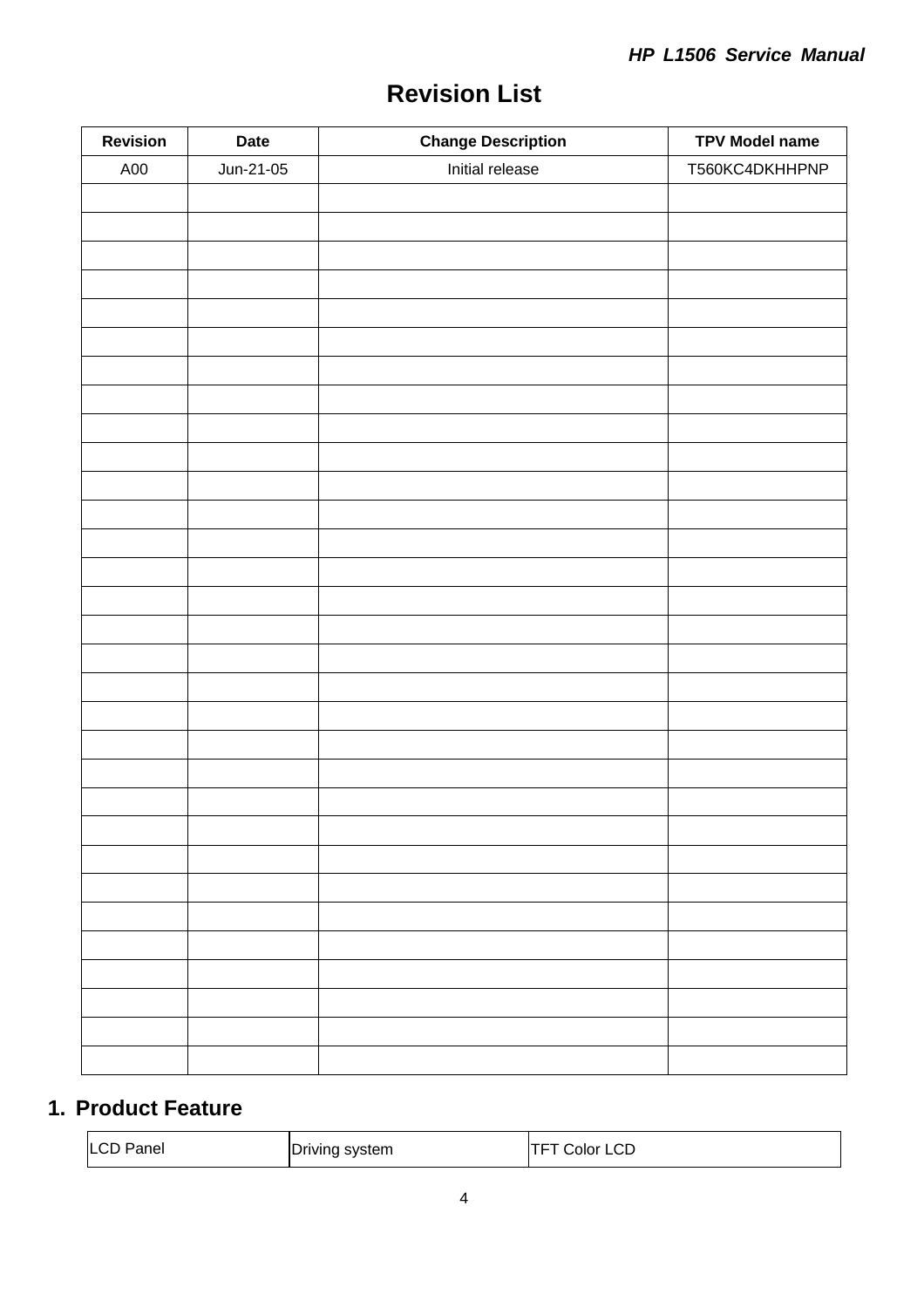|                                                                                                                                   | Panel                                 | CLAA150XP02                      |  |  |
|-----------------------------------------------------------------------------------------------------------------------------------|---------------------------------------|----------------------------------|--|--|
|                                                                                                                                   | Size                                  | 38.1cm(15.0")                    |  |  |
|                                                                                                                                   | Pixel pitch                           | $0.297$ mm $(H)$ x 0.297mm $(V)$ |  |  |
|                                                                                                                                   | Viewable angle                        | 130° (H) 100° (V)                |  |  |
|                                                                                                                                   | Response time (typ.)<br>$<$ 16 $m$ s  |                                  |  |  |
|                                                                                                                                   | Brightness(Min)<br>250                |                                  |  |  |
|                                                                                                                                   | Contrast                              | 400:1                            |  |  |
|                                                                                                                                   | Video                                 | Analog /Digital                  |  |  |
|                                                                                                                                   | Sync. Type                            | H/V TTL                          |  |  |
| Input                                                                                                                             | H-Frequency                           | $30$ kHz $-63$ kHz               |  |  |
|                                                                                                                                   | V-Frequency<br>50-76Hz                |                                  |  |  |
| <b>Display Colors</b>                                                                                                             | Over 16 million Colors                |                                  |  |  |
| Dot Clock                                                                                                                         | 80MHz                                 |                                  |  |  |
| Max. Resolution                                                                                                                   | 1024 x768                             |                                  |  |  |
| Plug & Play                                                                                                                       | $VESA$ DDC2B $^{TM}$                  |                                  |  |  |
| <b>Power Consumption</b>                                                                                                          | $<$ 23W<br>ON Mode                    |                                  |  |  |
|                                                                                                                                   | <b>OFF Mode</b>                       | <1W                              |  |  |
| <b>Screen Size</b>                                                                                                                | Horizontal: 306mm<br>Vertical: 230 mm |                                  |  |  |
| Operating Temp: 5°C to 35°C<br>Environmental<br>Storage Temp.: - 20°C to 60°C<br>Considerations<br>Operating Humidity: 20% to 80% |                                       |                                  |  |  |
| <b>MAIN DIMENSIONS</b>                                                                                                            | Packaged(W*H*D)                       | 395mm*395mm*155mm                |  |  |
|                                                                                                                                   | Unpackaged(W*H*D)                     | 340mm*355mm*203mm                |  |  |
|                                                                                                                                   |                                       | ≤4.6Kg Unit                      |  |  |
| Weight (N. W.)                                                                                                                    | Packaged                              |                                  |  |  |

## **2. LCD Monitor Description**

The LCD Monitor will contain main board, power board, key board and which house the flat panel control logic, brightness control logic and DDC.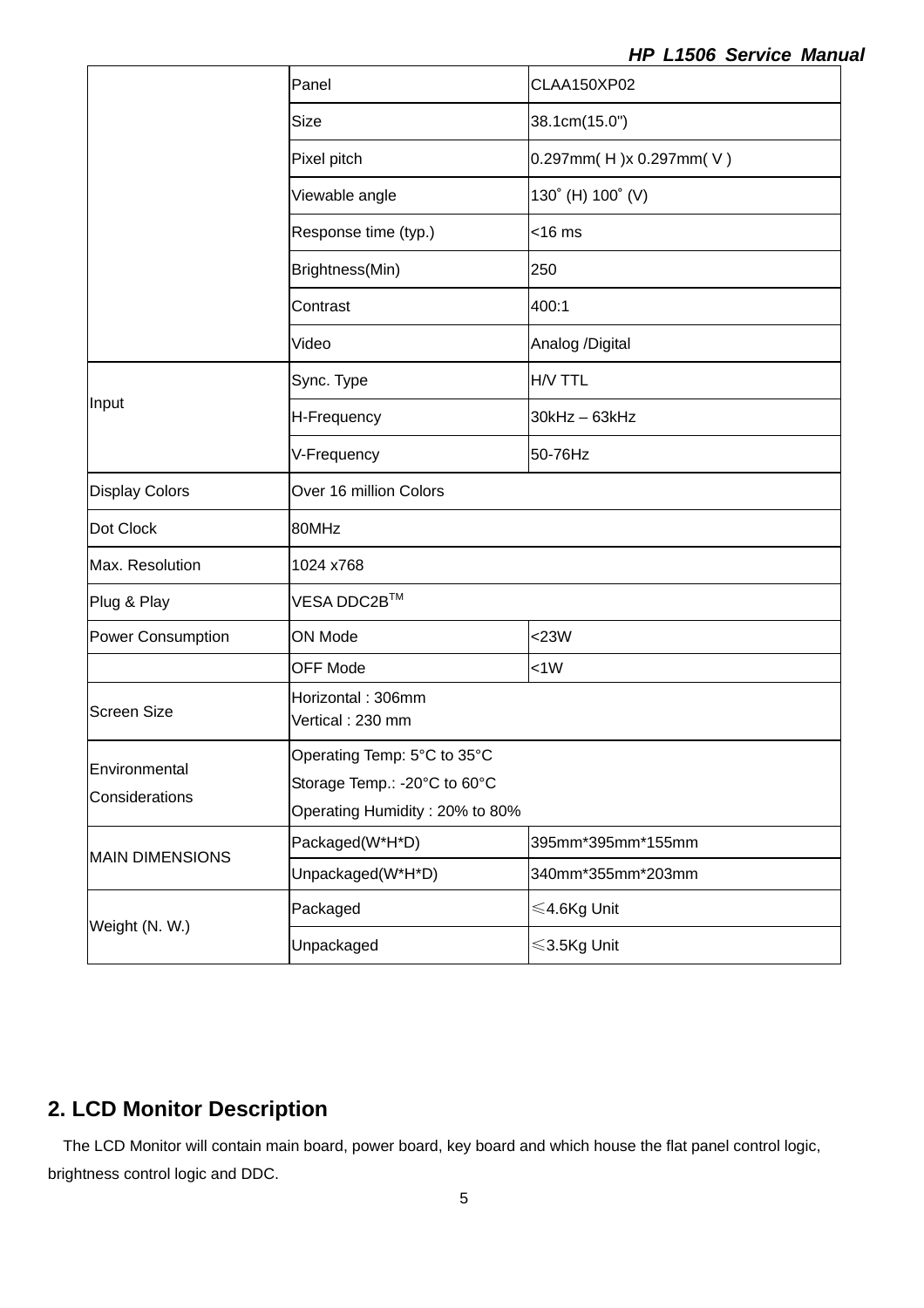The power board will provide AC to DC Inverter voltage to drive the backlight of panel and the main board chips each voltage.



## **3. Operation Instructions**

## **3.1 General Instructions**

Press the power button to turn the monitor on or off. The other control buttons are located at front of the panel. By changing these settings, the picture can be adjusted to your personal performance.

- **-** The power cord should be connected and insert to adaptor.
- **-** Connect the video cable from the monitor to the computer VGA card.
- Press the power button to turn on the monitor, the power indicator will light up to Green.

## **3.2 Control Buttons**

**- Power Button:**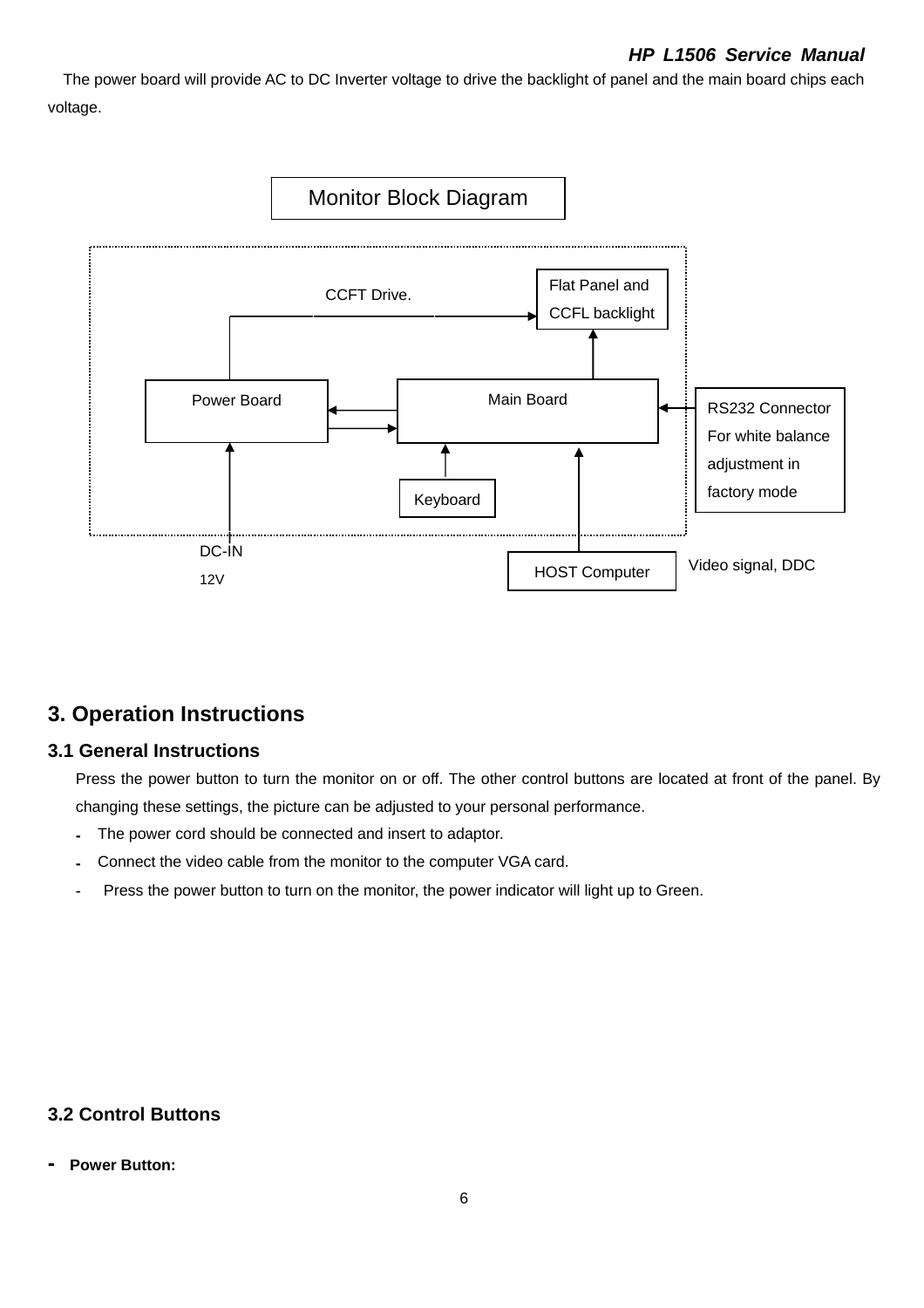#### *HP L1506 Service Manual*

When pressed, the monitor enters the off mode, and the LED turns blank. Press again to restore normal status.

#### **- Left / Right Button:**

When the OSD show on screen, Left/Right Button are used to control the monitor functions. Press to switch functions or adjust settings. And if the OSD off, Left buttons is used to automatically set the H Position, V Position, Clock and Phase.

#### **- Power Indicator:**

- Green Power On mode.
- Orange Power Saving mode.
- Blank —Power Off Mode.

|  | Manu Left / Down Right / Up | Power |
|--|-----------------------------|-------|
|  |                             |       |
|  |                             |       |

- **A. Menu button / Exit**
- **B. Left/(Down) button / Auto button**
- **C. Up button**
- **D. Power button**

#### **3.3 Adjust the Picture**

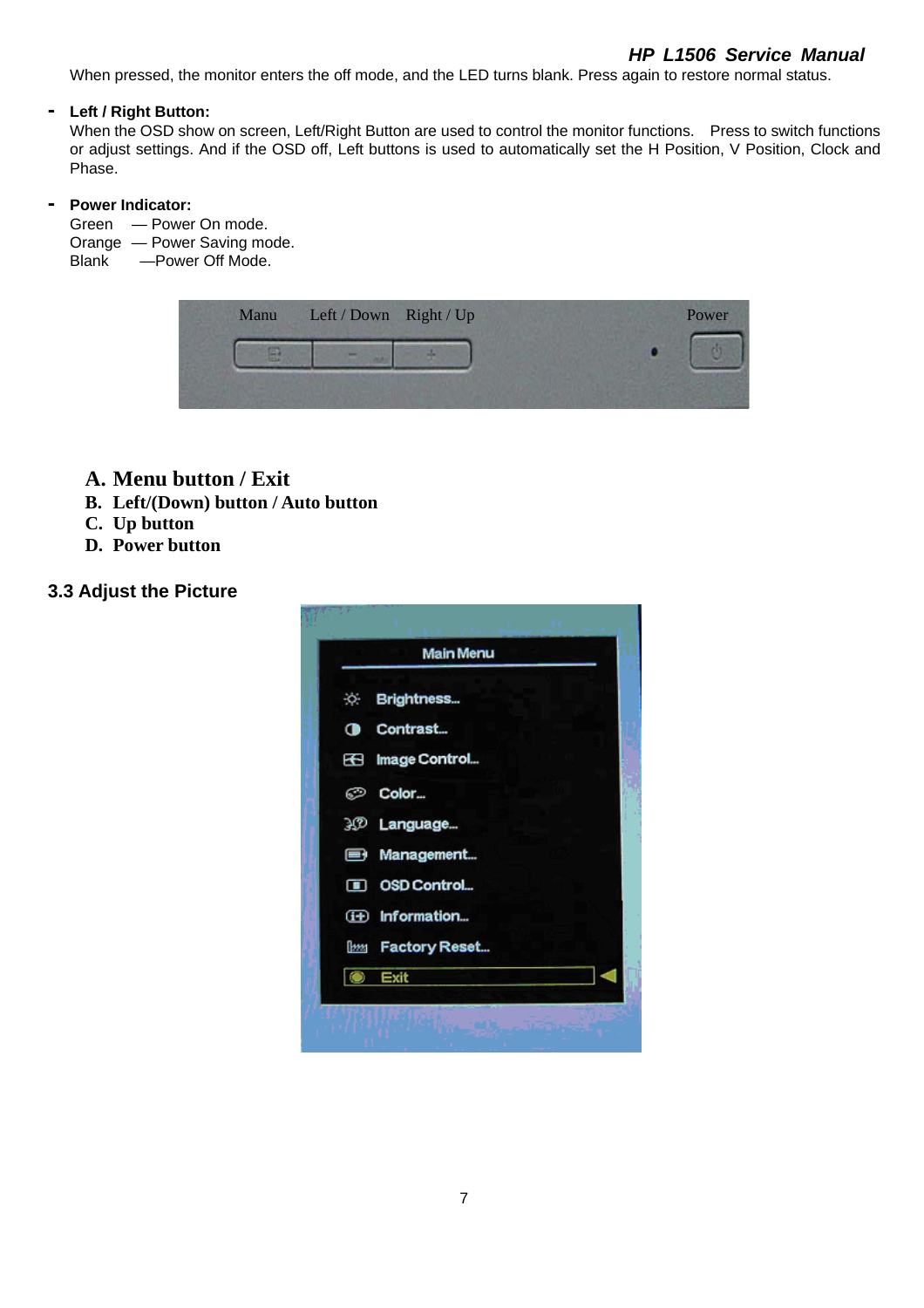|    |   | <b>Brightness</b>  | Adjust the brightness.                                                                                                                                                                                                                                                                                                                             |  |  |
|----|---|--------------------|----------------------------------------------------------------------------------------------------------------------------------------------------------------------------------------------------------------------------------------------------------------------------------------------------------------------------------------------------|--|--|
|    |   | Contrast           | Adjust the contrast                                                                                                                                                                                                                                                                                                                                |  |  |
|    |   | Image<br>Control   | Adjust the:<br>Auto Adjustment: Adjusts the main settings and produces a stable, centered image.<br>$\bullet$<br>H-Position: horizontal position of the screen image.<br>V-Position: vertical position of the screen image.<br>Clock: frequency of the pixel clock to minimize vertical bar.<br>Phase: phase value to minimize horizontal jitters. |  |  |
|    |   | Color              | 9300K: recall 9300K color<br>0<br>6500K: recall 6500K color<br>SRGB: recall SRGB color<br>Custom Color: adjusts the color tint of white, and the red, green, and blue (RGB) mix<br>for colors.                                                                                                                                                     |  |  |
| 5  |   | Language           | Shows the language of the OSD window.                                                                                                                                                                                                                                                                                                              |  |  |
| 6  |   | Management         | Power Saver: enable/disable power saving<br>$\bullet$<br>Power On Recall: enable/disable power recall<br>Mode Display: enable/disable mode display<br>Sleep Timer: set sleep timer<br>Basic Menu: set to basic menu<br>0                                                                                                                           |  |  |
| 7. |   | <b>OSD Control</b> | OSD (on Screen Display) settings: adjusts the H/V position, timeout, On Screen Display<br>window.                                                                                                                                                                                                                                                  |  |  |
| 8  | Œ | Information        | Current setting, recommended setting, serial number, total hours, backlight hours, Exit.                                                                                                                                                                                                                                                           |  |  |
| 9  |   | Factory<br>Reset   | Resets the display to original factory settings for color, brightness, phase, and clock.                                                                                                                                                                                                                                                           |  |  |
| 10 |   | Exit               | Exit the current OSD window.                                                                                                                                                                                                                                                                                                                       |  |  |

# **4. Input/Output Specification**

# **4.1 Input Signal Connector**

| <b>PIN</b>     | <b>MNEMONIC</b> | <b>SIGNAL</b>                       | <b>PIN</b> | <b>MNEMONIC</b> | <b>SIGNAL</b>              |
|----------------|-----------------|-------------------------------------|------------|-----------------|----------------------------|
|                | <b>RV</b>       | <b>Red Video</b>                    | 9          | $+3.3/+5$ V     | +3.3/+5 $V$ (from PC)      |
| 2              | GV              | Green Video                         | 10         | SG              | <b>Sync Ground</b>         |
| 3              | BV              | <b>Blue Video</b>                   | 11         | NC.             | None (Reserved for Factory |
|                |                 |                                     |            |                 | Use)                       |
| $\overline{4}$ | NC              | No Connect                          | 12         | <b>SDA</b>      | <b>DDC</b> Data            |
| 5              | <b>GND</b>      | Ground (DDC<br>Return)&Cable Detect | 13         | HS              | <b>Horizontal Sync</b>     |
| 6              | <b>RG</b>       | <b>Red GND</b>                      | 14         | <b>VS</b>       | Vertical Sync              |
| 7              | <b>GG</b>       | Green GND                           | 15         | <b>SCL</b>      | <b>DDC Clock</b>           |
| 8              | BG              | <b>Blue GND</b>                     |            |                 |                            |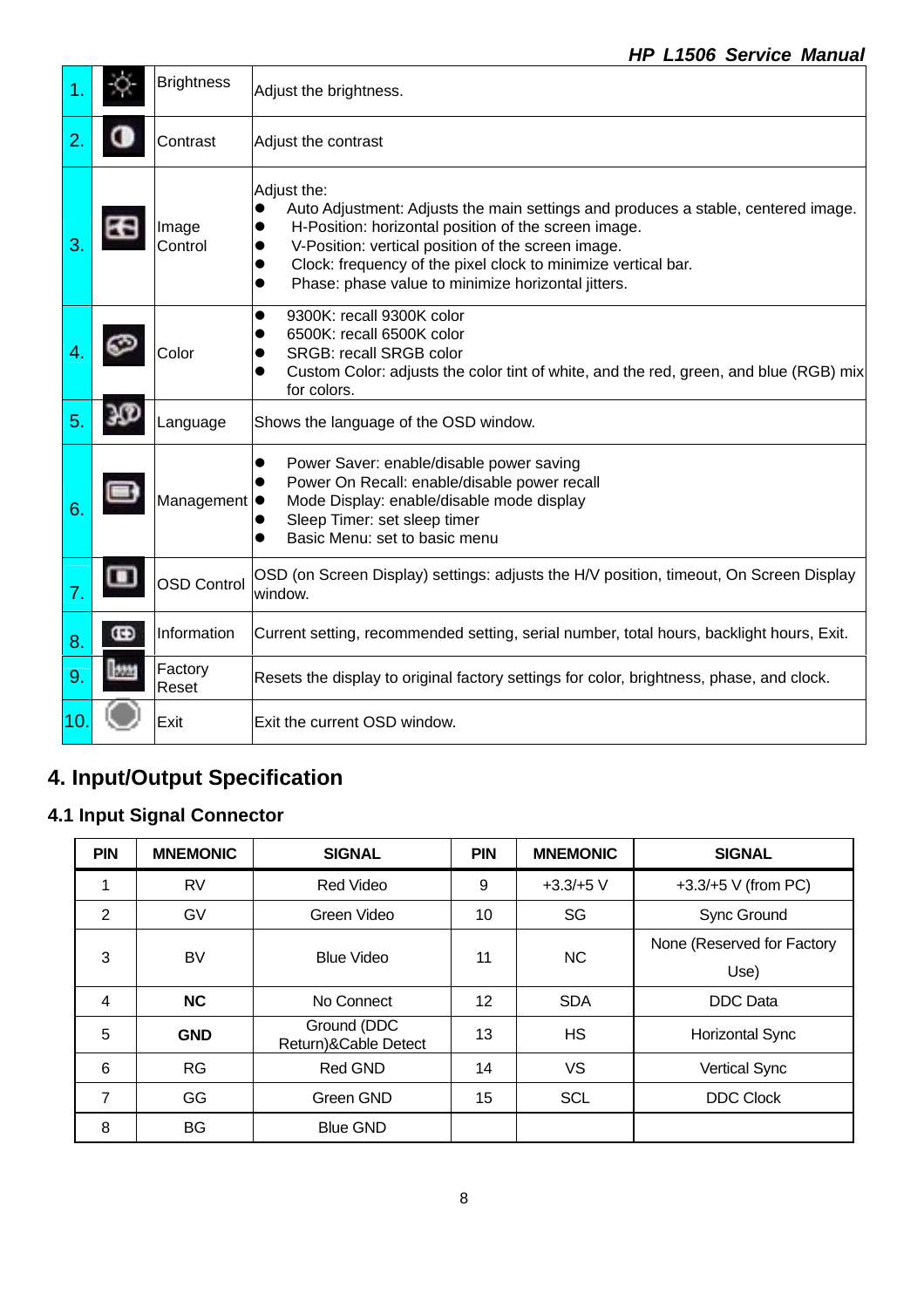## *HP L1506 Service Manual*

## **VGA connector layout**



**4.2 Factory Preset Display Modes**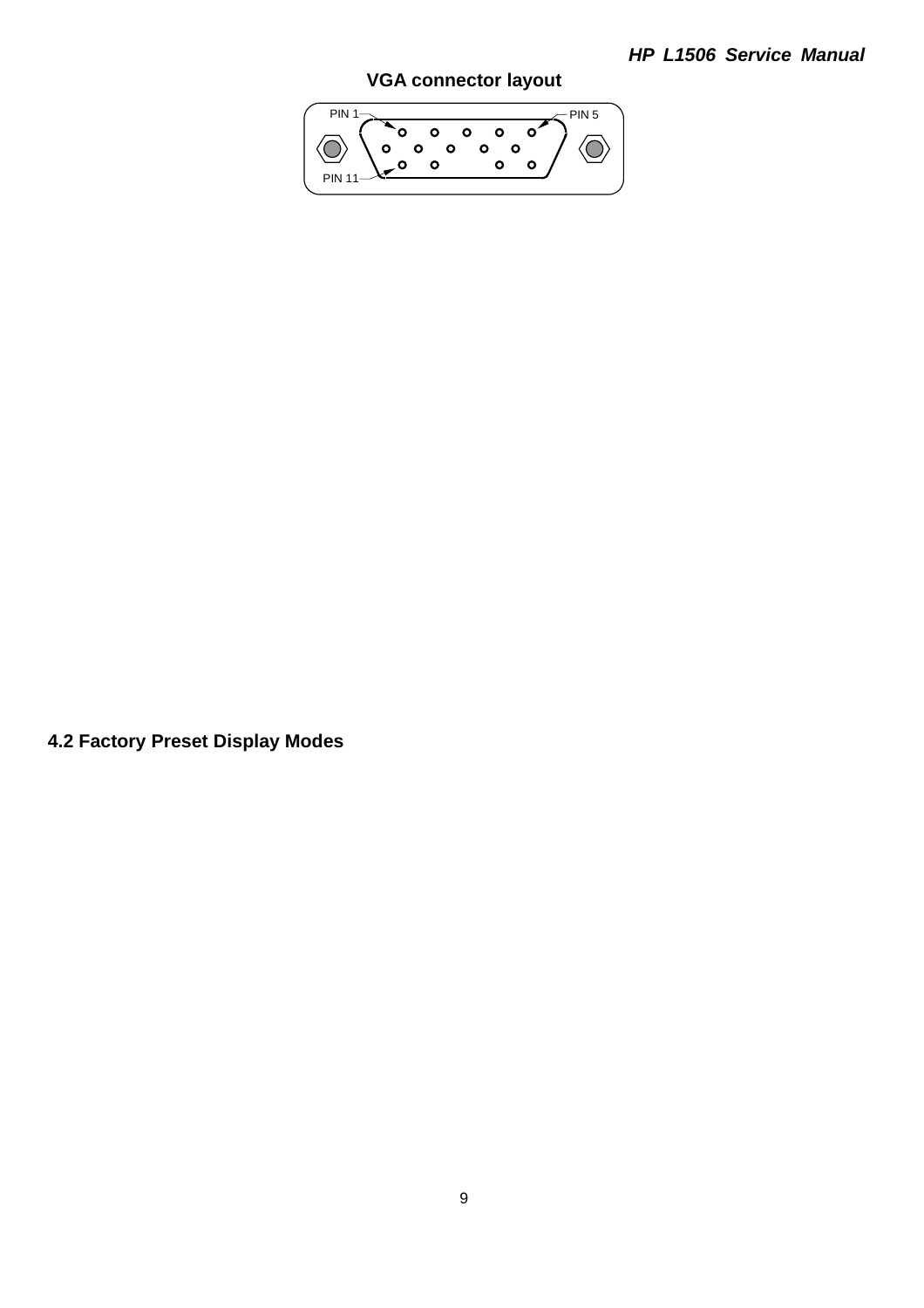*HP L1506 Service Manual* 

|                | <b>Pixel</b> | <b>Horz Freq</b> | Horz            | <b>Vert Freq</b> | <b>Vert</b>              | <b>Pixel Clk</b> |               |
|----------------|--------------|------------------|-----------------|------------------|--------------------------|------------------|---------------|
| <b>Preset</b>  | Format       | (KHz)            | <b>Polarity</b> | (Hz)             | <b>Polarity</b>          | (MHz)            | <b>Source</b> |
| 1              | 640 x 480    | 31.469           |                 | 59.940           |                          | 25.175           | <b>VGA</b>    |
| $\overline{2}$ | 640 x 480    | 37.861           |                 | 72.809           |                          | 31.500           | <b>VESA</b>   |
| 3              | 640 x 480    | 37.500           |                 | 75.000           | $\overline{\phantom{a}}$ | 31.500           | <b>VESA</b>   |
| 4              | 720 x 400    | 31.469           |                 | 70.087           | $^{+}$                   | 28.322           | <b>VGA</b>    |
| 5              | 800 x 600    | 37.879           | $^{+}$          | 60.317           | $+$                      | 40.000           | <b>VESA</b>   |
| 6              | 800 x 600    | 48.077           | $^{+}$          | 72.188           | $^{+}$                   | 50.000           | <b>VESA</b>   |
| 7              | 800 x 600    | 46.875           | $^{+}$          | 75.000           | $^{+}$                   | 49.500           | <b>VESA</b>   |
| 8              | 832 x 624    | 49.726           | $\pm$           | 74.551           | $\pm$                    | 57.284           | <b>MAC</b>    |
| 9              | 1024 x 768   | 48.363           |                 | 60.004           | ۰                        | 65.000           | <b>VESA</b>   |
| 10             | 1024 x 768   | 56.476           |                 | 70.069           | $\overline{\phantom{a}}$ | 75.000           | <b>VESA</b>   |
| 11             | 1024 x 768   | 60.023           | $+$             | 75.029           | $+$                      | 78.750           | <b>VESA</b>   |
| 12             | 1152 x 870   | 68.68            |                 | 75.06            | $\overline{\phantom{a}}$ | 100.000          | Mac           |
| 13             | 1152 x 900   | 71.71            |                 | 76.05            | $\overline{\phantom{a}}$ | 105.561          | Sun           |
| 14             | 1280 x 1024  | 63.98            | $^{+}$          | 60.02            | $^{+}$                   | 108.000          | <b>VESA</b>   |
| 15             | 1280 x 1024  | 79.97            | $^{+}$          | 75.02            | $^{+}$                   | 135.000          | <b>VESA</b>   |

## **4.3 Power Supply Requirements**

| <b>PARAMETER</b>          | <b>RANGE</b>                        |
|---------------------------|-------------------------------------|
| <b>AC Input Voltage</b>   | 90 to 265V                          |
| <b>AC Input Frequency</b> | 47 to 63 Hz                         |
| Inrush Current            | 50A MAX AT 220VAC and 30A AT 120VAC |
| Leakage Current           | 5 mA MAX at 120VAC                  |
| Power consumption         | $\leq$ 23W                          |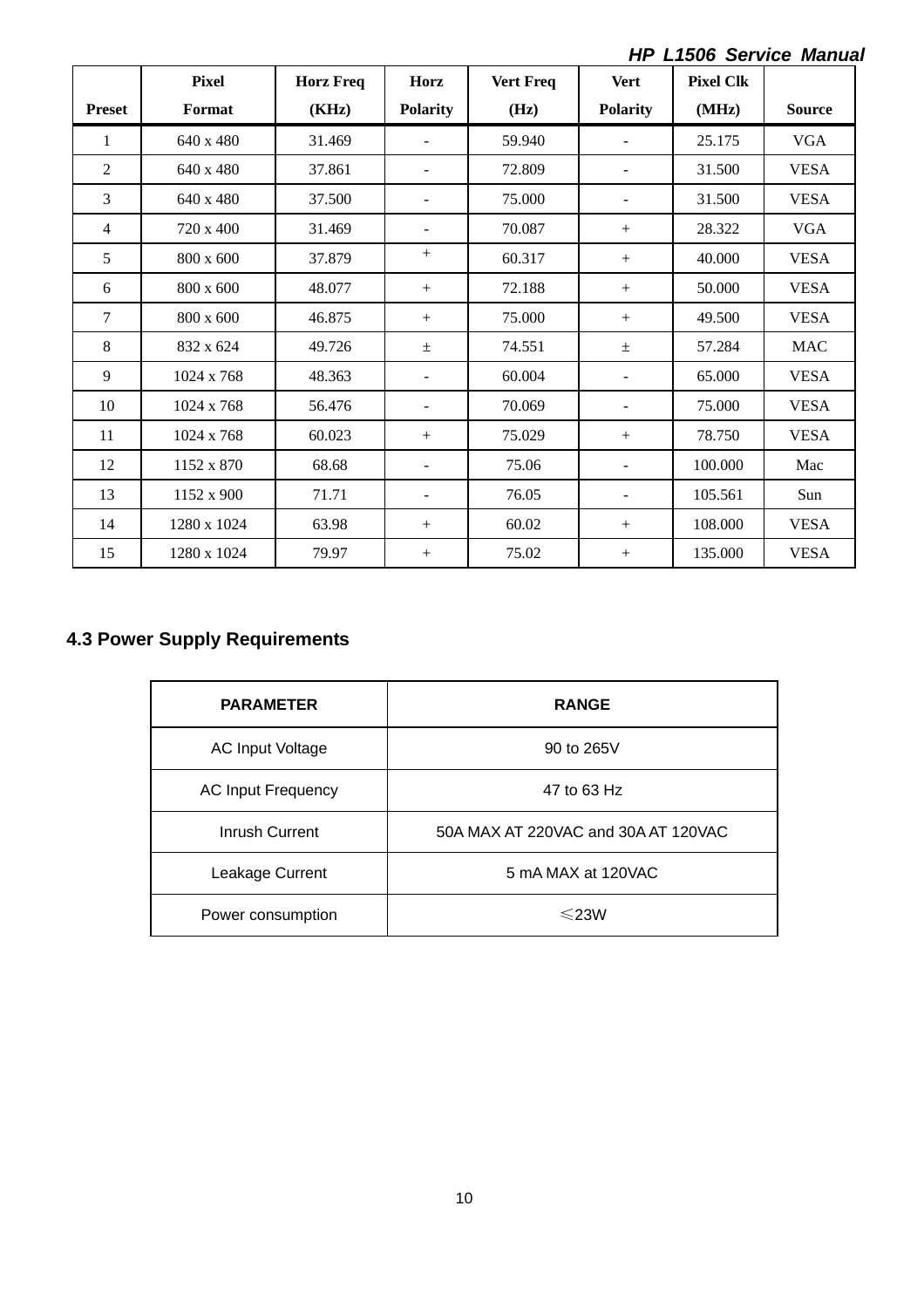# **5. PANEL SPECIFICATION**

## **5.1 General Feature**

| ITEM                          | SPECIFICATION                                         |
|-------------------------------|-------------------------------------------------------|
| Display Area(mm)              | 304.1 (H) ×228.1 (V) (15.0 inch diagonal)             |
| Number of Pixels              | $1024(H) \times 768(V)$                               |
| Pixel Pitch(mm)               | $0.297(H) \times 0.297(V)$                            |
| Color Pixel Arrangement       | RGB vertical strip                                    |
| Display Mode                  | Normally White, TN                                    |
| Number of Colors              | 262144                                                |
| Color Gamun                   | 65%                                                   |
| Brightness(cd/m^2)            | $250(\text{cd/m}^2)$ @8.0mA                           |
| Response Time                 | 16ms                                                  |
| Viewing Angle                 | $(-70~70)(H)$ , $(-65~60)(V)(Typ.)$                   |
| Wide Viewing Angle Technology | Super wide view film                                  |
| Surface Treatment             | Hard coating:3H; Anti-glare                           |
| Electrical Interface          | RSDS                                                  |
| Total Module Power(W)         | 12.5 W                                                |
| Module Size(mm)               | 326.5 (W) $\times$ 253.5 (H) $\times$ 11.0 (D) (Typ.) |
| Module Weight( $g$ )          | 1060(Typ.)                                            |
| Backlight Unit                | 2 CCFLs of edge light(Top/Bottom)                     |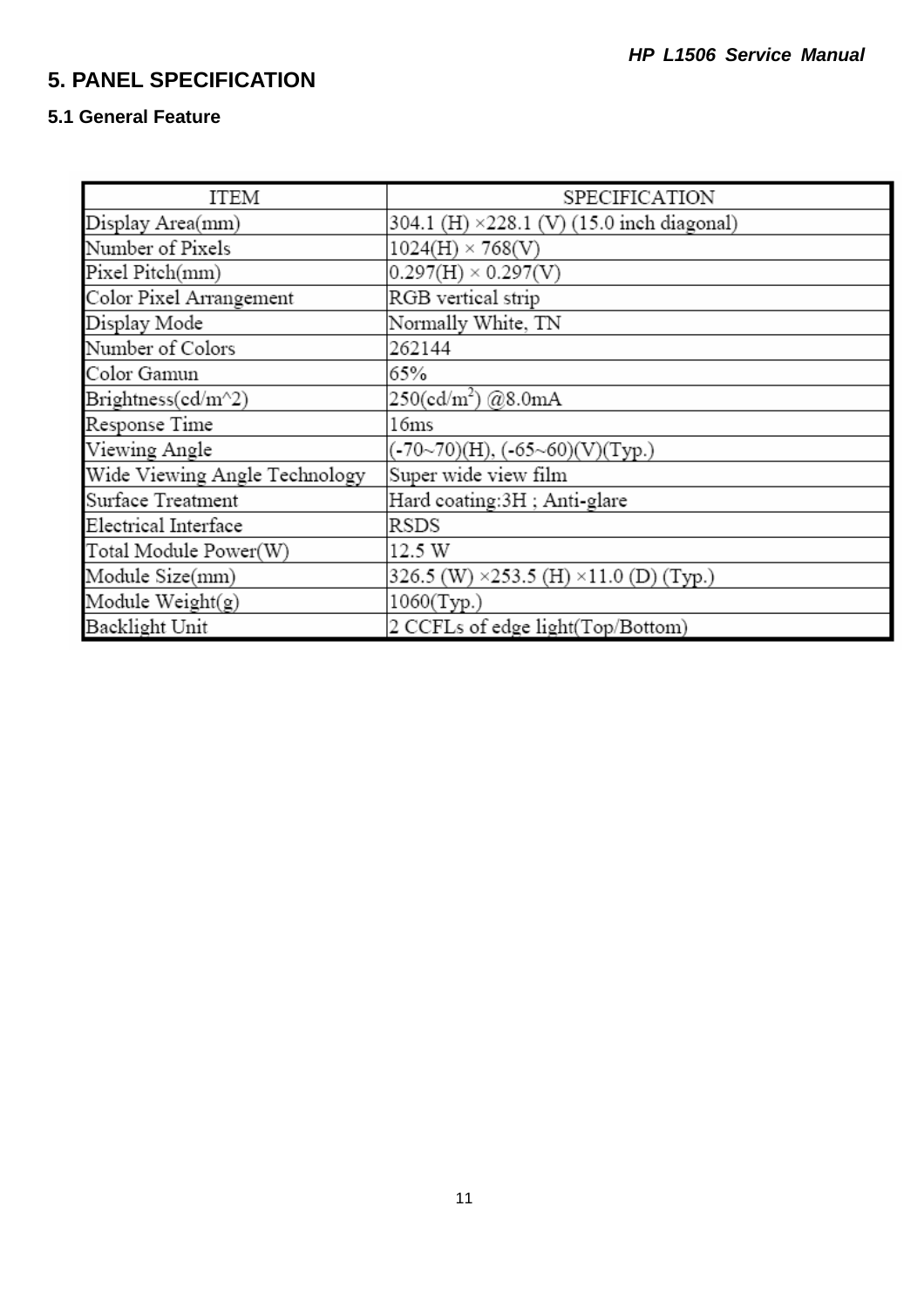# **5.2 Optical Characteristics**

| ITEM              |                   | SYMBOL   | CONDITION                   | MIN.  | TYP.       | MAX.  | UNIT   |
|-------------------|-------------------|----------|-----------------------------|-------|------------|-------|--------|
| Contrast Ratio    |                   | $\cdots$ | $\theta = \phi = 0^{\circ}$ | 450   | 500        | 550   |        |
|                   | Center            |          | $\theta = \phi = 0^{\circ}$ | 200   | 250        |       | cd/m^2 |
| Luminance Average |                   | $\cdots$ | $\theta = \phi = 0^{\circ}$ | 180   | (225)      |       |        |
|                   | Uniformity        | ∆• • •   | $\theta = \phi = 0^{\circ}$ | 75    | 80         |       | $\%$   |
|                   |                   | tr       | $\theta = \phi = 0^{\circ}$ | --    | 5          | --    | ms     |
| Response Time     |                   | tf       | $\theta = \phi = 0^{\circ}$ | --    | 11         |       | ms     |
| Viewing           | Horizontal        | φ        | $CR \cdot 10$               | --    | $-70 - 70$ |       |        |
| Angle             | Vertical          | θ        |                             |       | $-65 - 60$ |       |        |
|                   | Red               | x        |                             | 0.616 | 0.646      | 0.676 |        |
|                   |                   | V        |                             | 0.303 | 0.333      | 0.363 |        |
|                   | Green             | x        |                             | 0.271 | 0.301      | 0.331 |        |
| Color             |                   | V        | $\theta = \phi = 0^{\circ}$ | 0.555 | 0.585      | 0.615 |        |
| Coordinates       | Blue              | x        |                             | 0.114 | 0.144      | 0.174 |        |
|                   |                   | V        |                             | 0.049 | 0.079      | 0.109 |        |
|                   |                   | X        |                             | 0.283 | 0.313      | 0.343 |        |
|                   | White             | v        |                             | 0.299 | 0.329      | 0.359 |        |
|                   | Color Temperature |          |                             |       | 6500       |       | K      |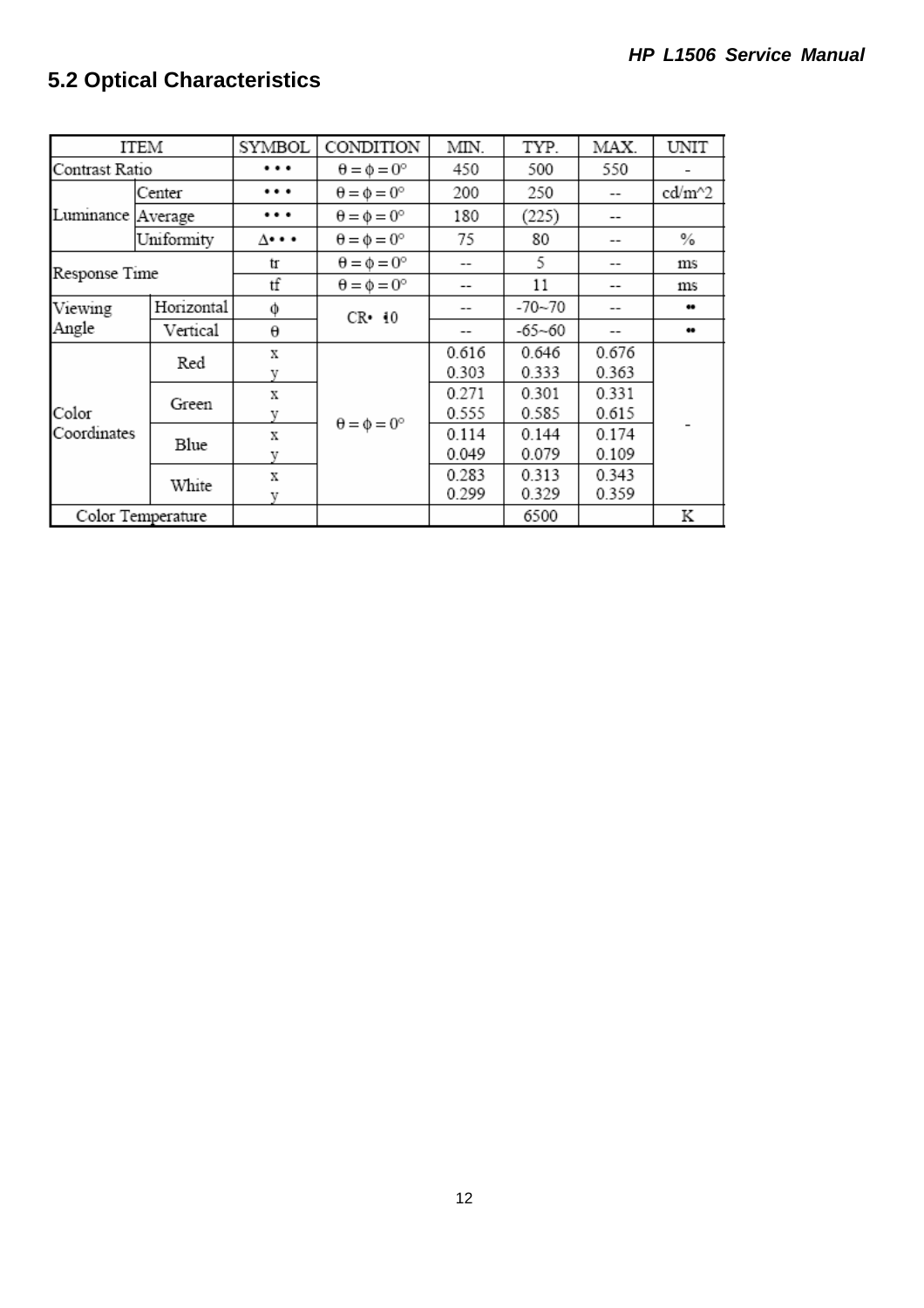# **6. Block Diagram**

# **6.1 Monitor Exploded View**

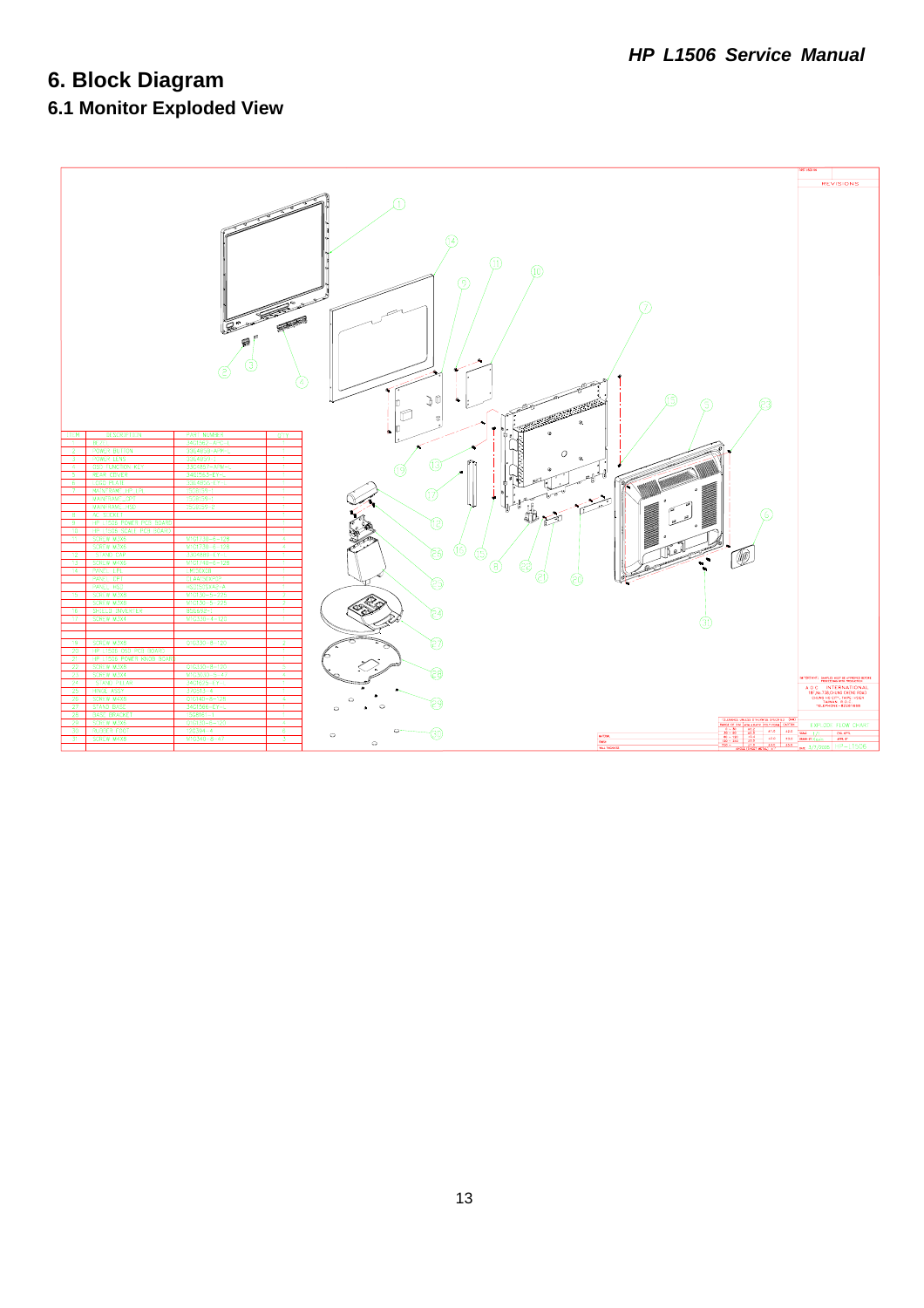

- 1) MCU initialize.
- 2) Is the eeprom blank?
- 3) Program the eeprom by default values.
- 4) Get the PWM value of brightness from eeprom. Check the pin PANEL1 and PANEL2 to tell which panel to get with it.
- 5) Is the power key pressed?
- 6) Clear all global flags.
- 7) Are the AUTO and SELECT keys pressed?
- 8) Enter factory mode.
- 9) Saving the power key status into eeprom. Turn on the LED and set it to green color. Scalar initializes.
- 10) In standby mode?
- 11) Update the lifetime of back light.
- 12) Check the analog and digital port, are there any signals coming?
- 13) Does the scalar send out a interrupt request?
- 14) Wake up the scalar.
- 15) Are there any signals coming from analog or digital port?
- 16) Display " No Input Signal " message. And go into standby mode after the message disappear.
- 17) Program the scalar to be able to show the coming mode.
- 18) Process the OSD display.
- 19) Read the keyboard. Is the power key pressed?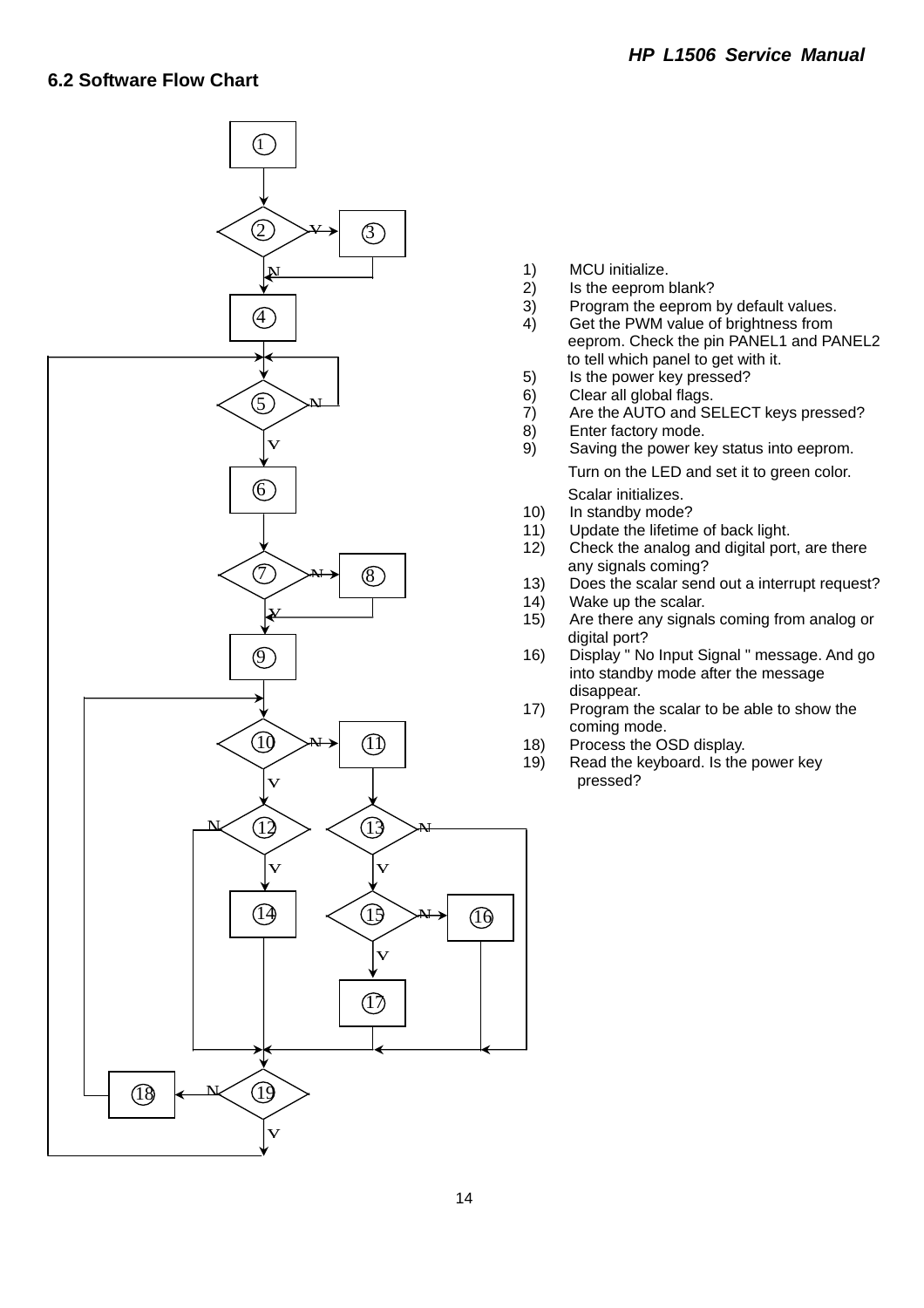## **6.3 Electrical Block Diagram**

#### **6.3.1 Scalar Board Block Diagram**

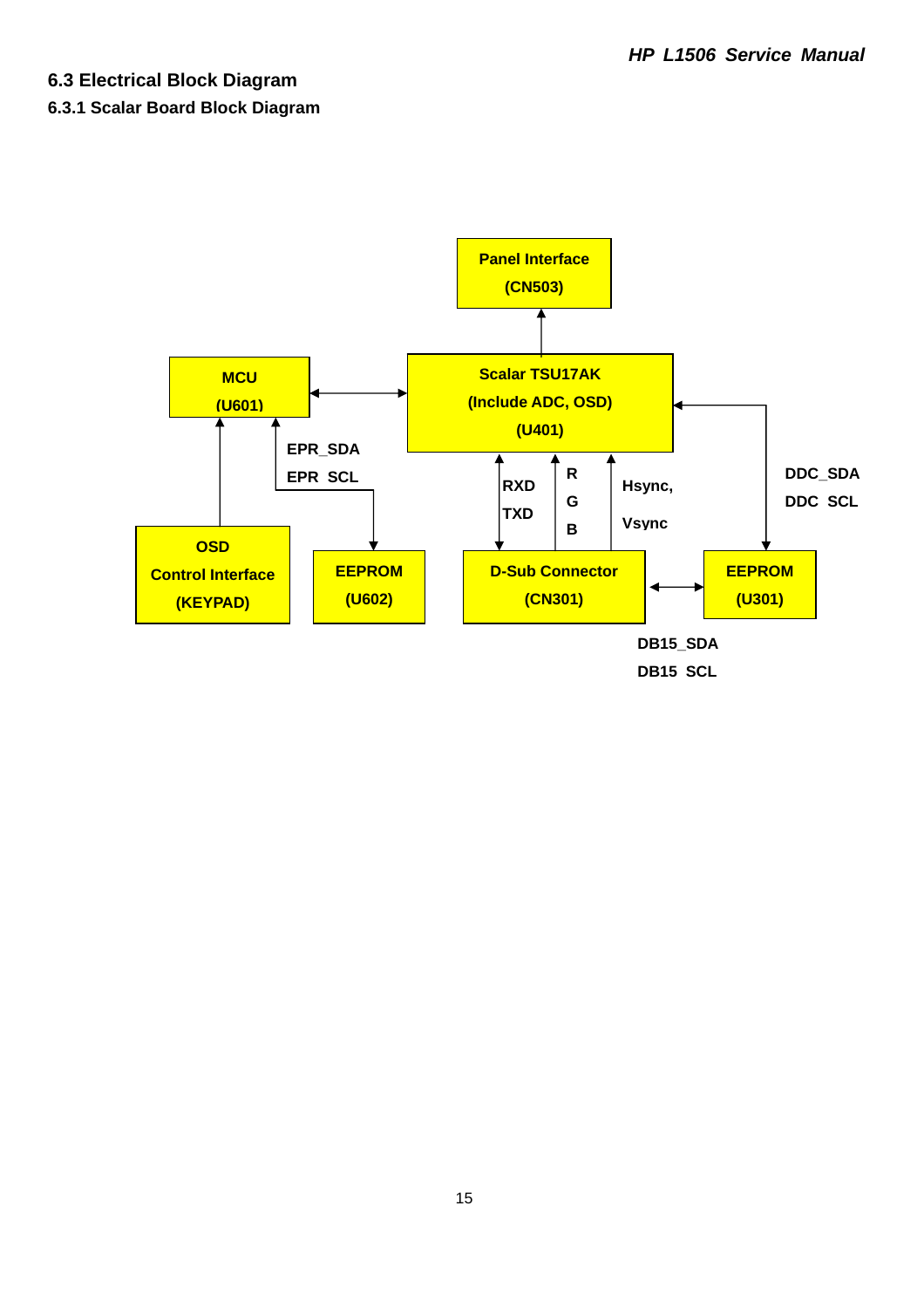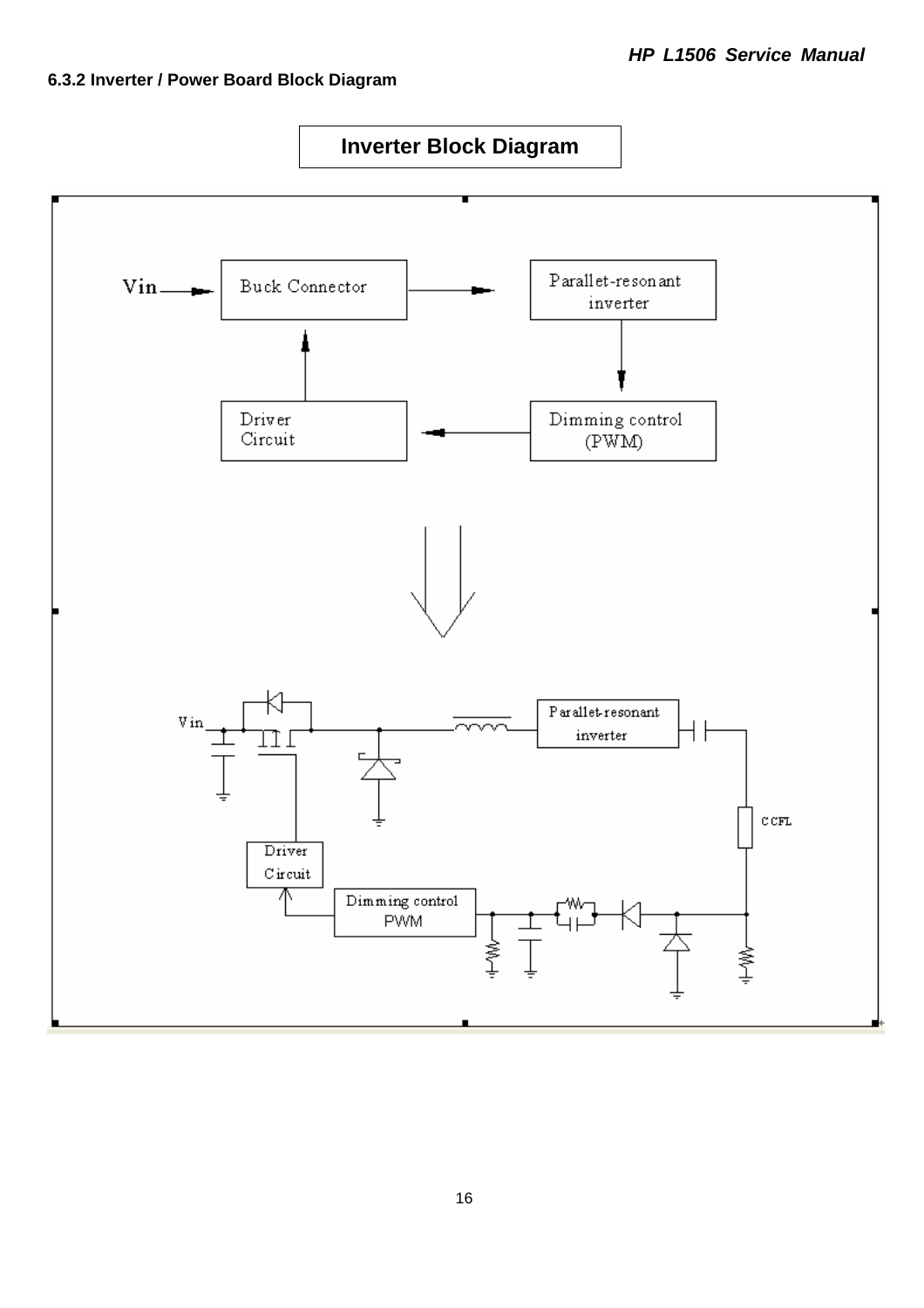## **Power Block Diagram**

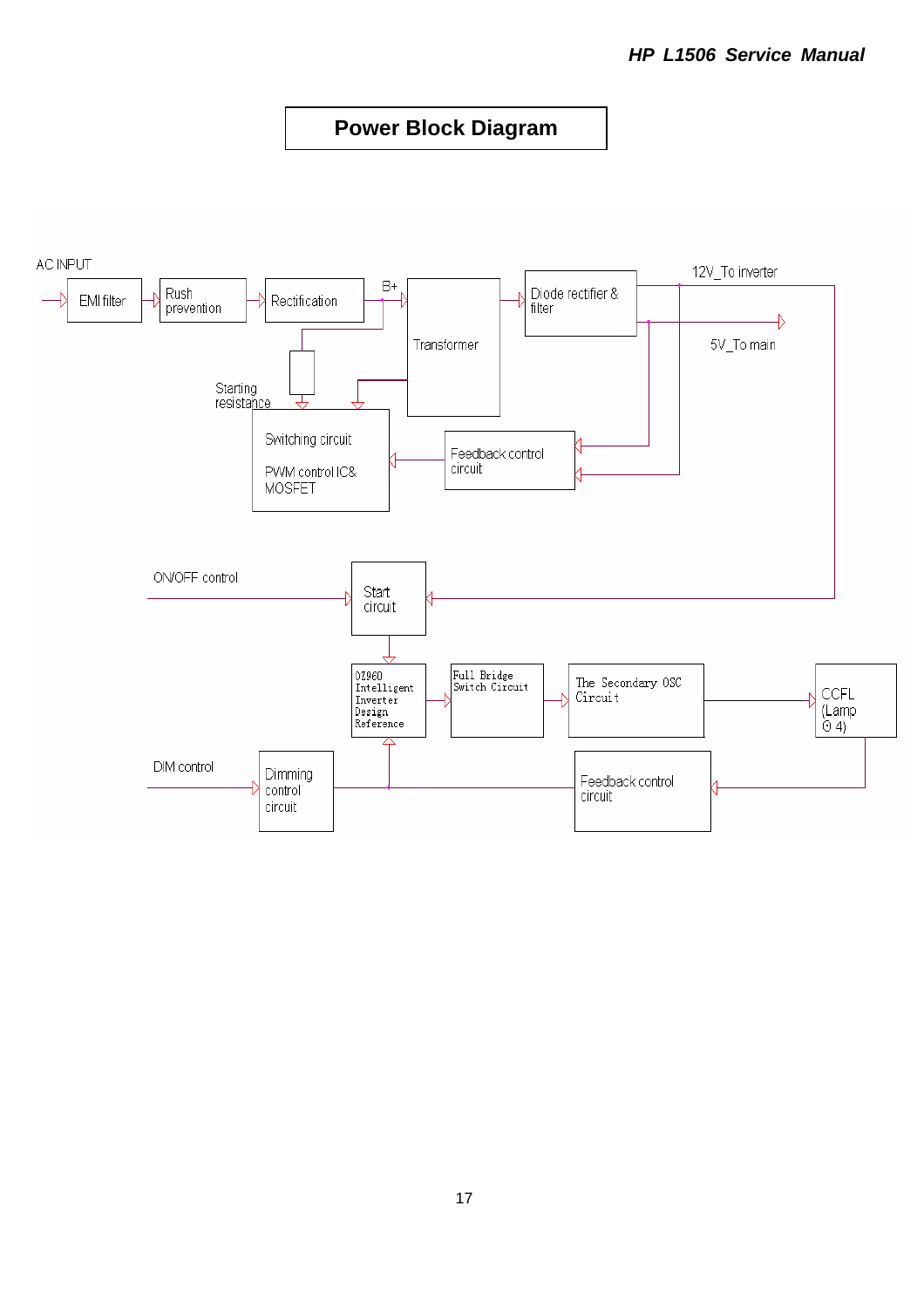## **7. Schematic**

**7.1 Main Board (715G1533-D-MS)** 

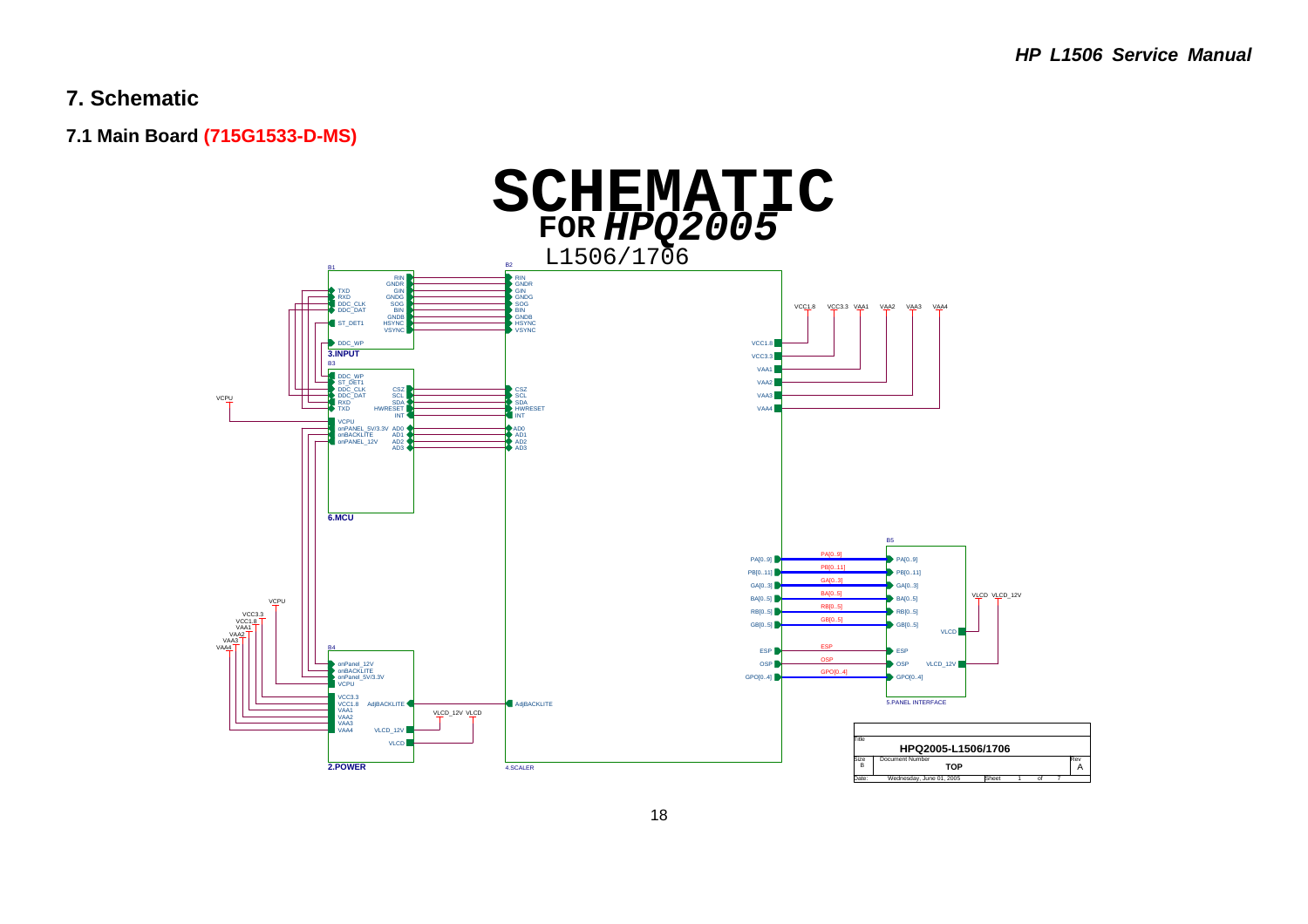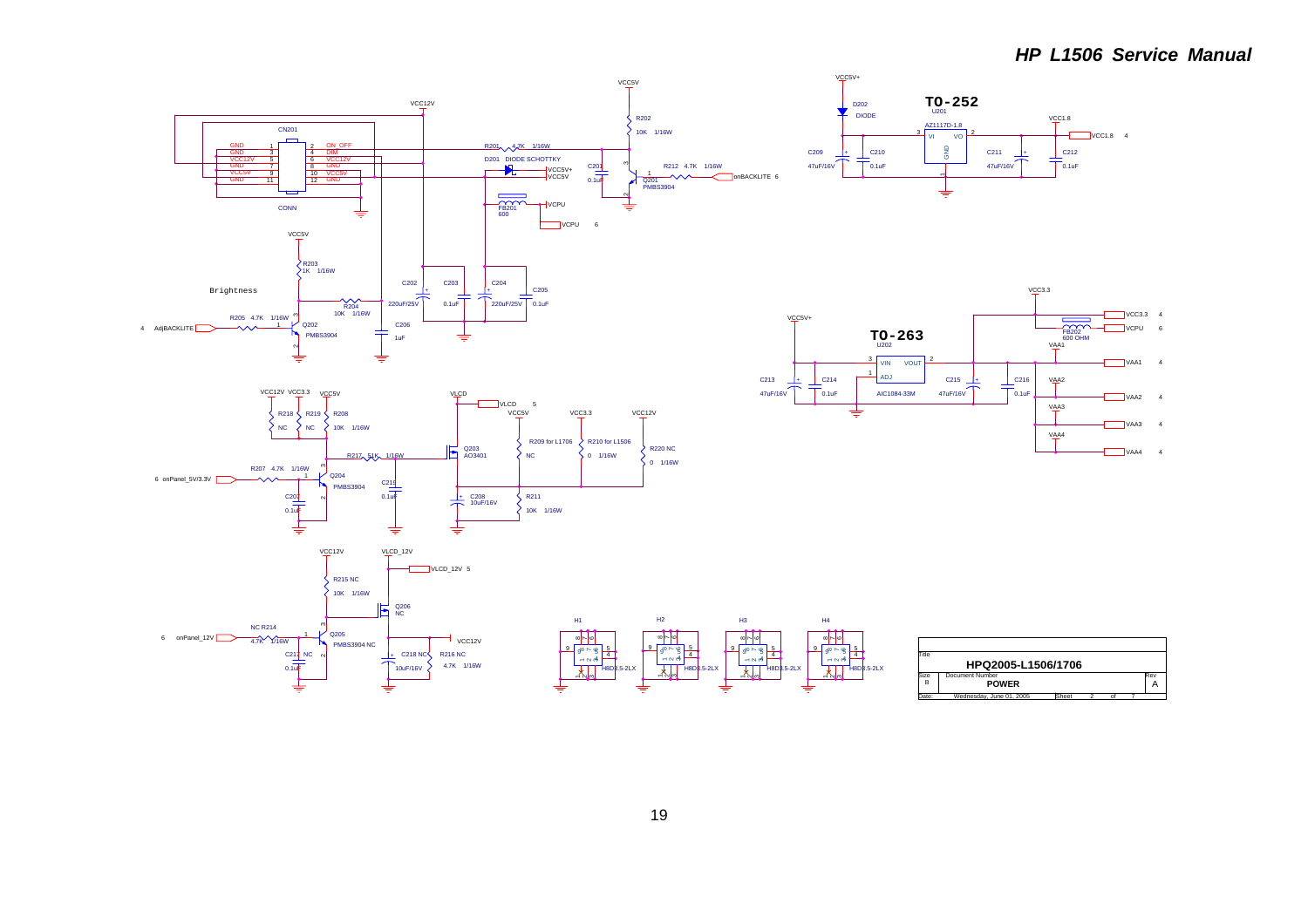

| Title |                          |       |   |          |     |
|-------|--------------------------|-------|---|----------|-----|
|       | HPQ2005-L1506/1706       |       |   |          |     |
| Size  | <b>Document Number</b>   |       |   |          | Rev |
| B     | <b>INPUT</b>             |       |   |          |     |
| Date: | Wednesday, June 01, 2005 | Sheet | ٠ | $\Omega$ |     |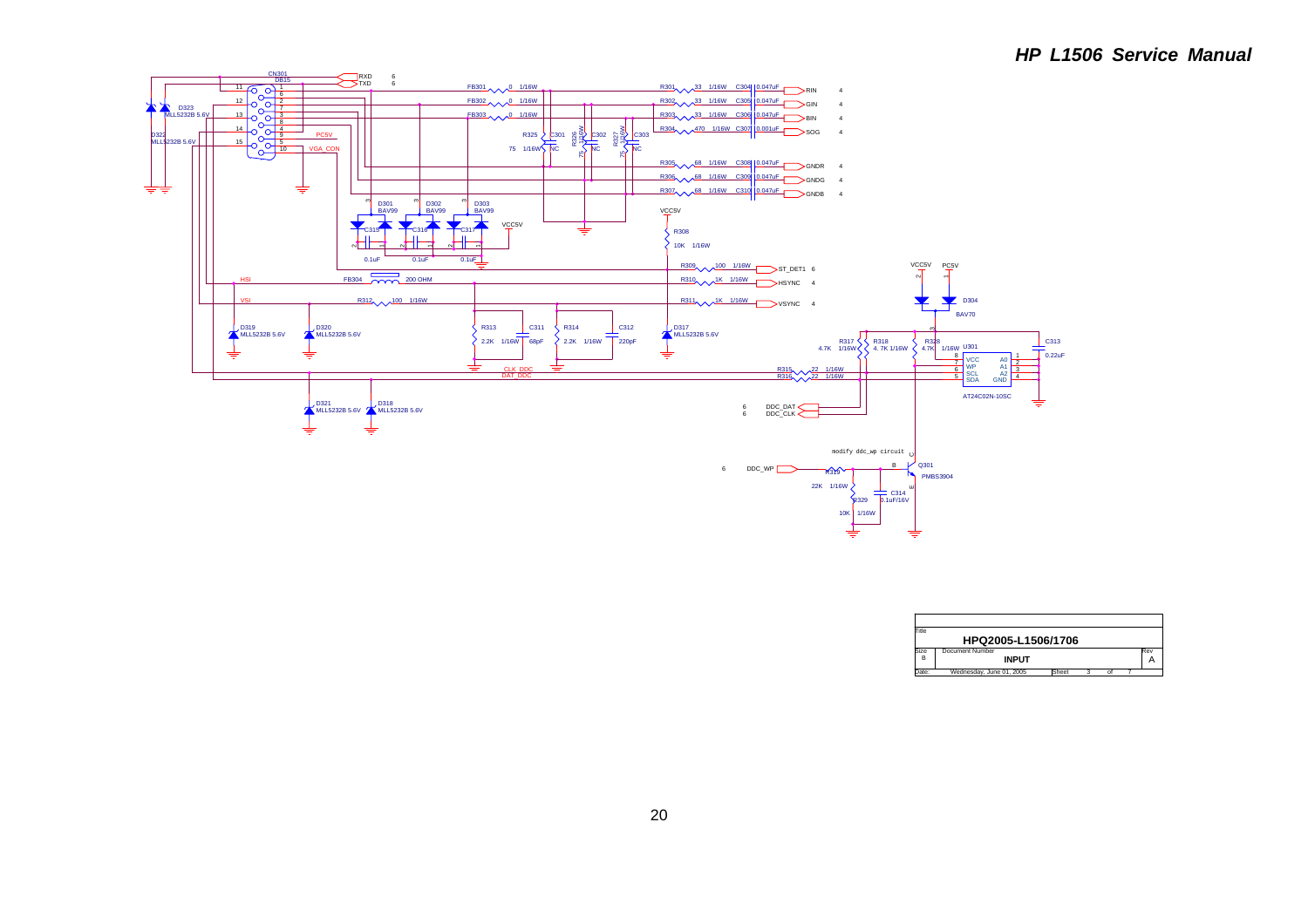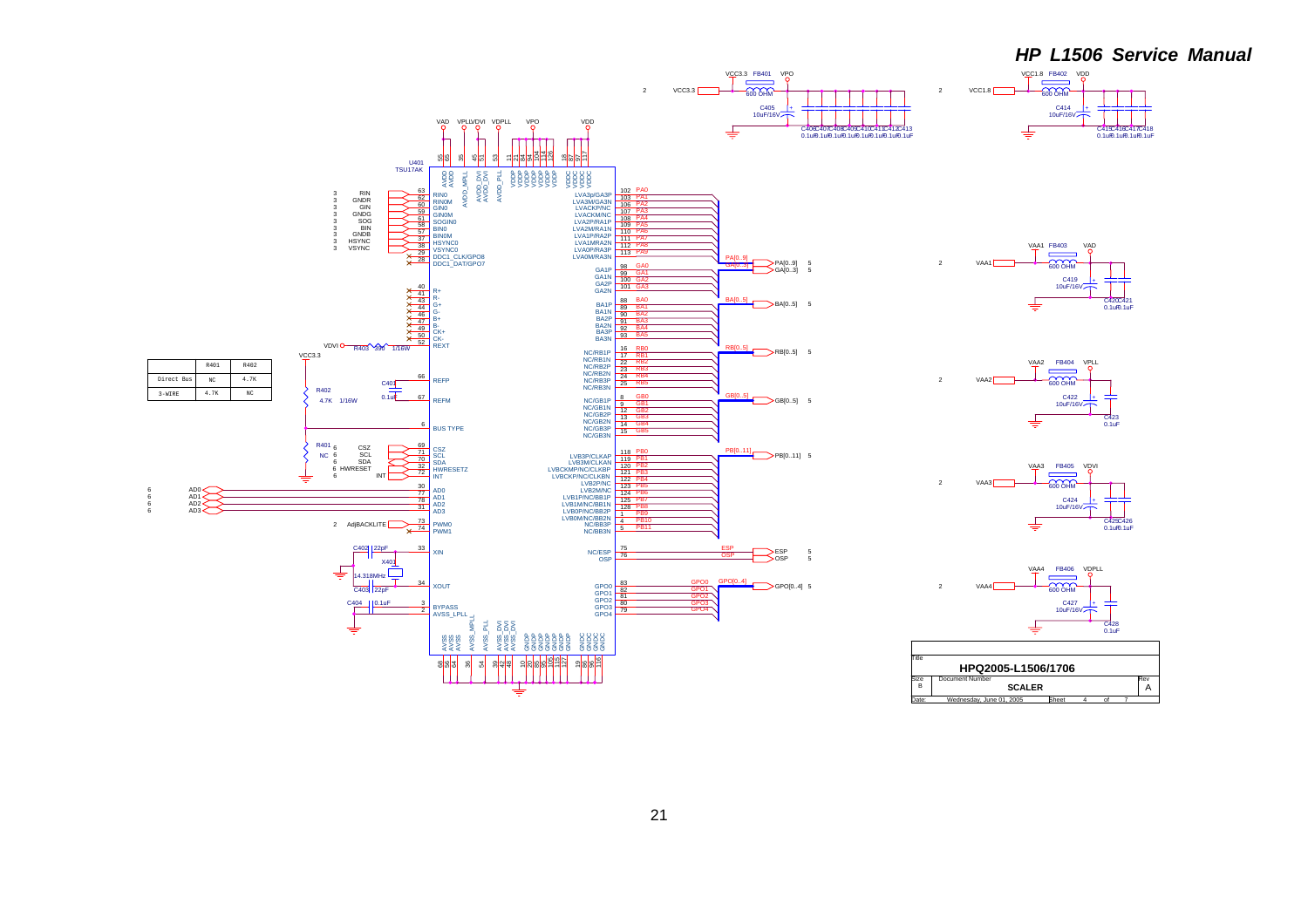#### *HP L1506 Service Manual*



| ïtle               |                          |       |  |  |  |     |  |  |  |
|--------------------|--------------------------|-------|--|--|--|-----|--|--|--|
| HPQ2005-L1506/1706 |                          |       |  |  |  |     |  |  |  |
| Size               | Document Number          |       |  |  |  | Rev |  |  |  |
| B                  | <b>PANEL INTERFACE</b>   |       |  |  |  |     |  |  |  |
| Date:              | Wednesday, June 01, 2005 | Sheet |  |  |  |     |  |  |  |

3.3V 0R

NC

NC

NC

NC

NC

NC

NC

NC

NC

0R3.3V

LG 15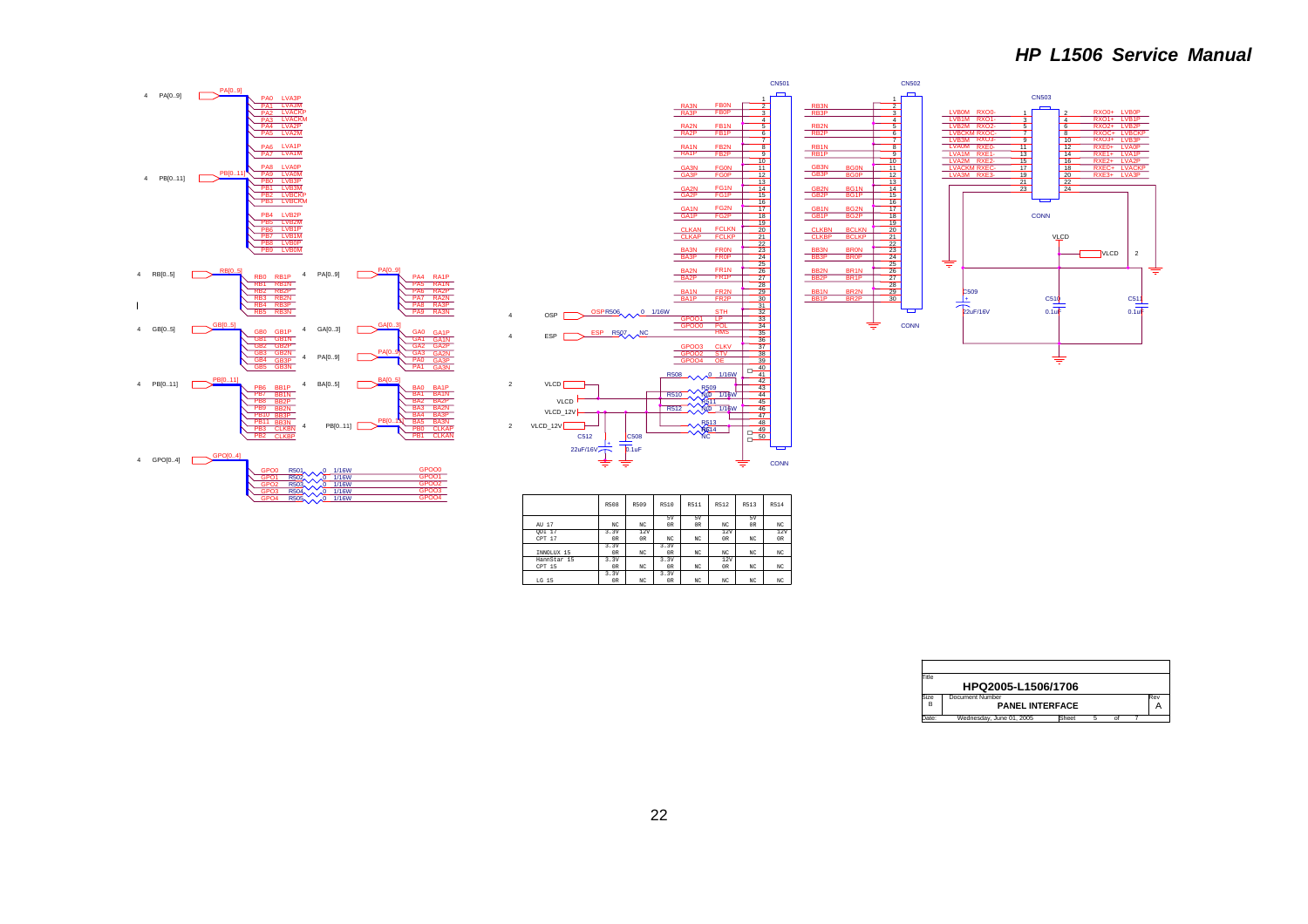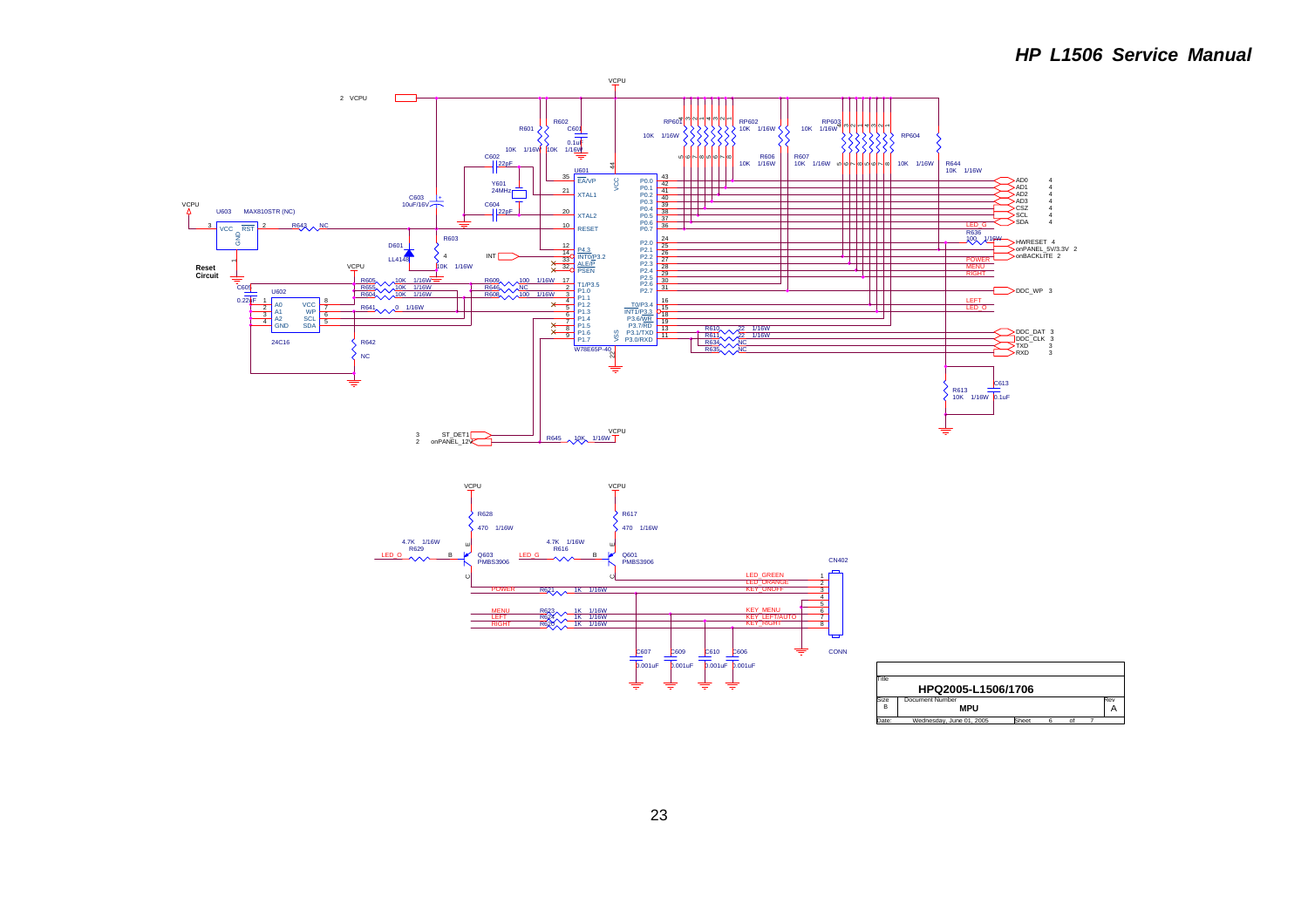



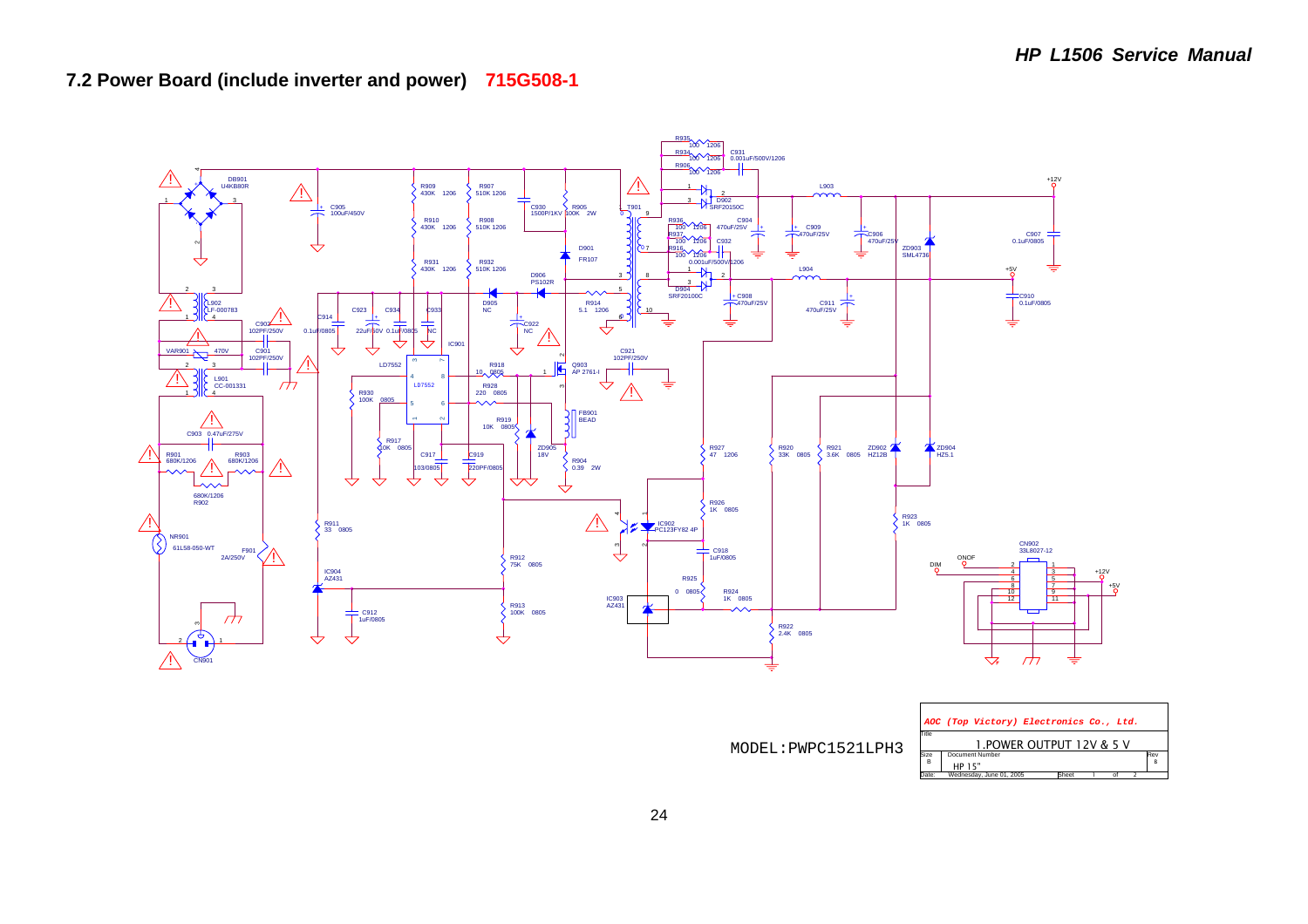

PWPC1521HSH1MODEL:PWPC1521LGH1 PWPC1521CPH1

|                        | AOC (Top Victory) Electronics Co., Ltd.     |  |     |
|------------------------|---------------------------------------------|--|-----|
| Title                  | HP 15" ( L1506)                             |  |     |
| Size<br>A <sub>3</sub> | Document Number<br>Wednesday, June 01, 2005 |  | Rev |
| Date:                  | Sheet                                       |  |     |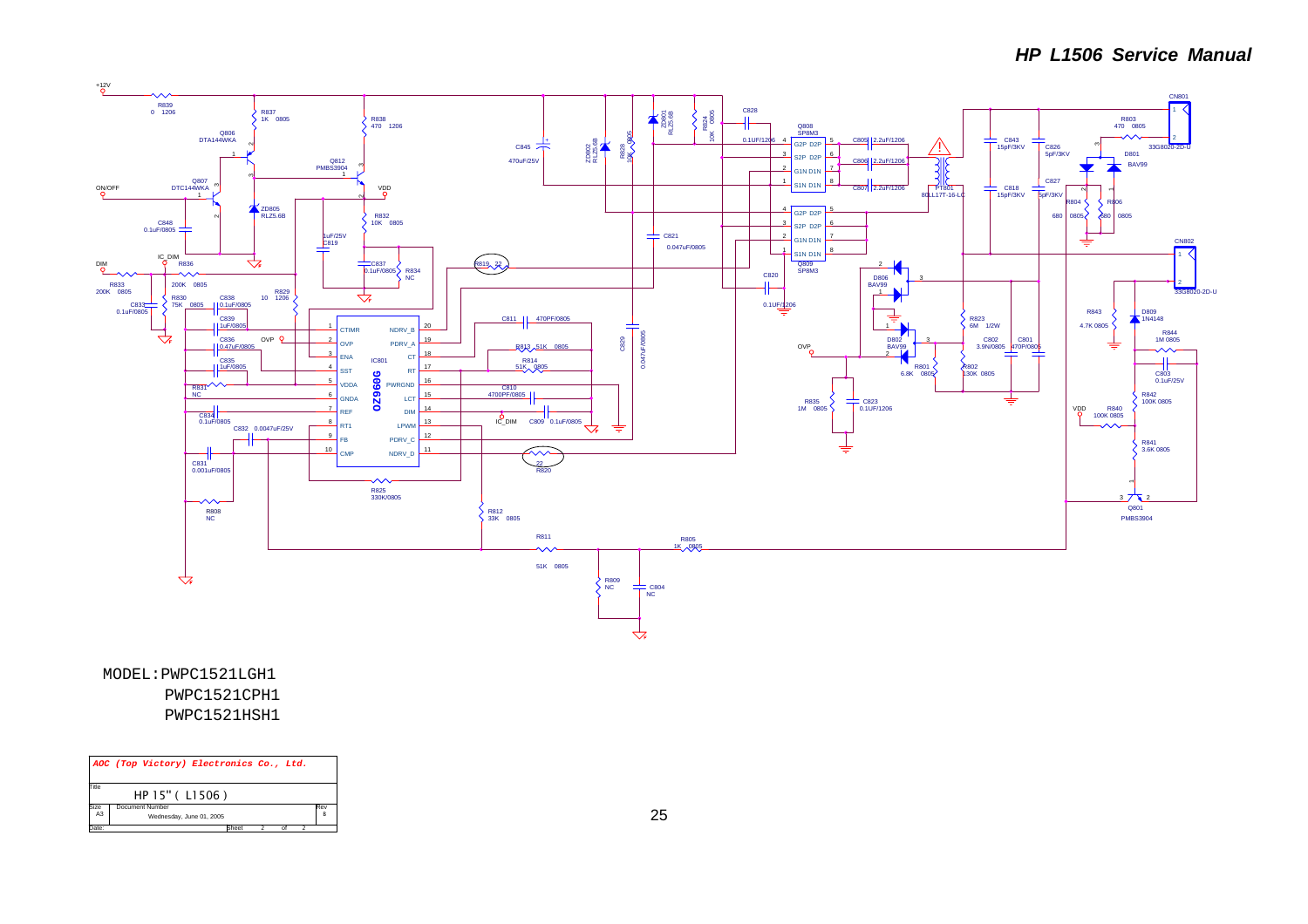## **8. PCB Layout**

**8.1 MAIN BOARD (715G1533-D-MS)** 

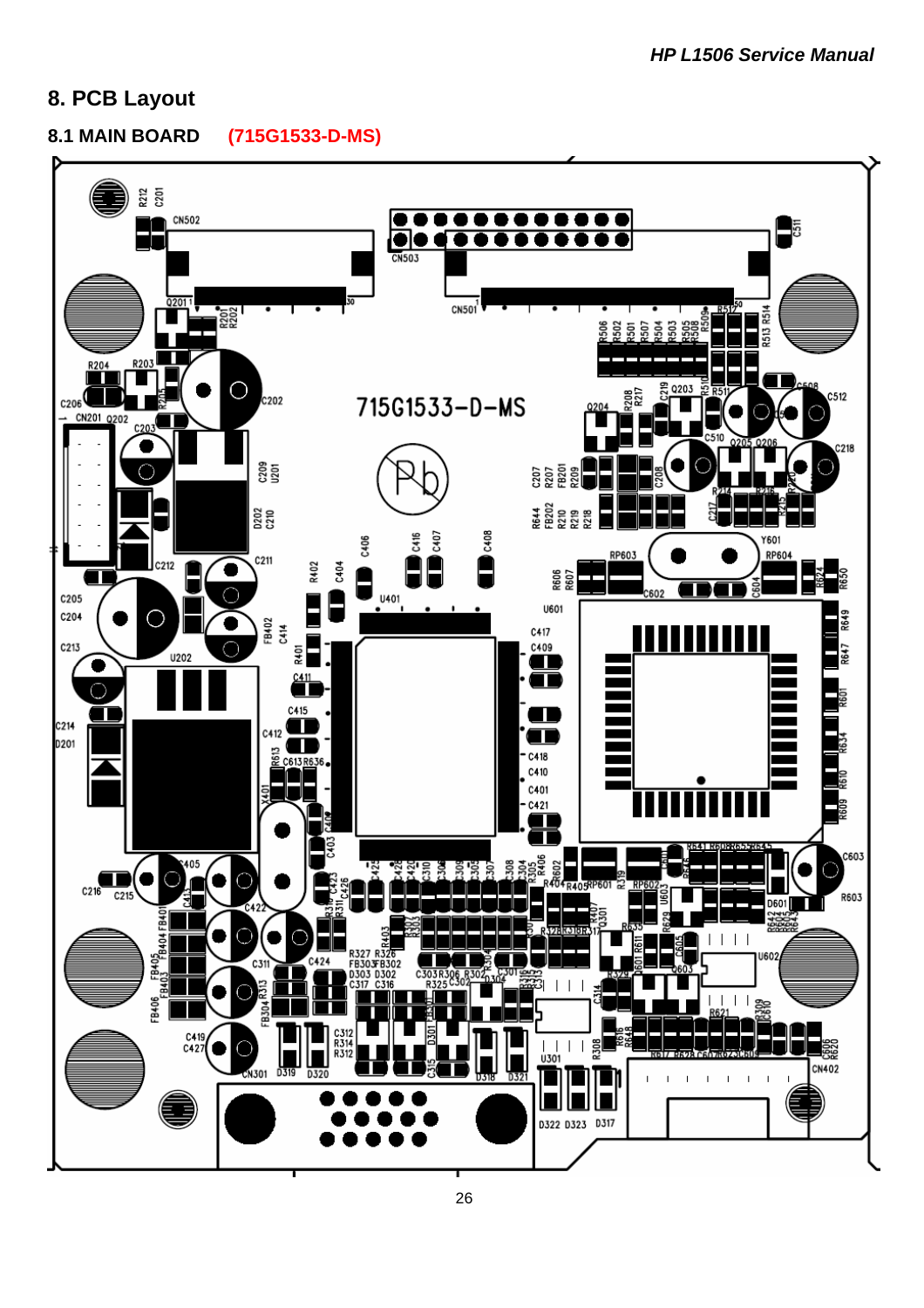## **8.2 INVERTER / POWER BOARD (715G1508-1)**

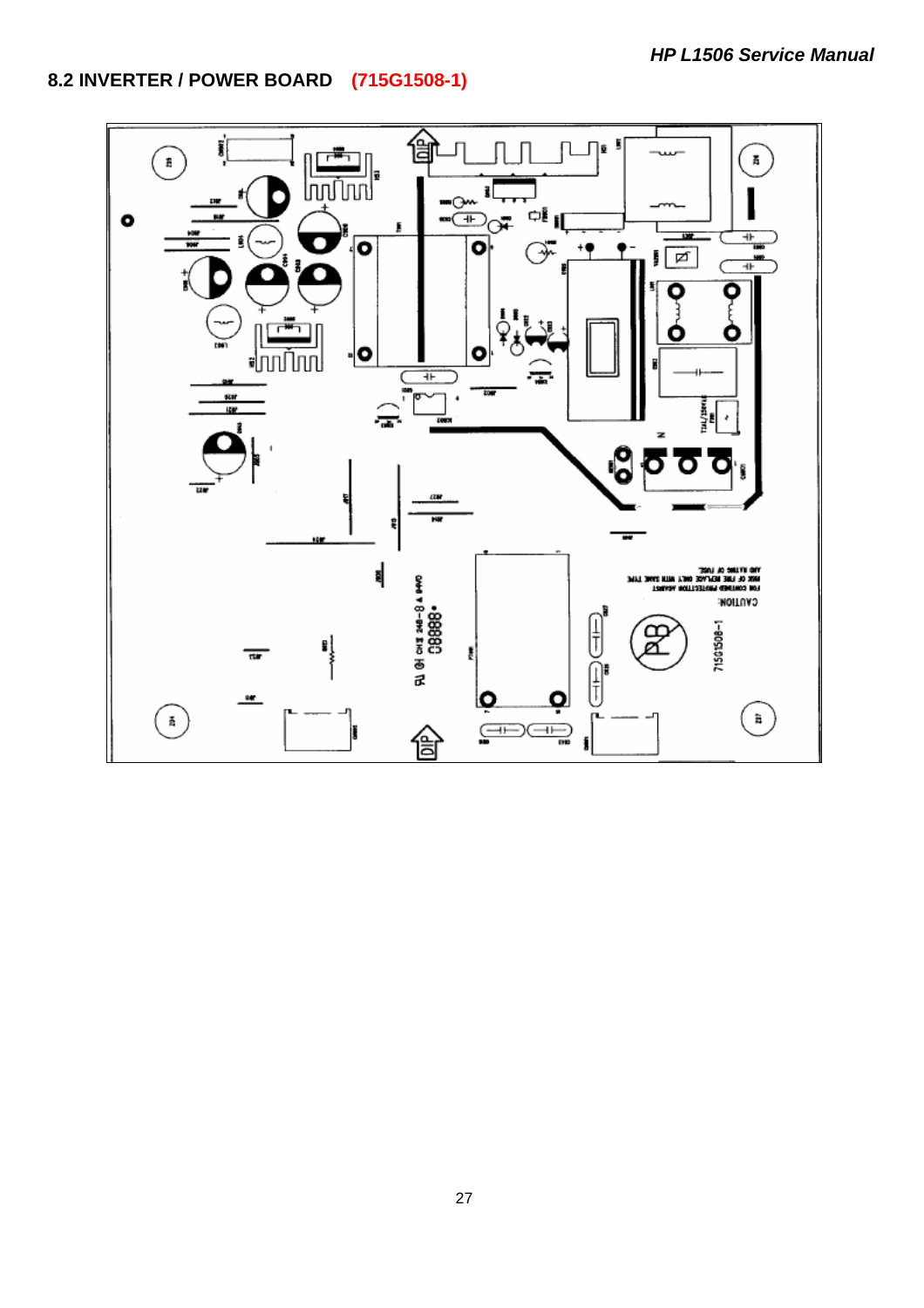## **8.3 KEY BOARD**

**( 715G1532-D1-P)** 



## **(715G1532-E-K)**

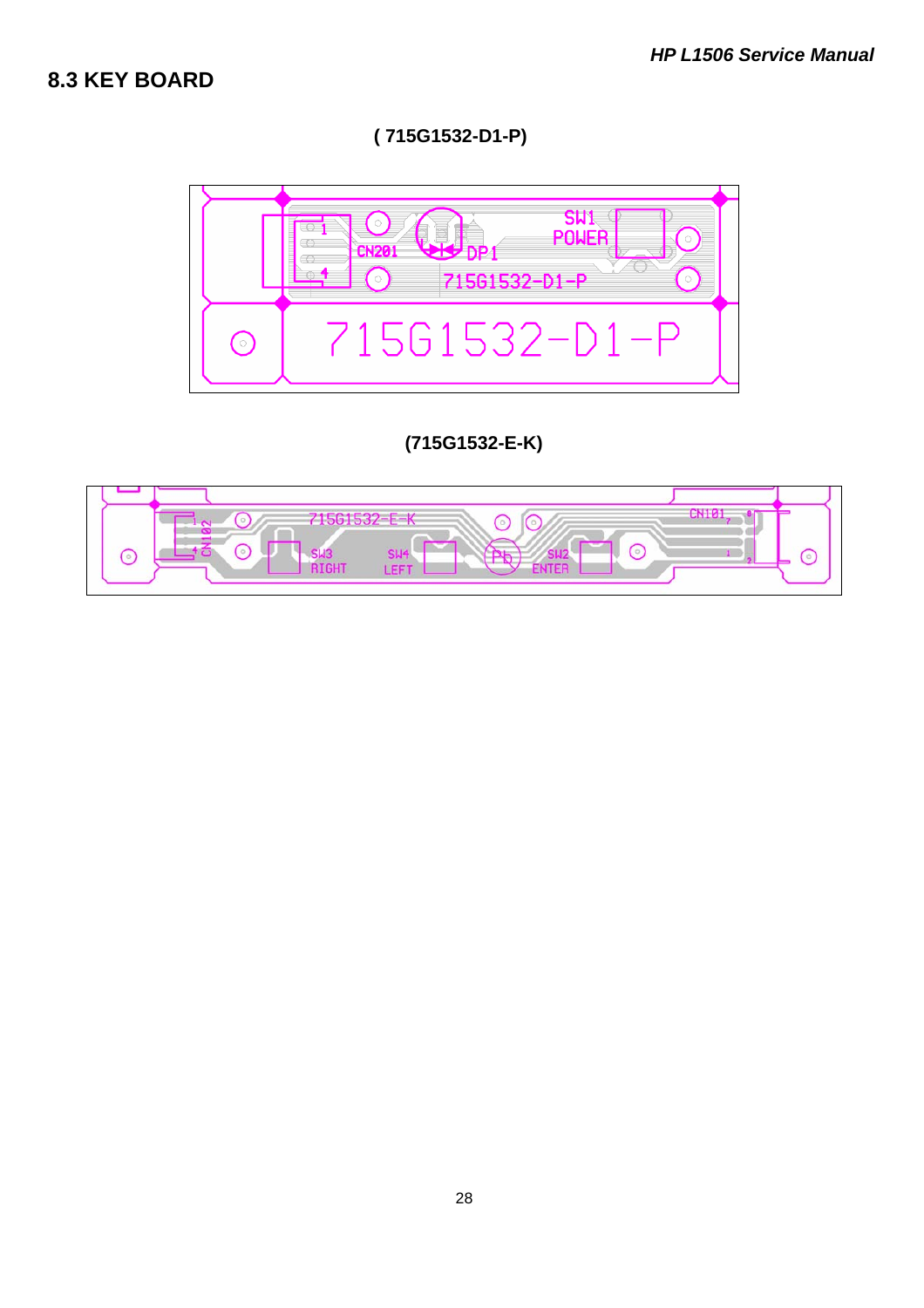# **9. Maintainability**

## **9.1 Equipments and Tools Requirement**

- 1.) Multi-meter.
- 2.) Oscilloscope.
- 3.) Pattern Generator.
- 4.) DDC Tool with an IBM Compatible Computer.
- 5.) Alignment Tool.
- 6.) LCD Color Analyzer.
- 7.) Service Manual.
- 8.) User Manual.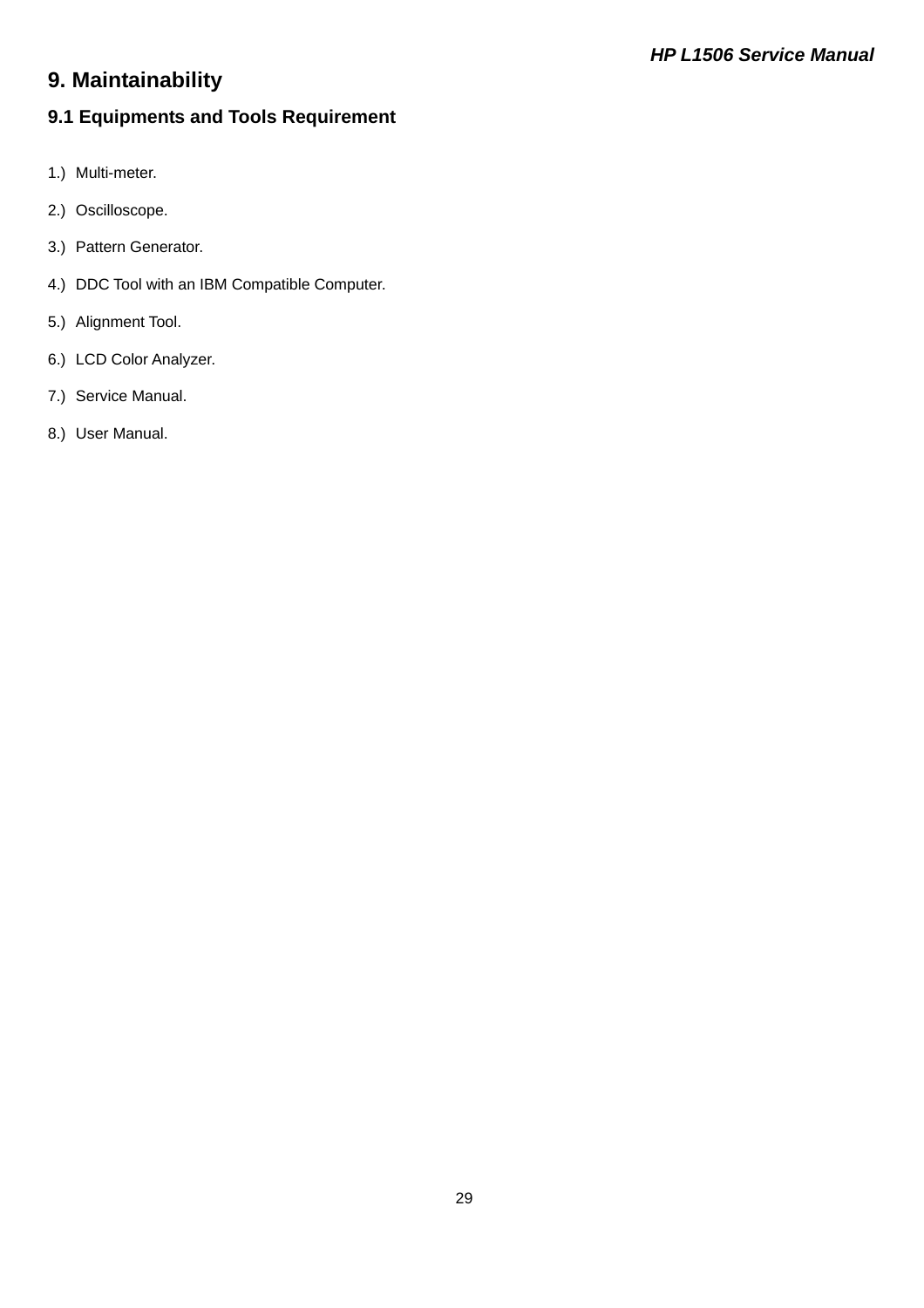# **9.2 Trouble Shooting**

#### **9.2.1 Main Board**

#### **No power**

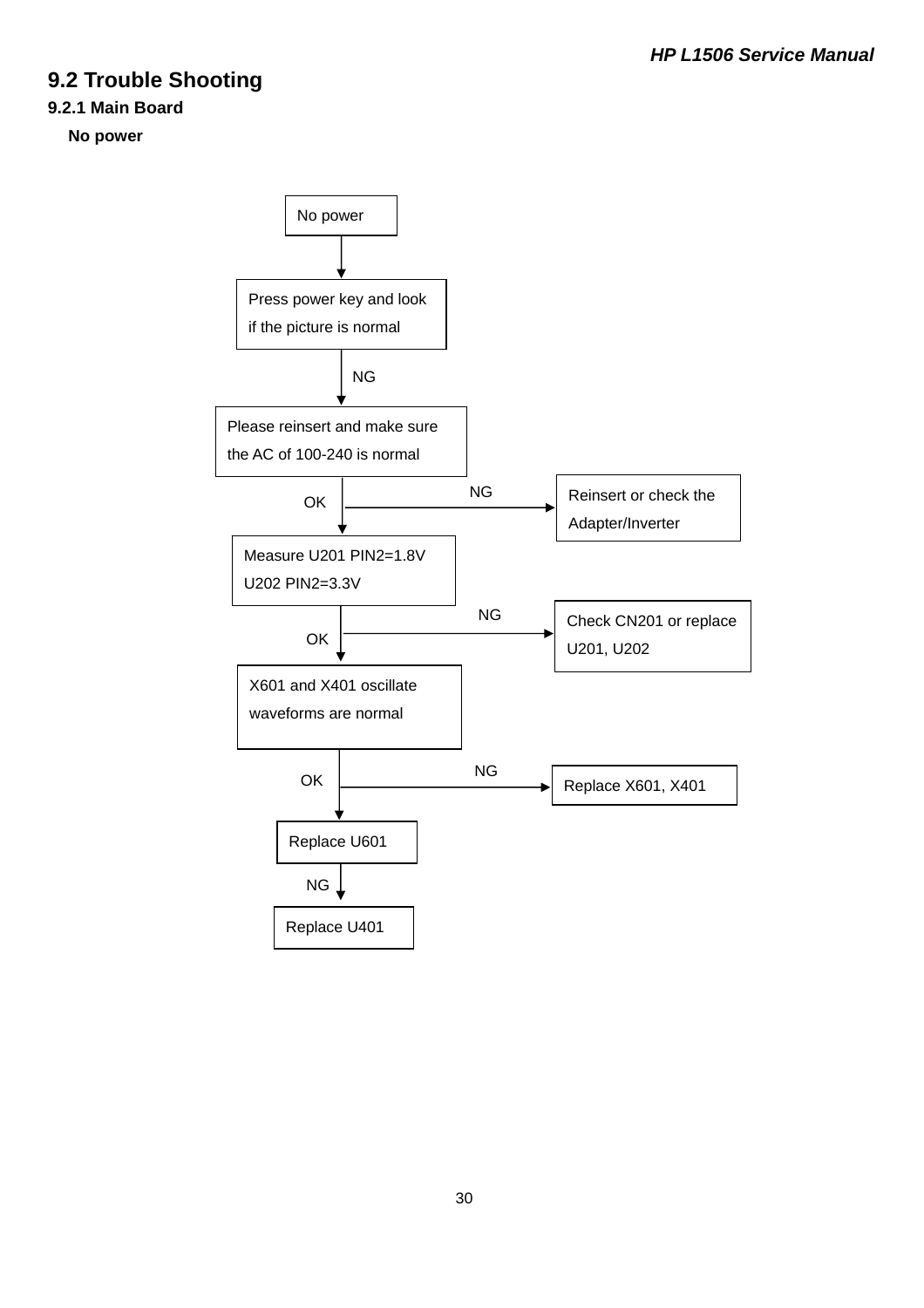#### **No picture (LED orange)**

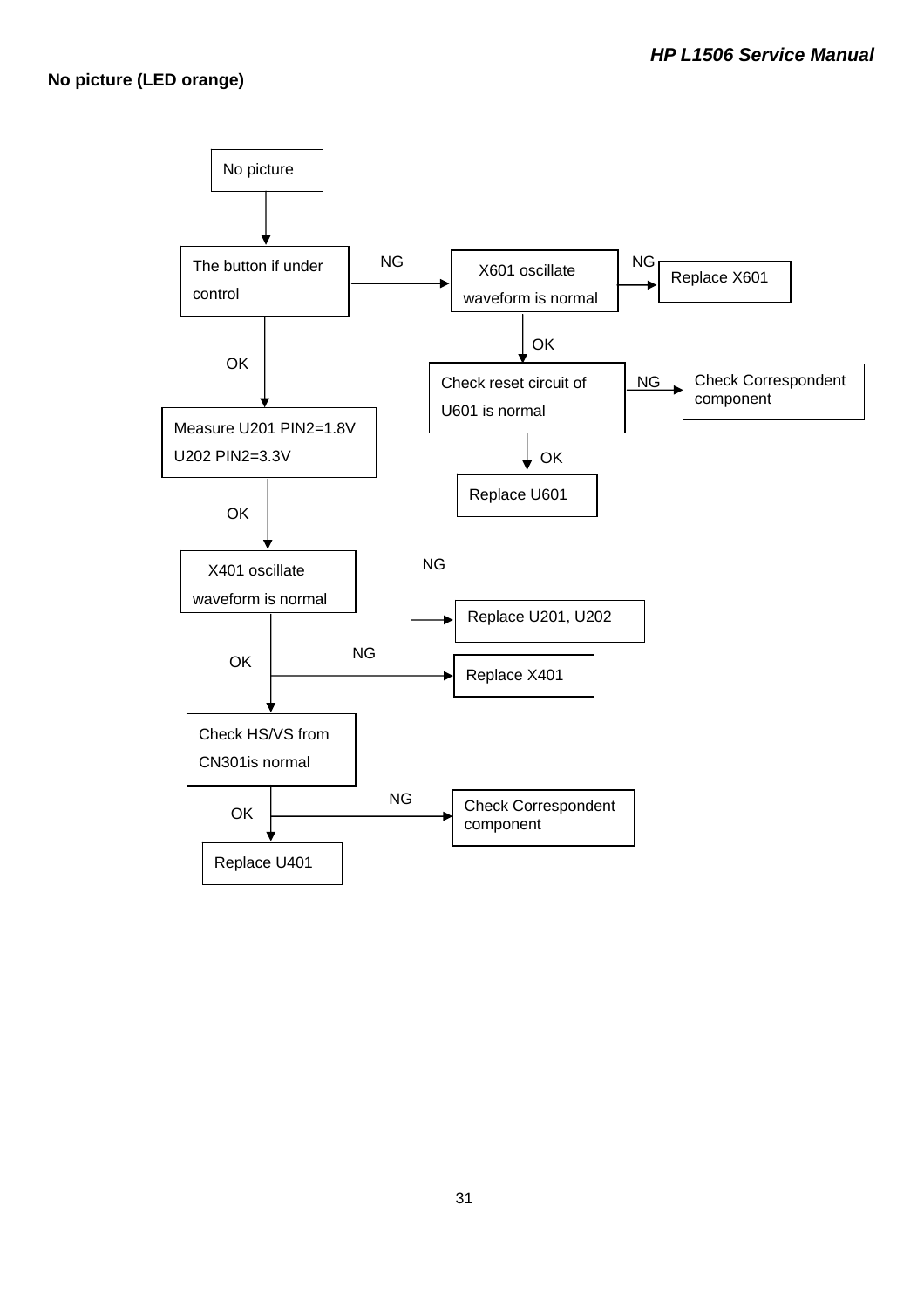#### **White screen**

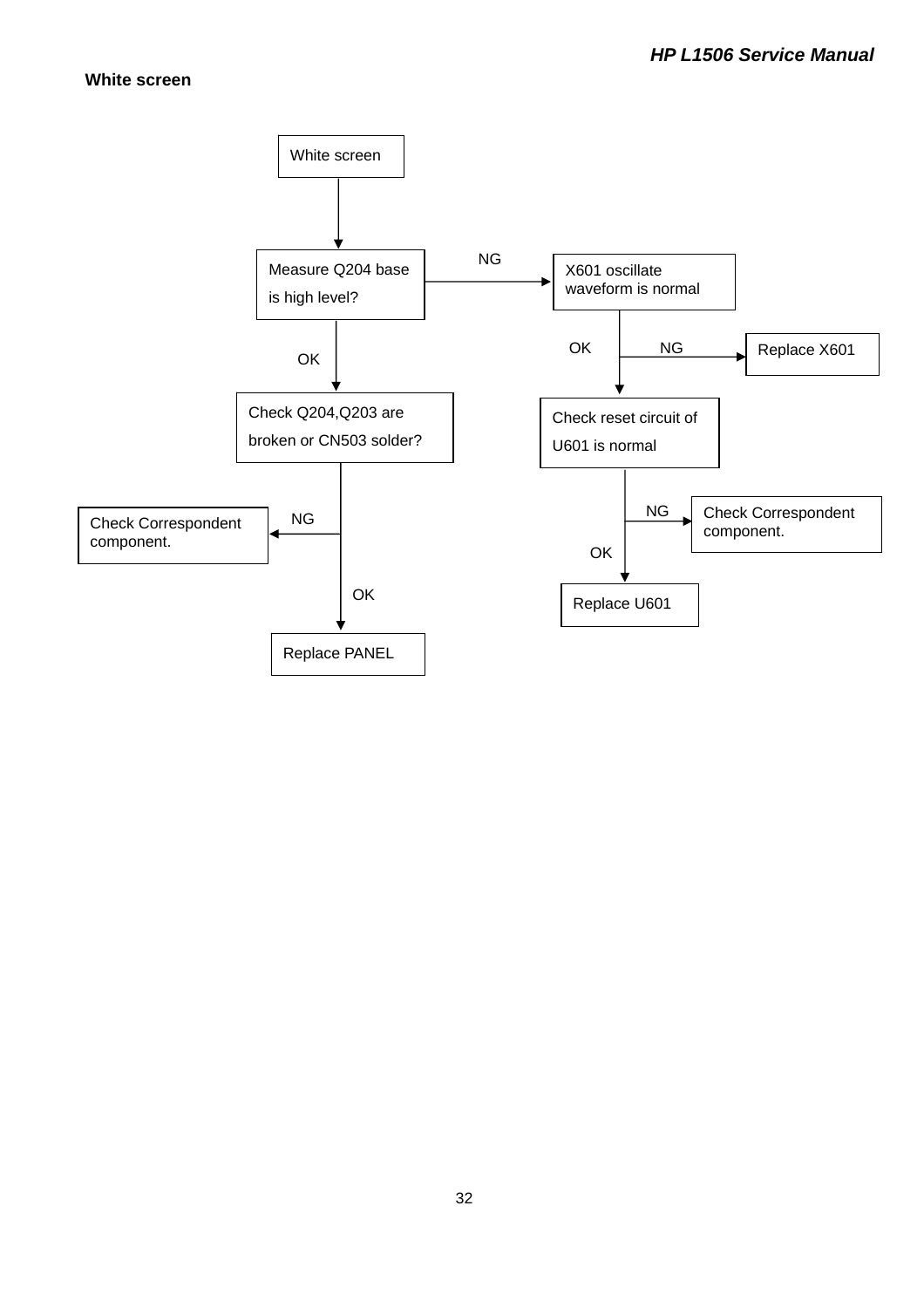## **8.2.2 Inverter Board**

#### **No power**

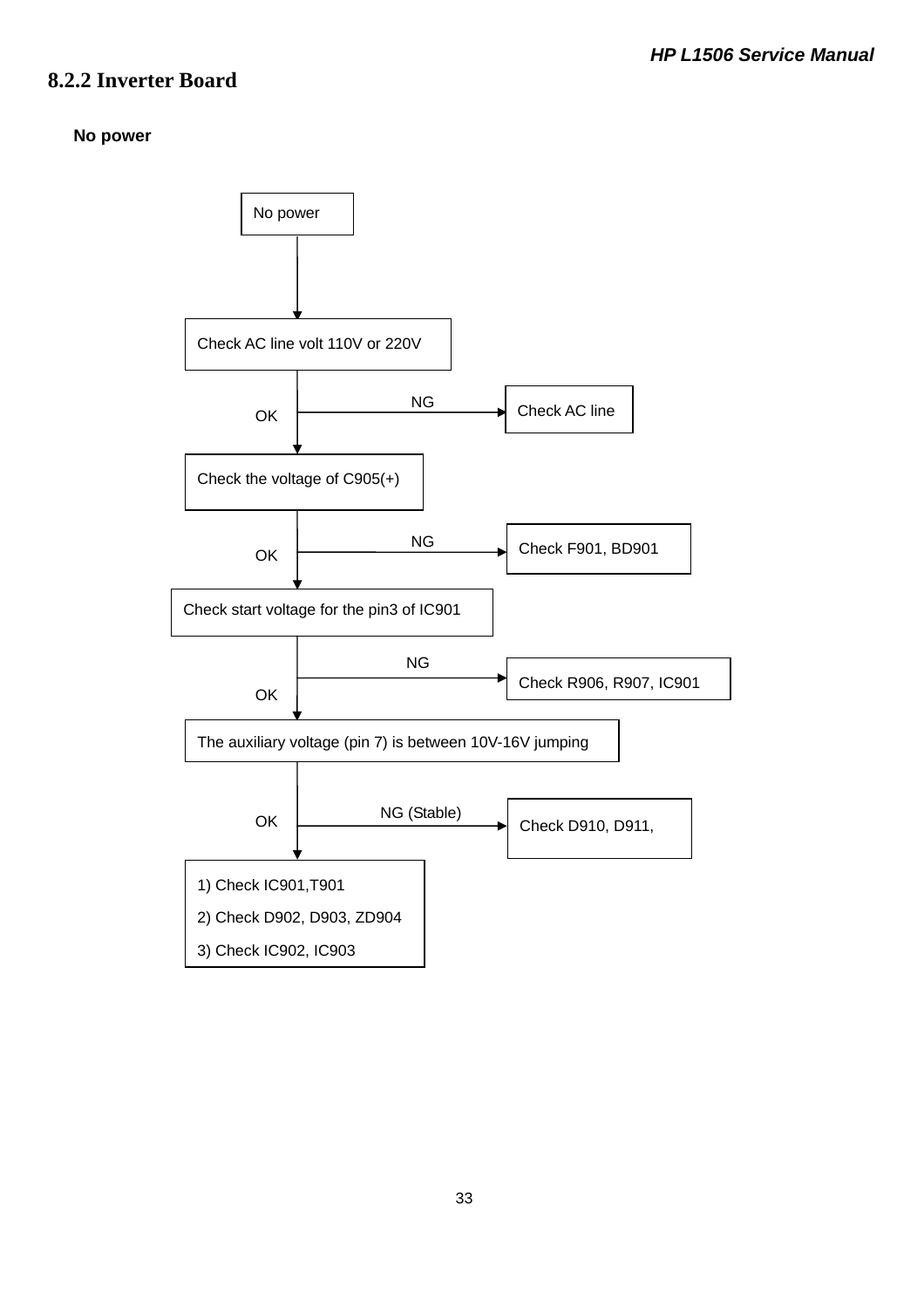#### **No backlight**

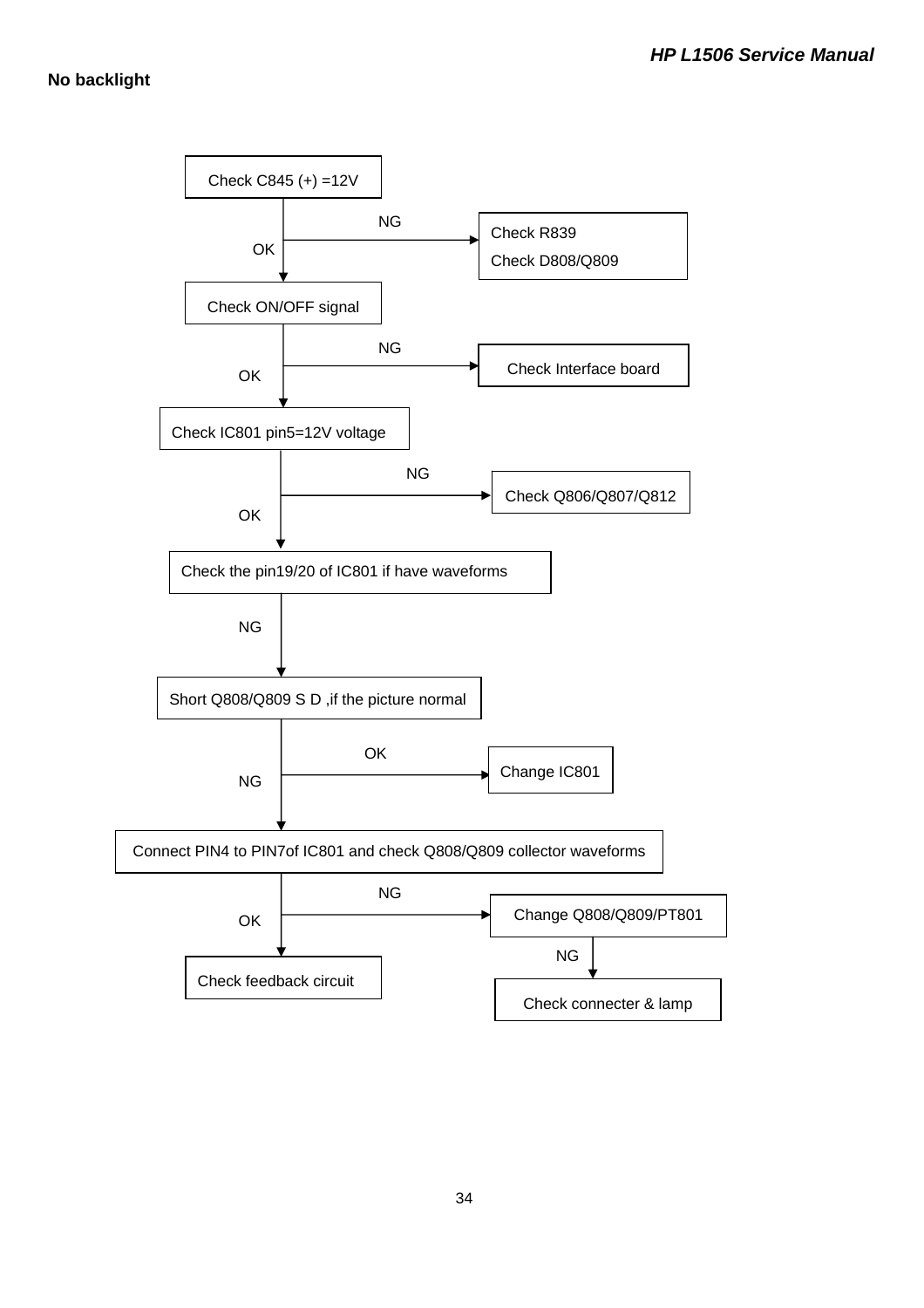# **8.2.3 Key Pad Board**

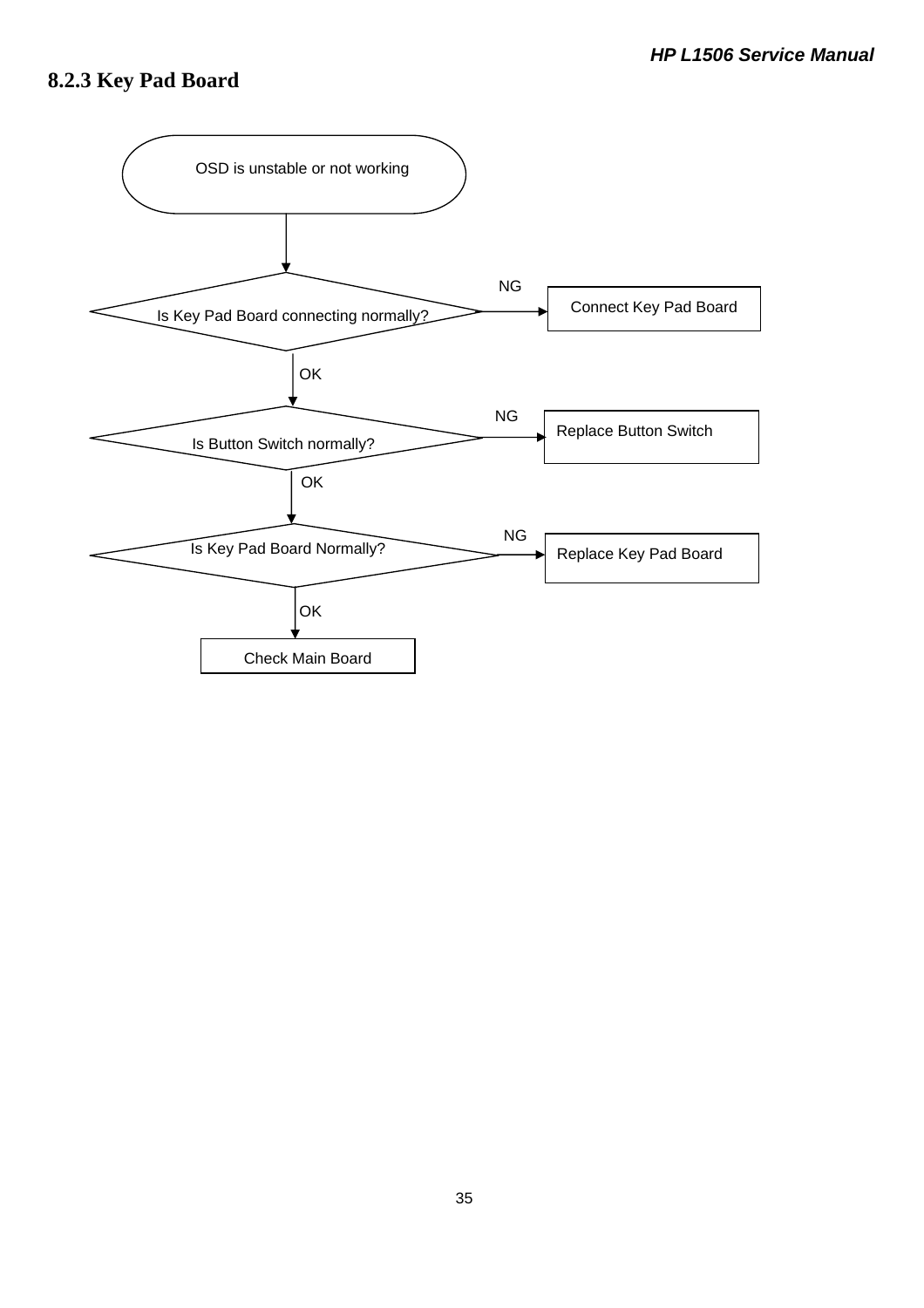## **10. WHITE- BALANCE, LUMINANCE ADJUSTMENT**

Approximately 30 minutes should be allowed for warm up before proceeding White-Balance adjustment.

- 1. How to do the Chroma-7120 MEM .Channel setting
	- A. Reference to chroma 7120 user guide
	- B. Use " SC" key and " NEXT" key to modify xyY value and use "ID" key to modify the

TEXT description Following is the procedure to do white-balance adjust

- 2. Setting the color temp. You want
	- A. 9300 color:

9300 color temp. parameter is  $x = 283 \pm 20$ ,  $y = 297 \pm 20$ ,  $Y > 180 \text{ cd/m2}$ ,

B. sRGB color:

sRGB color temp. parameter is  $x = 313\pm20$ ,  $y = 329\pm20$ , Y > 200 cd/m2)

C. 6500K color:

Don't adjust, Custom requires.

- 3. Into factory mode of HP L1506
	- A. Press DOWN button during 2 seconds along with press Power button will activate the factory mode, then MCU will do AUTO LEVEL automatically. Meanwhile press MENU the OSD screen will located at THE LEFT TOP OF PANEL.
- 4. Bias adjustment:

Set the Contrast  $\bigcirc$  to 80

Adjust the Brightness  $\overleftrightarrow{\mathcal{L}}$  to 90.

5. Gain adjustment :

Move cursor to "-F-" and press MENU key

- A. Adjus 9300k color-temperature
- 1. Switch the Chroma-7120 to 9300k channel.
- 2. The chroma 7120 will show  $x = 283 \pm 20$ ,  $y = 297 \pm 20$ , Y > 180 cd/m2
- 3. Switch the chroma-720 to RGB MODE (with press "MODE" button to change )
- 4. Adjust the RED of color 9300K on factory window until chroma 7120 indicator reached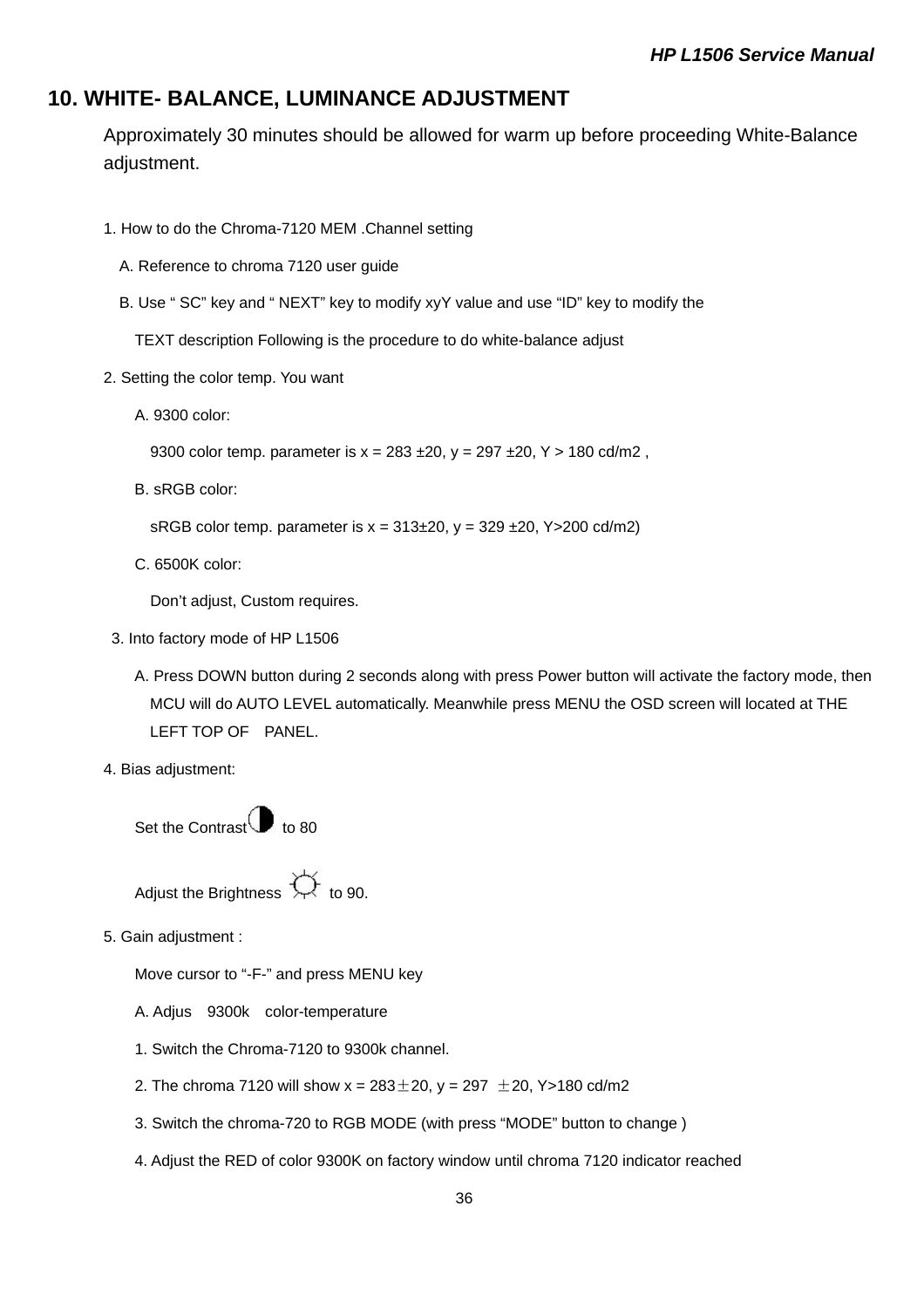#### *HP L1506 Service Manual*

the value  $R=100$ 

- 5. Adjust the GREEN of color 9300K on factory window until chroma 7120 indicator reached the value G=100
- 6. Adjust the BLUE of color 9300K on factory window until chroma 7120 indicator reached the value B=100
- 7. Repeat above procedure ( item 4,5,6) until chroma 7120 RGB value meet the tolerance =100 $\pm$ 2
- B. Adjust sRGB color-temperature
	- 1. Switch the chroma-7120 to sRGB channel.
	- 2. The chroma 7120 will show  $x = 313 \pm 20$ ,  $y = 329 \pm 20$ ,  $Y = 210 \pm 20$  cd/m2
	- 3. Switch the chroma 7120 l to RGB MODE ( with press "MODE" button to change )
	- 4. Adjust the RED of color sRGB on factory window until chroma 7120 indicator reached the value  $R=100$
	- 5. Adjust the GREEN of color sRGB on factory window until chroma 7120 indicator reached the value G=100
	- 6. Adjust the BLUE of color sRGB on factory window until chroma 7120 indicator reached the value B=100
	- 7. Repeat above procedure ( item 4,5,6) until chroma 7120 RGB value meet the tolerance =100 $\pm$ 2
- C. Press reset key and Turn the Power-button "off to on" to quit from factory mode.

## **11. Check List after replacing LCD Main board**

Ⅰ.**Check if white-balance is within the specs after replacing Main board and panel, then re-writing DDC is necessary.** 

The white-balance value for each common color temperature:

9300 º K**:** x=283± 20 ; y = 297± 20;

sRGB:  $x = 313 \pm 20$ ;  $y = 329 \pm 20$ ;

The color temperature value above must be up to the situation of x<y. The value of Y should be confirmed according to different customers. 15 "LCD is commonly 180±20cd/cm<sup>2</sup> (Center) and 17" LCD is required to be larger than 200cd/cm<sup>2</sup> (Center). The exact brightness values are confirmed by the checking-regulations of different customers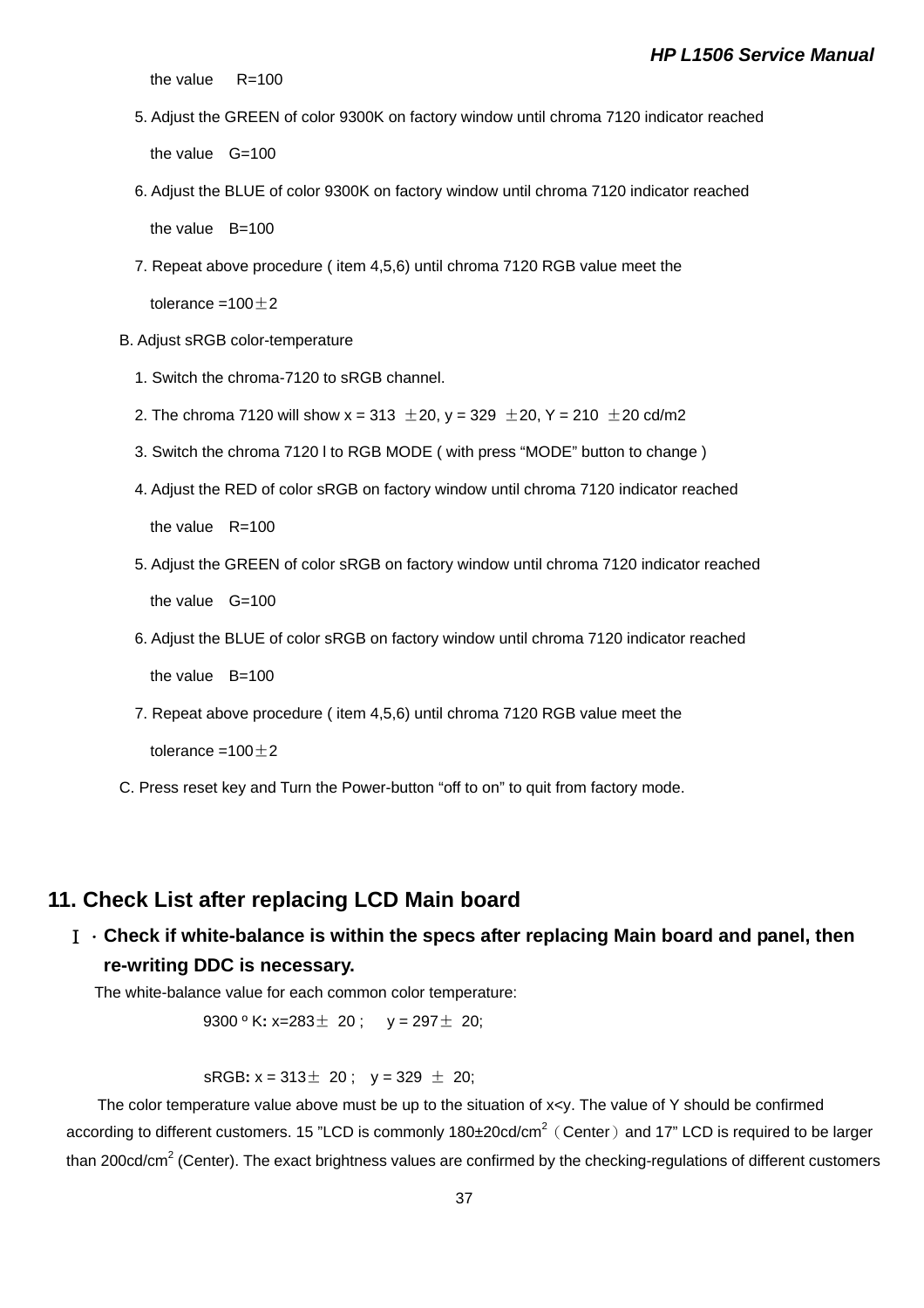and different models.

#### Ⅱ**. Steps of white-balance adjustment for LCD:(Take 17 "HP LCD for example)**

- 1. Required instruments: Chroma7120、Chroma2325(BGA265A)。
- 2. First connect the instruments together and turn on the LCD power, then warm up for 30 minutes under full white screen mode. First press the "Reset" key in the menu to recover factory set as following.



- 3. Set Chroma2325 at round-windows mode and make the detecting-head of Chroma7120 aim at the cross in the middle, the distance between the detecting-head and the cross is 20cm.
- 4. Set Chroma2325 (BGA265A) to be T144 (1280\*1024/60HZ) and P105 of full white screen. Test if the white-balance value is within the specs. Please follow the steps below to adjust if it is beyond the specs.
- 5. Cut the power. Then press Down key and supply power at the same time to enter into the factory mode. See the following pictures.



6. Test white-balance again after Auto Level. Adjustment with hand is necessary if it is beyond the specs just the same.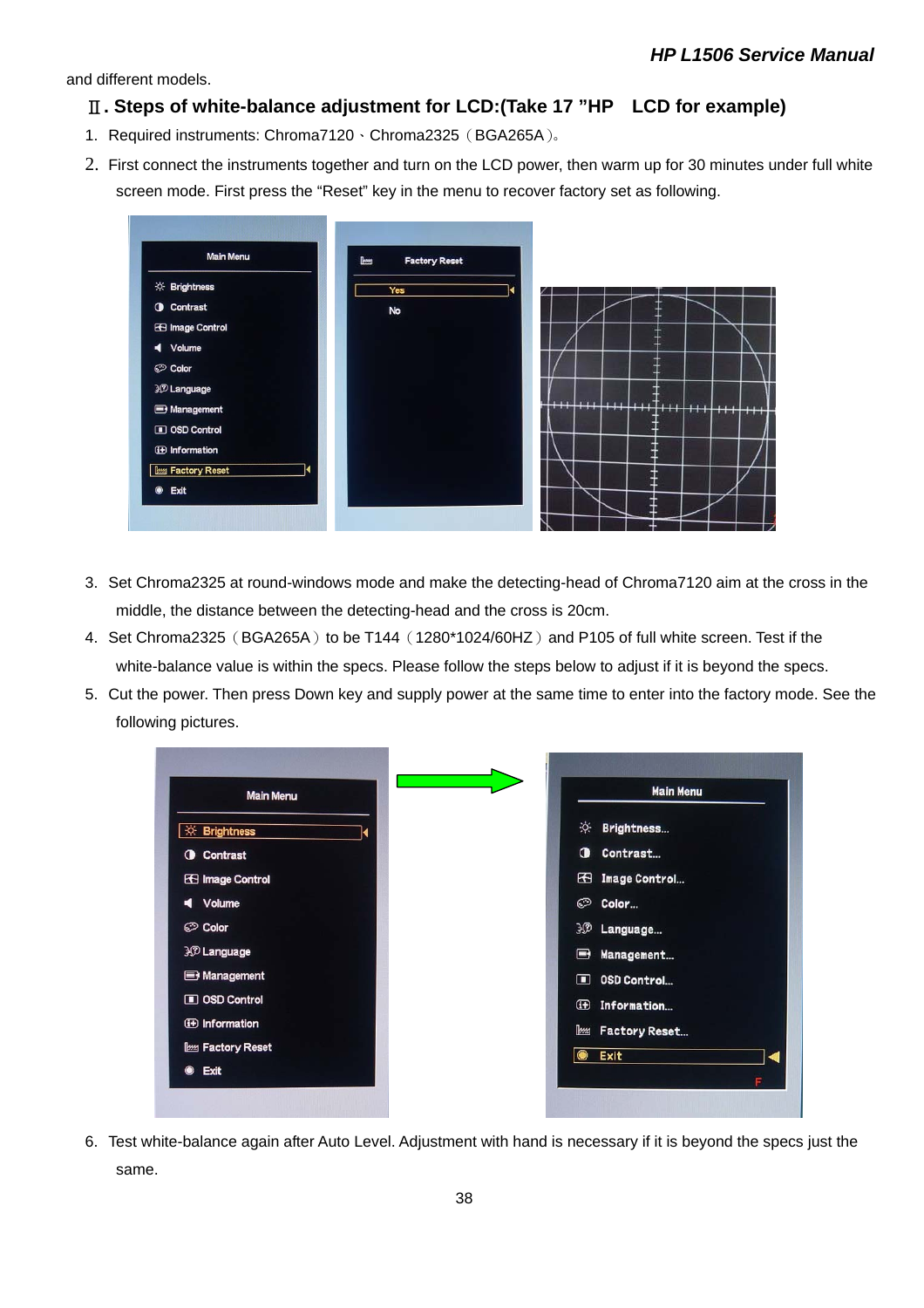- 7. Select 7x00 item to adjust cool color-temperature and select 6x00 to adjust warm color- temperature. It can reach to the best effect through adjusting R/G/B value if it inclines to green or blue.
- 8. Select Exit to the upper menu after completing the adjustment. Then press POWER OFF to exit and save it.

## Ⅲ. **Steps for writing DDC**:

 1. Employ PC, and connect the DDC-writing instrument and the instrument that is ready for writing into DDC to the power of 12v. Connect the signal cable of the latter to D-USB or DVI of DDC-writing instrument (The data-writing of monitor needs transfer-interface) and link the DDC-writing instrument with PC through printer interface. (See the schematic picture below)



Connection of DDC-writing instrument for VGA.



2. Seek the document with the expanded name of .BAT in DDC file of this model. It appears the indication of "Input Serial No.: " after dual-click the document to be ready for DDC-writing.



3.Input the serial number of the product (For instance: AOC LM729 is 13 bits), then press ENTER to start writing

4.Check the indication of DDC-writing program at the end. When you see the picture as the schematic picture above,

the "Data compare OK!" means being written well and that's the end. Please check if the Manufacturer Name,

Vendor Assigned Code, Monitor Name, Serial Number, Week of Manufacture, Year of Manufacture are right. It will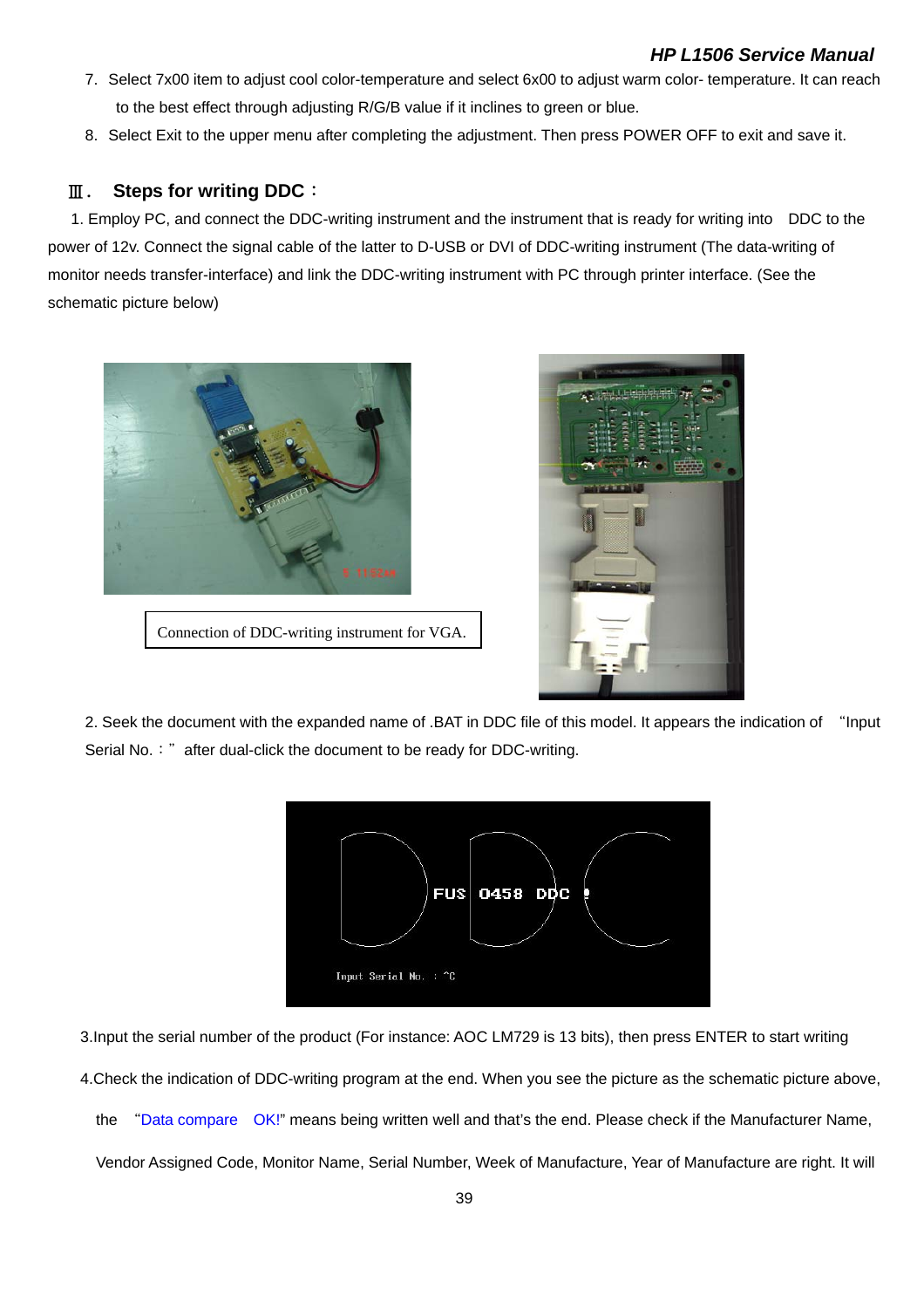### *HP L1506 Service Manual*

appear "Data compare error !" to indicate failure if the DDC-writing doesn't perform well. Please check the

power resource and the connection of the signal cable, then return to step 3 by pressing ENTER and re-do it.

5.You can exit the program by pressing Ctrl plus C, then cut the signal cable and the power.

6.The following picture is taking Acer AL1721 EDID for example.

| Digital       | example.txt                                                                                                                                                                                                                                                                                                                                                                                                                                                                                                                                                                                                                                                                                                                                                                             |         |
|---------------|-----------------------------------------------------------------------------------------------------------------------------------------------------------------------------------------------------------------------------------------------------------------------------------------------------------------------------------------------------------------------------------------------------------------------------------------------------------------------------------------------------------------------------------------------------------------------------------------------------------------------------------------------------------------------------------------------------------------------------------------------------------------------------------------|---------|
| is wr         |                                                                                                                                                                                                                                                                                                                                                                                                                                                                                                                                                                                                                                                                                                                                                                                         | I – I 0 |
| 自动            | 團<br>腳<br>汉                                                                                                                                                                                                                                                                                                                                                                                                                                                                                                                                                                                                                                                                                                                                                                             |         |
|               | Manufacturer Name<br>ACR<br>Vendor Assigned Code : AD04<br>: Acer AL1721<br>Model<br><b>Name</b>                                                                                                                                                                                                                                                                                                                                                                                                                                                                                                                                                                                                                                                                                        |         |
|               | Serial Number<br>$:$ PPPPPPPPPPP                                                                                                                                                                                                                                                                                                                                                                                                                                                                                                                                                                                                                                                                                                                                                        |         |
|               | <b>Week of Manufacture</b><br>6<br><b>Year of Manufacture</b><br>: 2004<br>EDID version<br>: 1.0<br>No. of optional EDID: 03<br>: 52<br>Checksum                                                                                                                                                                                                                                                                                                                                                                                                                                                                                                                                                                                                                                        |         |
| <b>EEPROM</b> | data table<br>÷<br>ии.<br>FF FF FF FF<br>04 AD 45 23<br>FF FF 00<br>่ ค4<br>-72<br>-61<br>40<br>22 1B 6B 2A<br>CQ<br><b>F5</b><br>23<br><b>06 OE 01</b><br>-03<br>80<br>A3<br>-57<br>4A<br>9C.<br>4F 54<br>00<br>80<br>A5<br>4F<br>81 8F 81<br>-61<br>4F<br>61<br>4F<br>40<br>-45<br>11<br><b>01 30 2A</b><br>00<br>98 51<br>00<br>2A<br>30<br>45<br>40 01<br>01<br>01<br>40<br>-70<br>ØE 11<br>00<br>00<br>00<br>00<br><b>FF</b><br>00<br>50<br>50<br>-50<br>13<br>00 54<br><b>00 1E</b><br>-50<br>20<br>00<br>50 50 50<br>50<br>50<br>ØA<br>20<br>00<br>50<br>00<br><b>FD</b><br><b>PN</b><br>-37<br>20 20 20<br><b>ØA</b><br>-20<br>20<br>FC<br>1E 53<br><b>0E 00</b><br>20<br>-00<br><b>DD</b><br><b>PUBL</b><br>4R<br>41 63 65 72 20 41 4C 31 37 32 31 0A 20<br>-52<br>- ЙЙ<br>ии. |         |
|               | data compare OK !                                                                                                                                                                                                                                                                                                                                                                                                                                                                                                                                                                                                                                                                                                                                                                       |         |

Notes:

1、Make sure the system time of PC is in accordance with the real time before writing.

2、The schematic picture is just as an example for description, the exact content of the DDC is dependent on the serial number of the BARCORD of this model.

3、Data DDC-writing needs a transfer interface.

Instruction: DDC-writing needs 4 files:

- 1. Barcode.txt (Supply Barcode length and flow number)
- 2. \*.EXE (DDC-writing program)
- 3. WR.bat (Group order file for cycling utilization of \*EXE, and dual-click this file when perform DDC-writing)
- 4. w.dat The content with 128 bits of DDC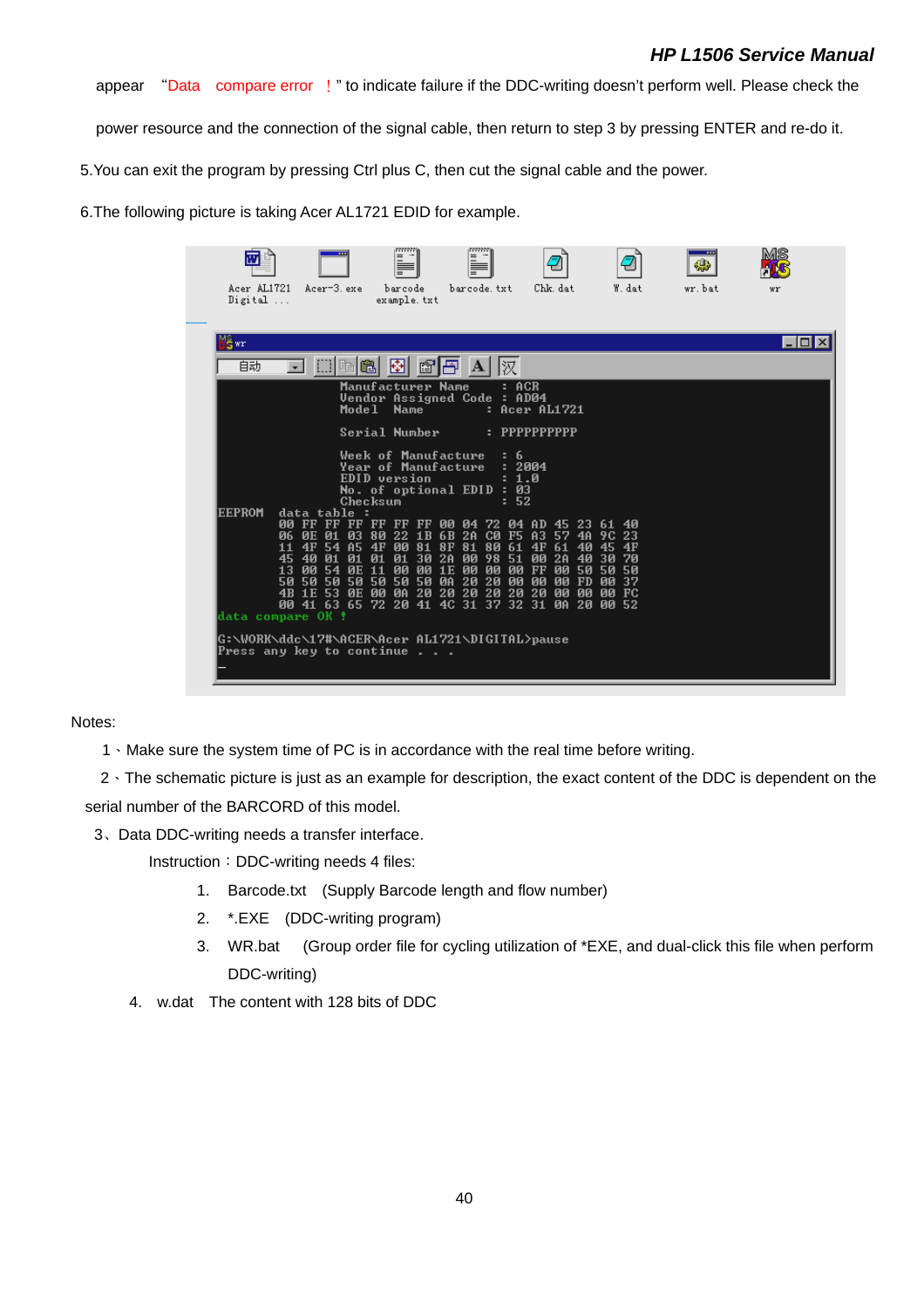**12. EDID** 

|      | 00 | 01 | 02 | 03 | 04 | 05 | 06 | 07 | 08 | 09 | 10 | 11 | 12 | 13 | 14 | 15 |
|------|----|----|----|----|----|----|----|----|----|----|----|----|----|----|----|----|
| 0:   | 00 | FF | FF | FF | FF | FF | FF | 00 | 22 | F0 | 5B | 26 | 01 | 01 | 01 | 01 |
| 16:  | 0B | 0F | 01 | 03 | 68 | 1E | 16 | 8C | EE | B4 | 60 | A1 | 58 | 4E | 97 | 26 |
| 32:  | 16 | 50 | 54 | AD | EЕ | 00 | 01 | 01 | 01 | 01 | 01 | 01 | 01 | 01 | 01 | 01 |
| 48:  | 01 | 01 | 01 | 01 | 01 | 01 | 64 | 19 | 00 | 40 | 41 | 00 | 26 | 30 | 18 | 88 |
| 64:  | 36 | 00 | 2C | DC | 10 | 00 | 00 | 18 | 00 | 00 | 00 | FD | 00 | 32 | 4C | 1E |
| 80:  | 3F | 08 | 00 | 0A | 20 | 20 | 20 | 20 | 20 | 20 | 00 | 00 | 00 | FC | 00 | 48 |
| 96:  | 50 | 20 | 4C | 31 | 35 | 30 | 36 | 0A | 20 | 20 | 20 | 20 | 00 | 00 | 00 | FF |
| 112: | 00 | 43 | 4E | 43 | 35 | 31 | 31 | 30 | 30 | 30 | 31 | 0A | 20 | 20 | 00 | EF |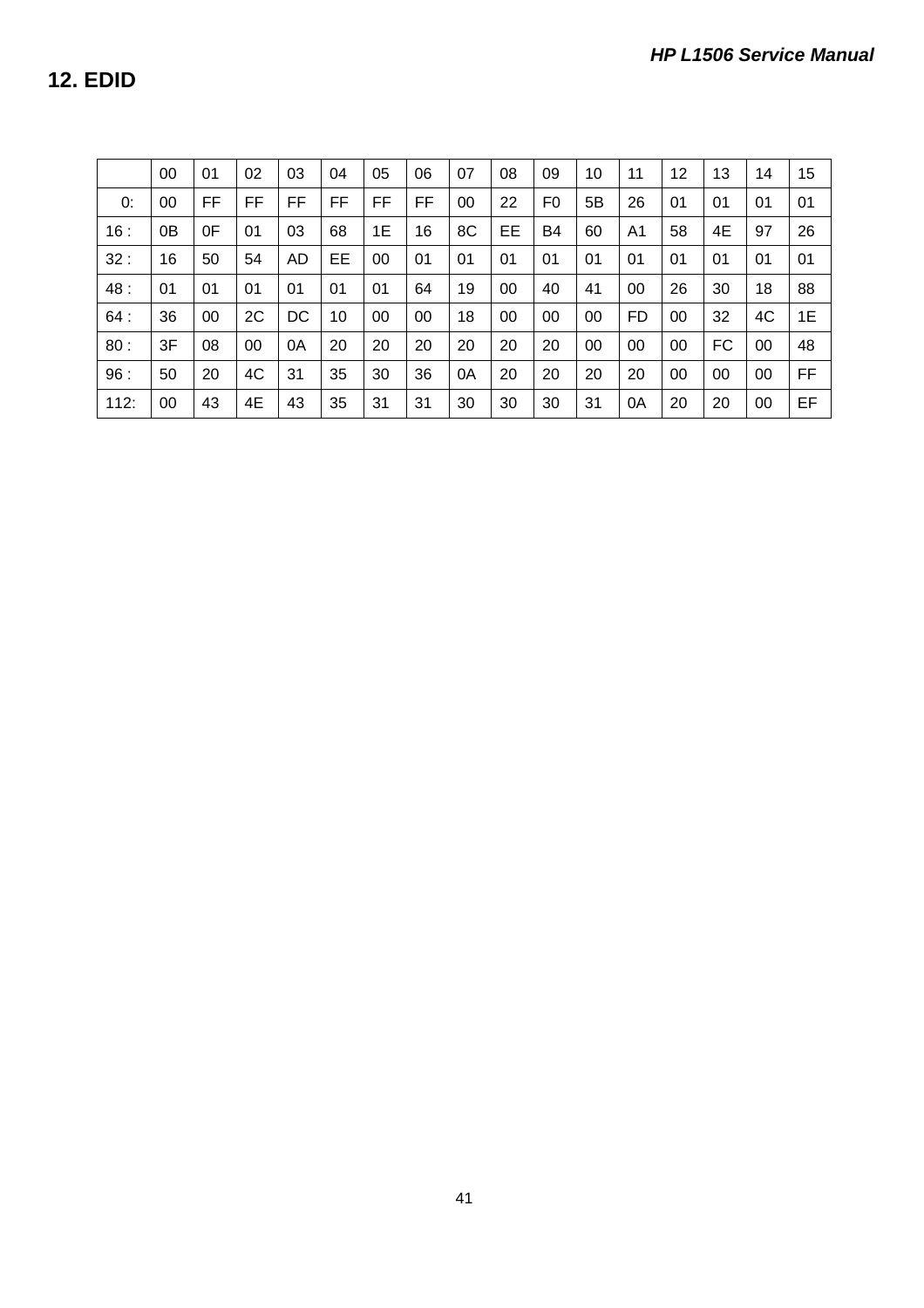## **13. BOM List**

## **T560KC4DKHHPNP**

| Location | Part No. for TPV             | <b>Description</b>        |
|----------|------------------------------|---------------------------|
|          | CBPC560KC4HPNP               | <b>CONVERSION BOARD</b>   |
|          | KEPC560KHP5P                 | KEY BOARD                 |
|          | KEPC980KHP4P                 | KEY BOARD                 |
|          | PWPC1521CPH1P                | POWER BOARD               |
|          | 15G8159 3                    | <b>MAIN FRAME</b>         |
|          | 33G4856 EY L                 | <b>LOGO PLATE</b>         |
|          | 33G4889 EY L                 | <b>STAND CAP</b>          |
|          | 34G1563 EY B                 | <b>REAR COVER</b>         |
|          | 44G3583 1                    | <b>EPS</b>                |
|          | 44G3583 2                    | <b>EPS</b>                |
|          | 44G3583 3EPE                 | EPE                       |
|          | 44G3583624 1A                | <b>CARTON</b>             |
|          | 45G 88606 H                  | <b>PE BAG FOR BASE</b>    |
|          | 45G 88607 H                  | <b>PE BAG FOR MONITOR</b> |
|          | 45G<br>88609<br>1            | <b>EPE COVER</b>          |
|          | 52G<br>1186                  | <b>SMALL TAPE</b>         |
|          | 52G6022 1500                 | <b>SMALL TAPE</b>         |
|          | 52G6025 11898                | <b>MYLAR</b>              |
|          | 71L 100521                   | <b>CORE</b>               |
|          | 85G 692 1                    | <b>SHIELD</b>             |
|          | 89G1738GAA 21                | <b>D-SUB CABLE</b>        |
|          | 89G176N 50 19                | FFC 50PIN 180MM           |
|          | 89G402A19N IS                | <b>AC POWER CABLE</b>     |
|          | 95G8014 830                  | HARNESS 160MM 8P-8P       |
|          | M1G 130<br>5225              | <b>SCREW</b>              |
|          | M <sub>1</sub> G 330<br>4120 | <b>SCREW</b>              |
|          | M <sub>1</sub> G 340<br>847  | <b>SCREW</b>              |
|          | M1G1730<br>6128              | <b>SCREW</b><br>M3x6      |
|          | M1G1730<br>6128              | <b>SCREW</b><br>M3x6      |
|          | M1G1740<br>6128              | <b>SCREW</b>              |
|          | M1G3030<br>547               | <b>SCREW</b>              |
|          | Q1G 330<br>6120              | <b>SCREW</b>              |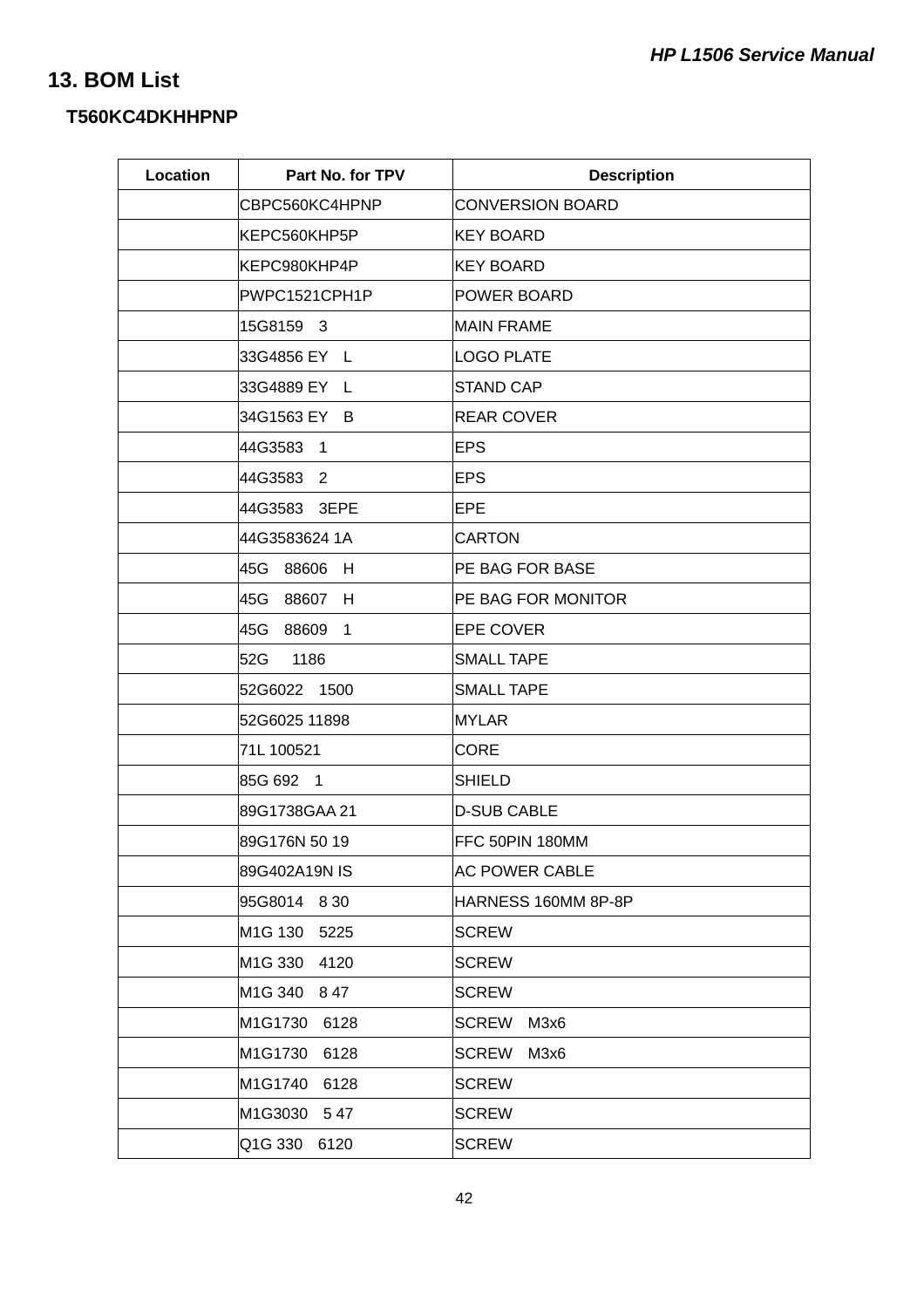|                   | Q1G 330 6120     | <b>SCREW</b>              |
|-------------------|------------------|---------------------------|
|                   | 705G560KC8702    | AC SOCKET ASS'Y           |
|                   | 705G560KF34002   | 15" LCD ASS'Y             |
|                   | 705G560KP34005   | 15" LCD ASS'Y             |
|                   | 750GLC50P021HZ   | CPT 15" 030 ZDB PANEL     |
|                   | AIC560KC4HPNP    | <b>MAIN BOARD</b>         |
|                   | 40G 457624 1B    | LABEL-CPU                 |
|                   | 40G 45762412B    | <b>CBPC LABEL</b>         |
| C <sub>202</sub>  | 67G215B221 4H    | LOW E.S.R 220UF +-20% 2   |
| C204              | 67G215B221 4H    | LOW E.S.R 220UF +-20% 2   |
| C208              | 67G309V100 3     | $10uf = 20\% 16v$         |
| C <sub>211</sub>  | 67G309V470<br>3  | 47UF 16V 85C              |
| C213              | 67G309V470<br>3  | 47UF 16V 85C              |
| C215              | 67G309V470<br>3  | 47UF 16V 85C              |
| C405              | 67G309V100 3     | $10uf = 20\% 16v$         |
| C414              | 67G309V100<br>3  | $10uf = 20\% 16v$         |
| C419              | 67G309V100<br>3  | $10uf = 20\% 16v$         |
| C422              | 67G309V100 3     | $10uf = 20\% 16v$         |
| C424              | 67G309V100 3     | $10uf = 20\% 16v$         |
| C427              | 67G309V100<br>3  | $10uf = 20\% 16v$         |
| C509              | 67G305S220 3H    | 22UF 16V MINI TYPE        |
| C603              | 67G309V100 3     | $10uf = 20\% 16v$         |
| <b>CN201</b>      | 33G8027 12       | WAFER 2*6P 2.0MM R/A      |
| <b>CN301</b>      | 88G 35315F H     | D-SUB 15PIN               |
| CN402             | 33G3802 8H       | WAFER 8P RIGHT ANGLE PI   |
| X401              | 93G 2253         | CRYSTAL 14.318MHzHC-49U   |
| Y601              | 93G 2245 J       | 24MHZ/30PF/49US           |
|                   | 715G1533<br>D MS | <b>MAIN BOARD PCB</b>     |
| C <sub>201</sub>  | 65G0603104 32    | CHIP 0.1UF 50V X7R        |
| C <sub>203</sub>  | 65G0603104 32    | CHIP 0.1UF 50V X7R        |
| C <sub>205</sub>  | 65G0603104 32    | <b>CHIP 0.1UF 50V X7R</b> |
| C <sub>206</sub>  | 65G080510537     | CHIP 1UF 50V Y5V          |
| C207              | 65G0603104 32    | CHIP 0.1UF 50V X7R        |
| C210              | 65G0603104 32    | CHIP 0.1UF 50V X7R        |
| C <sub>2</sub> 12 | 65G0603104 32    | CHIP 0.1UF 50V X7R        |
| C214              | 65G0603104 32    | CHIP 0.1UF 50V X7R        |
| C216              | 65G0603104 32    | CHIP 0.1UF 50V X7R        |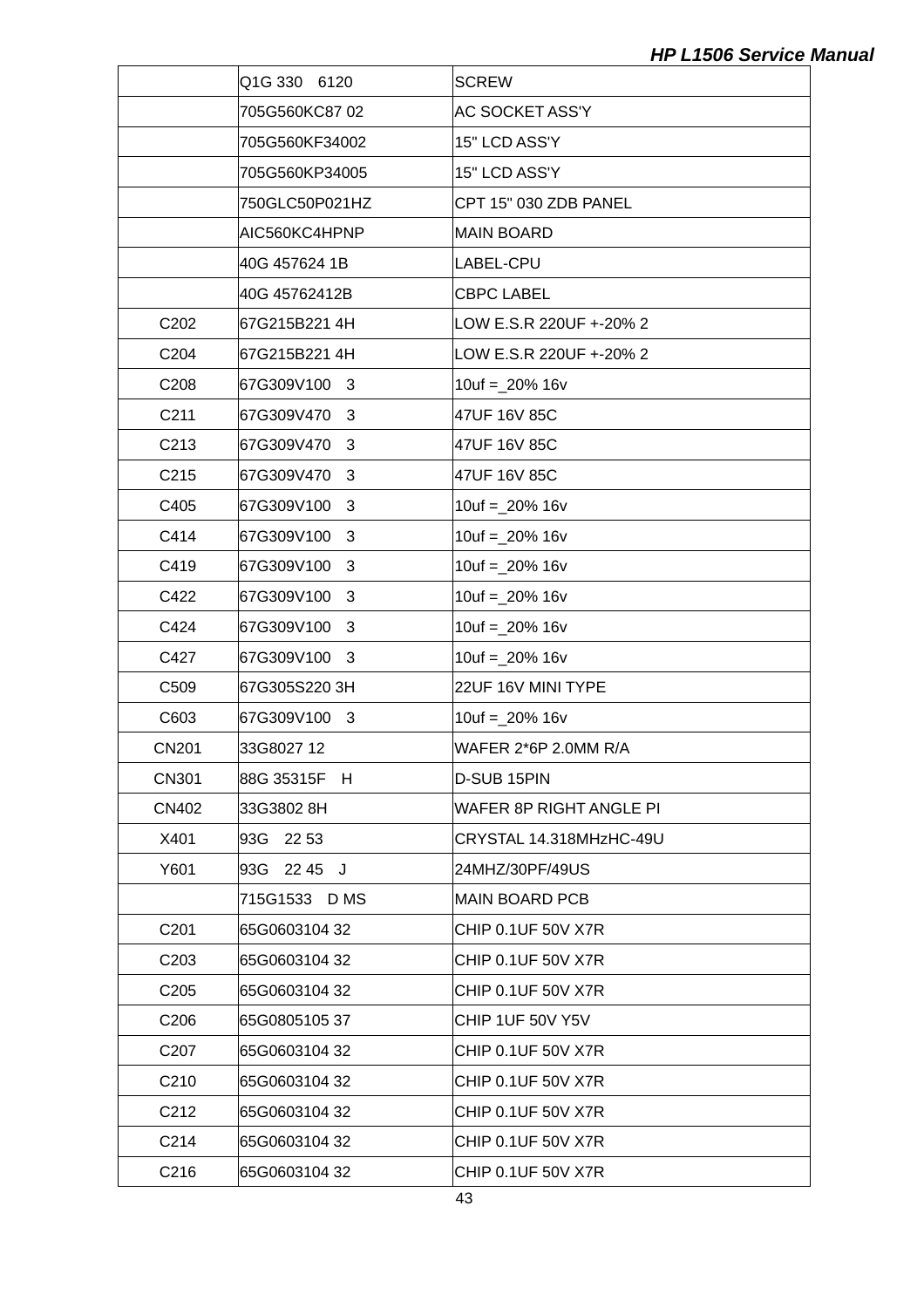| C <sub>219</sub>  | 65G0603104 32  | CHIP 0.1UF 50V X7R         |
|-------------------|----------------|----------------------------|
| C304              | 65G0603473 32  | CHIP 0.047UF 50V X7R       |
| C <sub>305</sub>  | 65G0603473 32  | CHIP 0.047UF 50V X7R       |
| C306              | 65G0603473 32  | CHIP 0.047UF 50V X7R       |
| C <sub>30</sub> 7 | 65G0603102 32  | 1000PF +-10% 50V X7R       |
| C308              | 65G0603473 32  | CHIP 0.047UF 50V X7R       |
| C <sub>309</sub>  | 65G060347332   | CHIP 0.047UF 50V X7R       |
| C310              | 65G0603473 32  | CHIP 0.047UF 50V X7R       |
| C311              | l65G0603680 31 | CHIP 68PF 50V NPO          |
| C312              | 65G0603221 32  | CHIP 220PF 50V NPO         |
| C313              | 65G0603224 32  | <b>CHIP 0.22UF 50V X7R</b> |
| C314              | 65G0603104 12  | ICER2 0603 X7R 16V 100N    |
| C315              | 65G0603104 32  | <b>CHIP 0.1UF 50V X7R</b>  |
| C316              | 65G0603104 32  | CHIP 0.1UF 50V X7R         |
| C317              | 65G0603104 32  | <b>CHIP 0.1UF 50V X7R</b>  |
| C401              | 65G0603104 32  | CHIP 0.1UF 50V X7R         |
| C402              | l65G0603220 31 | CER1 0603 NP0 50V 22P P    |
| C403              | 65G0603220 31  | CER1 0603 NP0 50V 22P P    |
| C404              | 65G0603104 32  | <b>CHIP 0.1UF 50V X7R</b>  |
| C406              | 65G0603104 32  | CHIP 0.1UF 50V X7R         |
| C407              | 65G0603104 32  | CHIP 0.1UF 50V X7R         |
| C408              | 65G0603104 32  | CHIP 0.1UF 50V X7R         |
| C409              | 65G0603104 32  | <b>CHIP 0.1UF 50V X7R</b>  |
| C410              | 65G0603104 32  | CHIP 0.1UF 50V X7R         |
| C411              | 65G0603104 32  | CHIP 0.1UF 50V X7R         |
| C412              | 65G0603104 32  | <b>CHIP 0.1UF 50V X7R</b>  |
| C413              | 65G0603104 32  | <b>CHIP 0.1UF 50V X7R</b>  |
| C415              | 65G0603104 32  | CHIP 0.1UF 50V X7R         |
| C416              | 65G0603104 32  | <b>CHIP 0.1UF 50V X7R</b>  |
| C417              | 65G0603104 32  | CHIP 0.1UF 50V X7R         |
| C418              | 65G0603104 32  | <b>CHIP 0.1UF 50V X7R</b>  |
| C420              | 65G0603104 32  | CHIP 0.1UF 50V X7R         |
| C421              | 65G0603104 32  | <b>CHIP 0.1UF 50V X7R</b>  |
| C423              | 65G0603104 32  | CHIP 0.1UF 50V X7R         |
| C425              | 65G0603104 32  | <b>CHIP 0.1UF 50V X7R</b>  |
| C426              | 65G0603104 32  | CHIP 0.1UF 50V X7R         |
| C428              | 65G0603104 32  | CHIP 0.1UF 50V X7R         |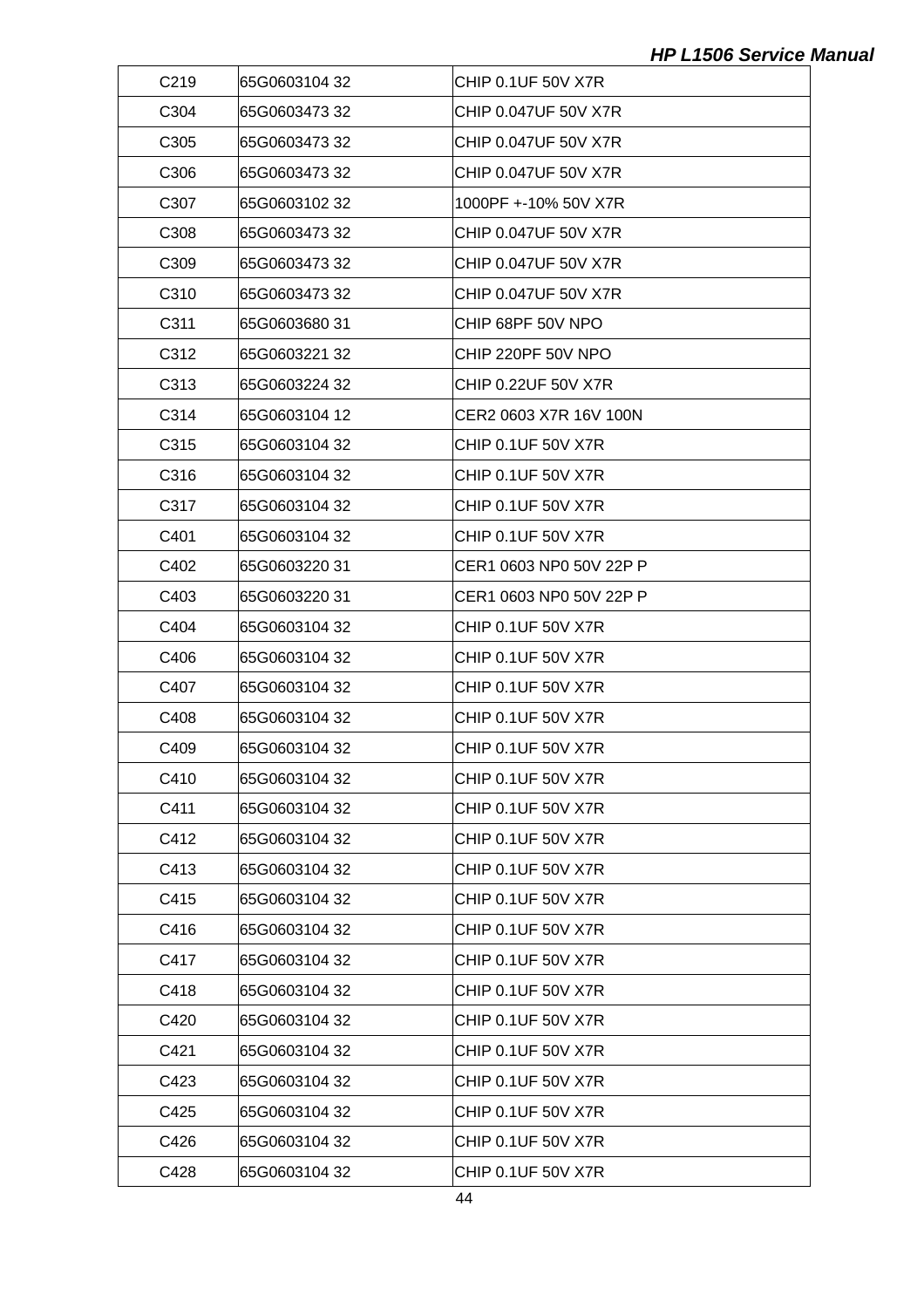| C510             | 65G0603104 32    | CHIP 0.1UF 50V X7R        |
|------------------|------------------|---------------------------|
| C511             | 65G0603104 32    | CHIP 0.1UF 50V X7R        |
| C601             | 65G0603104 32    | <b>CHIP 0.1UF 50V X7R</b> |
| C602             | 65G060322031     | CER1 0603 NP0 50V 22P P   |
| C604             | 65G0603220 31    | CER1 0603 NP0 50V 22P P   |
| C605             | 65G0603224 32    | CHIP 0.22UF 50V X7R       |
| C606             | 65G0603102 32    | 1000PF +-10% 50V X7R      |
| C607             | 65G0603102 32    | 1000PF +-10% 50V X7R      |
| C609             | 65G0603102 32    | 1000PF +-10% 50V X7R      |
| C610             | 65G0603102 32    | 1000PF +-10% 50V X7R      |
| C613             | 65G0603104 32    | CHIP 0.1UF 50V X7R        |
| <b>CN501</b>     | 33G8019 50       | CONNECTOR 50P             |
| D <sub>201</sub> | 93G1004 3        | <b>SS14</b>               |
| D <sub>202</sub> | 93G1020 1 S      | GS1D                      |
| D301             | 93G 6433P        | BAV99                     |
| D302             | 93G -<br>6433P   | BAV99                     |
| D303             | 93G 6433P        | BAV99                     |
| D304             | 64 42 P<br>93G - | <b>BAV70 SOT-23</b>       |
| D317             | 39149<br>93G     | MLL5232B BY FULL POWER    |
| D318             | 93G<br>39149     | IMLL5232B BY FULL POWER   |
| D319             | 93G<br>39149     | MLL5232B BY FULL POWER    |
| D320             | 93G<br>39149     | MLL5232B BY FULL POWER    |
| D321             | 39149<br>93G -   | MLL5232B BY FULL POWER    |
| D322             | 93G<br>39149     | MLL5232B BY FULL POWER    |
| D323             | 39149<br>93G     | MLL5232B BY FULL POWER    |
| D601             | 93G 6444 S       | <b>LL4148WP</b>           |
| FB202            | 71G 56Z601       | CHIP BEAD 600 OHM 0805    |
| FB301            | 61L0603000       | RST SM 0603 JUMP MAX 0R   |
| FB302            | 61L0603000       | RST SM 0603 JUMP MAX 0R   |
| FB303            | 61L0603000       | RST SM 0603 JUMP MAX 0R   |
| FB304            | 61L0805201       | 200 OHM 0805 1/8W         |
| FB401            | 71G 56Z601       | CHIP BEAD 600 OHM 0805    |
| FB402            | 71G 56Z601       | CHIP BEAD 600 OHM 0805    |
| FB403            | 71G 56Z601       | CHIP BEAD 600 OHM 0805    |
| FB404            | 71G 56Z601       | CHIP BEAD 600 OHM 0805    |
| FB405            | 71G 56Z601       | CHIP BEAD 600 OHM 0805    |
| FB406            | 71G 56Z601       | CHIP BEAD 600 OHM 0805    |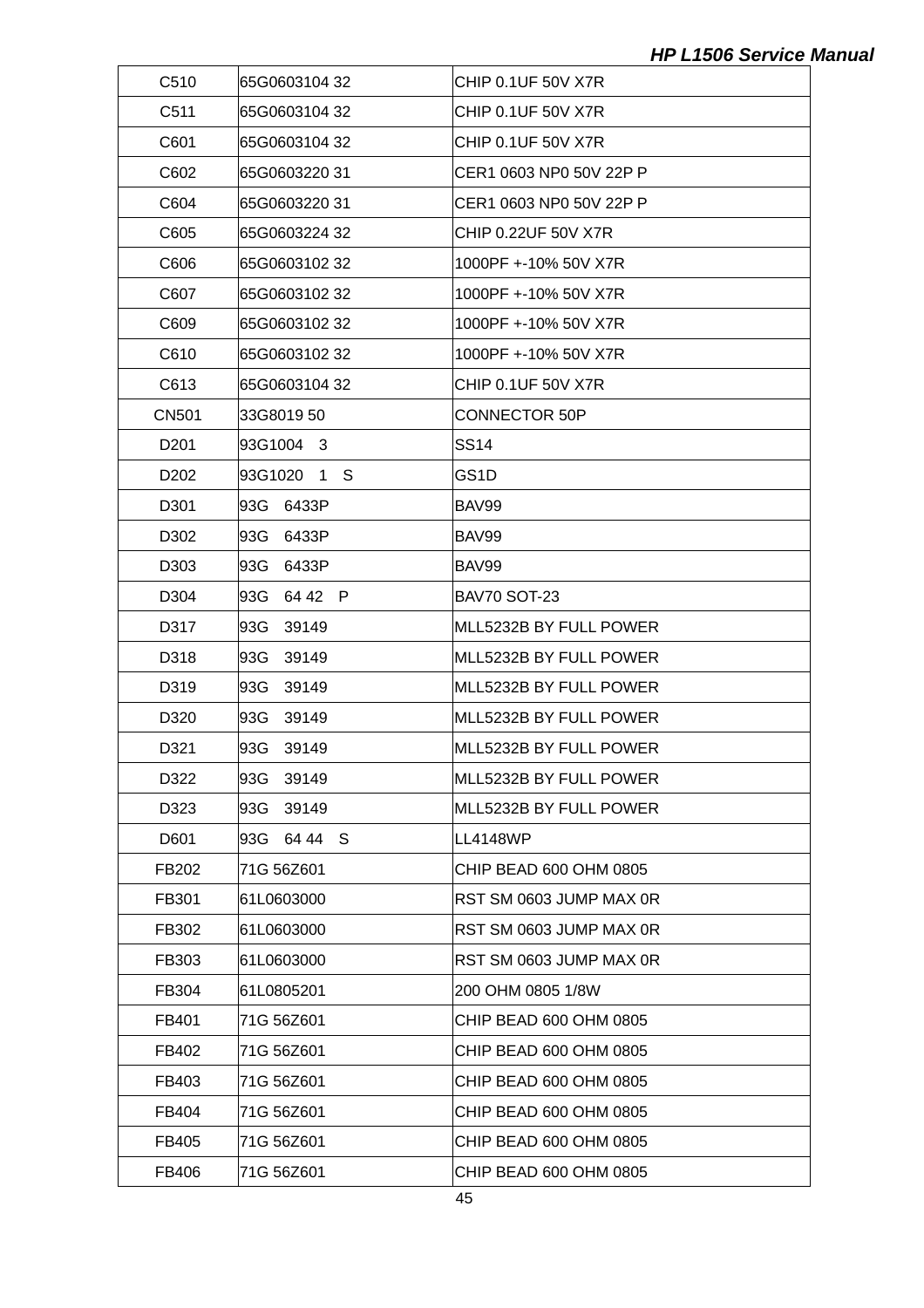| Q201 | 57G 417<br>$\overline{4}$ | PMBS3904/PHILIPS-SMT(04 |
|------|---------------------------|-------------------------|
| Q202 | 57G 417 4                 | PMBS3904/PHILIPS-SMT(04 |
| Q203 | 57G 763<br>$\overline{1}$ | A03401 SOT23 BY AOS(A1) |
| Q204 | 57G 417<br>4              | PMBS3904/PHILIPS-SMT(04 |
| Q301 | 57G 417 4                 | PMBS3904/PHILIPS-SMT(04 |
| Q601 | 57G 417<br>6              | PMBS3906/PHILIPS-SMT(06 |
| Q603 | 57G 417 6                 | PMBS3906/PHILIPS-SMT(06 |
| R201 | 61L0603472                | RST SM 0603 RC0603 4K7  |
| R202 | 61L0603103                | RST SM 0603 RC0603 10K  |
| R203 | 61L0603102                | RST SM 0603 RC0603 1K P |
| R204 | 61L0603103                | RST SM 0603 RC0603 10K  |
| R205 | 61L0603472                | RST SM 0603 RC0603 4K7  |
| R207 | 61L0603472                | RST SM 0603 RC0603 4K7  |
| R208 | 61L0603103                | RST SM 0603 RC0603 10K  |
| R210 | 61L0603000                | RST SM 0603 JUMP MAX 0R |
| R211 | 61L0603103                | RST SM 0603 RC0603 10K  |
| R212 | 61L0603472                | RST SM 0603 RC0603 4K7  |
| R217 | 61L0603513                | CHIP 51K OHM 1/10W      |
| R218 | 61L0603103                | RST SM 0603 RC0603 10K  |
| R219 | 61L0603103                | RST SM 0603 RC0603 10K  |
| R301 | 61L0603330                | CHIPR 33 OHM +-5% 1/10W |
| R302 | 61L0603330                | CHIPR 33 OHM +-5% 1/10W |
| R303 | 61L0603330                | CHIPR 33 OHM +-5% 1/10W |
| R304 | 61L0603471                | CHIPR 470 OHM+-5% 1/10W |
| R305 | 61L0603680                | RST SM 0603 RC0603 68R  |
| R306 | 61L0603680                | RST SM 0603 RC0603 68R  |
| R307 | 61L0603680                | RST SM 0603 RC0603 68R  |
| R308 | 61L0603103                | RST SM 0603 RC0603 10K  |
| R309 | 61L0603101                | RST SM 0603 RC0603 100R |
| R310 | 61L0603102                | RST SM 0603 RC0603 1K P |
| R311 | 61L0603102                | RST SM 0603 RC0603 1K P |
| R312 | 61L0603101                | RST SM 0603 RC0603 100R |
| R313 | 61L0603222                | RST SM 0603 RC0603 2K2  |
| R314 | 61L0603222                | RST SM 0603 RC0603 2K2  |
| R315 | 61L0603220                | RST SM 0603 RC0603 22R  |
| R316 | 61L0603220                | RST SM 0603 RC0603 22R  |
| R317 | 61L0603472                | RST SM 0603 RC0603 4K7  |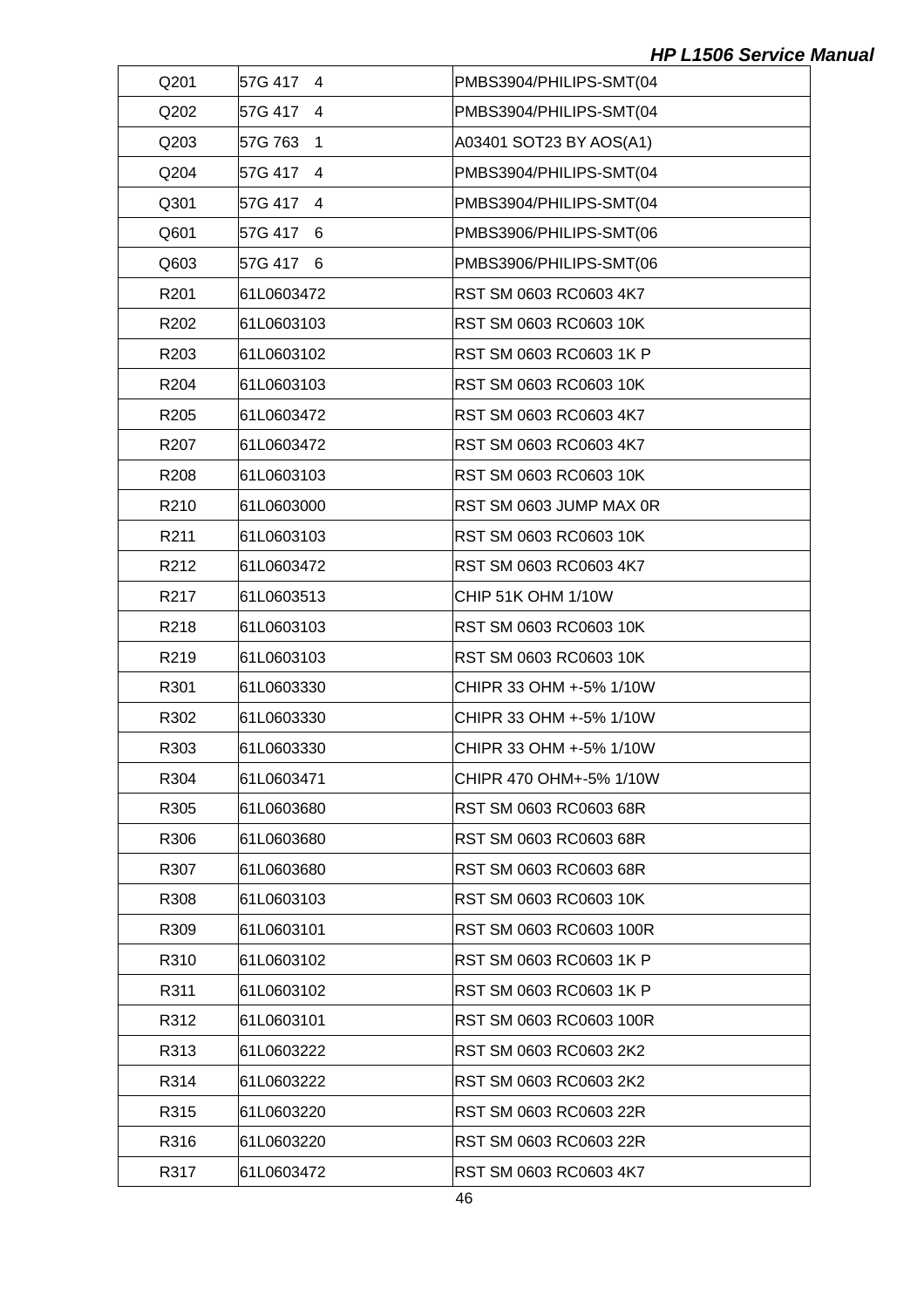| R318              | 61L0603472 | RST SM 0603 RC0603 4K7  |
|-------------------|------------|-------------------------|
| R319              | 61L0603223 | CHIPR 22K OHM +-5% 1/10 |
| R325              | 61L0603750 | RST SM 0603 RC22H 75R P |
| R326              | 61L0603750 | RST SM 0603 RC22H 75R P |
| R327              | 61L0603750 | RST SM 0603 RC22H 75R P |
| R328              | 61L0603472 | RST SM 0603 RC0603 4K7  |
| R329              | 61L0603103 | RST SM 0603 RC0603 10K  |
| R402              | 61L0603472 | RST SM 0603 RC0603 4K7  |
| R403              |            | CHIP 390 OHM 1/10W 1%   |
| R <sub>501</sub>  | 61L0603000 | RST SM 0603 JUMP MAX 0R |
| R502              | 61L0603000 | RST SM 0603 JUMP MAX 0R |
| R503              | 61L0603000 | RST SM 0603 JUMP MAX 0R |
| R504              | 61L0603000 | RST SM 0603 JUMP MAX 0R |
| R505              | 61L0603000 | RST SM 0603 JUMP MAX 0R |
| R506              | 61L0603000 | RST SM 0603 JUMP MAX 0R |
| R <sub>50</sub> 7 | 61L0603000 | RST SM 0603 JUMP MAX 0R |
| R508              | 61L0603000 | RST SM 0603 JUMP MAX 0R |
| R510              | 61L0603000 | RST SM 0603 JUMP MAX 0R |
| R601              | 61L0603103 | RST SM 0603 RC0603 10K  |
| R602              | 61L0603103 | RST SM 0603 RC0603 10K  |
| R603              | 61L0603103 | RST SM 0603 RC0603 10K  |
| R604              | 61L0603103 | RST SM 0603 RC0603 10K  |
| R605              | 61L0603103 | RST SM 0603 RC0603 10K  |
| R606              | 61L0603103 | RST SM 0603 RC0603 10K  |
| R607              | 61L0603103 | RST SM 0603 RC0603 10K  |
| R608              | 61L0603101 | RST SM 0603 RC0603 100R |
| R609              | 61L0603101 | RST SM 0603 RC0603 100R |
| R610              | 61L0603101 | RST SM 0603 RC0603 100R |
| R611              | 61L0603101 | RST SM 0603 RC0603 100R |
| R613              | 61L0603103 | RST SM 0603 RC0603 10K  |
| R616              | 61L0603472 | RST SM 0603 RC0603 4K7  |
| R617              | 61L0603471 | CHIPR 470 OHM+-5% 1/10W |
| R620              | 61L0603102 | RST SM 0603 RC0603 1K P |
| R621              | 61L0603102 | RST SM 0603 RC0603 1K P |
| R623              | 61L0603102 | RST SM 0603 RC0603 1K P |
| R624              | 61L0603102 | RST SM 0603 RC0603 1K P |
| R628              | 61L0603471 | CHIPR 470 OHM+-5% 1/10W |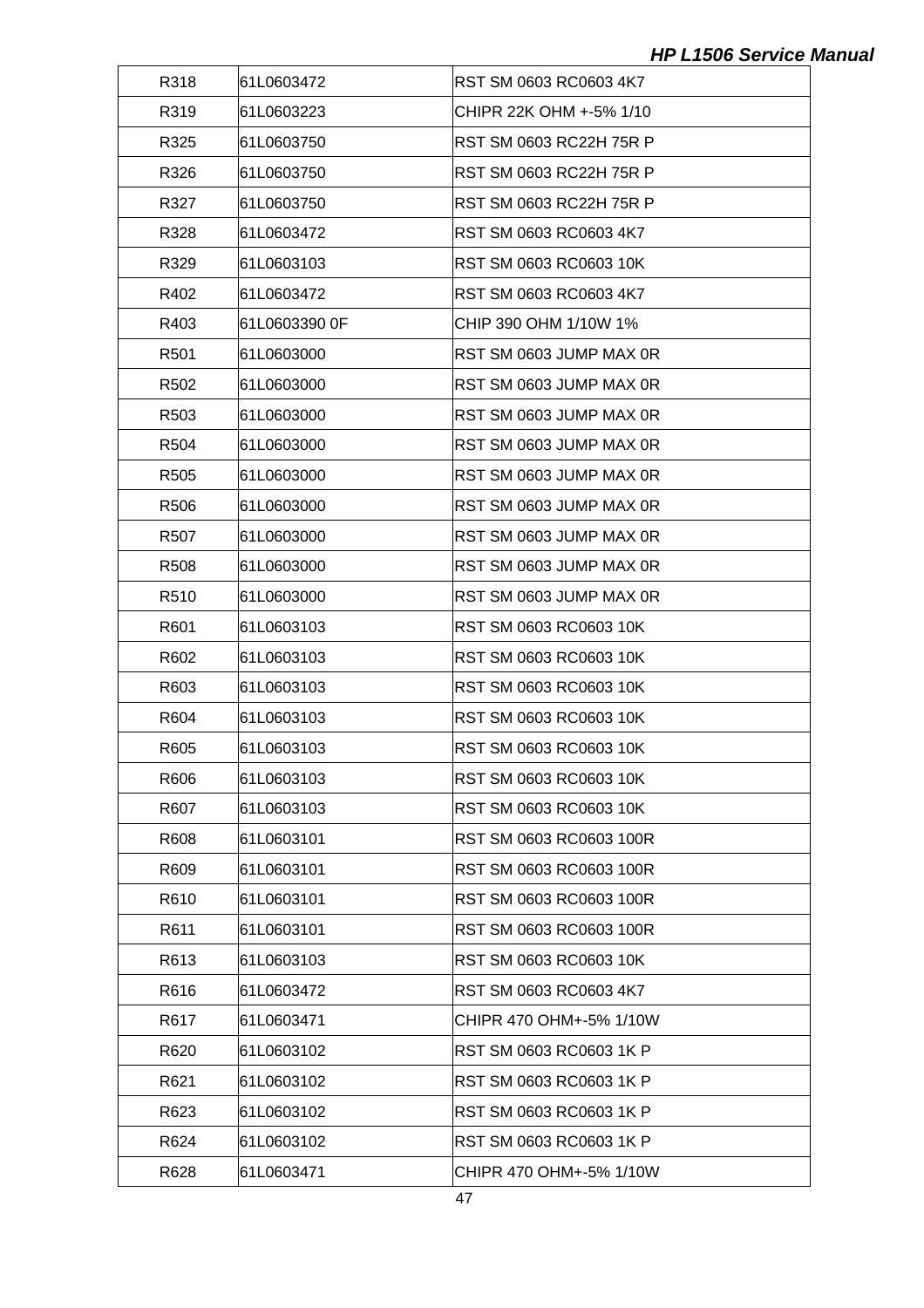| R629            | 61L0603472      | RST SM 0603 RC0603 4K7    |
|-----------------|-----------------|---------------------------|
| R636            | 61L0603101      | RST SM 0603 RC0603 100R   |
| R641            | 61L0603000      | RST SM 0603 JUMP MAX 0R   |
| R644            | 61L0603103      | RST SM 0603 RC0603 10K    |
| R645            | 61L0603103      | RST SM 0603 RC0603 10K    |
| R655            | 61L0603103      | RST SM 0603 RC0603 10K    |
| RP601           | 61L 125103 8    | CHIP AR 8P4R 10KOHM +-5   |
| RP602           | 61L 125103 8    | ICHIP AR 8P4R 10KOHM +-5  |
| RP603           | 61L 125103 8    | ICHIP AR 8P4R 10KOHM +-5  |
| RP604           | 61L 125103 8    | CHIP AR 8P4R 10KOHM +-5   |
| U201            | 56G 563 31      | AI1117D-1.8-EI            |
| U202            | 56G 563 7       | AIC1084-33PM              |
| U301            | 56G1133 34      | M24C02-WMN6TP             |
| U401            | 56G 562511      | TSU15AK-LF                |
| U601            | 56G1125543CH4   | MTV512GMV                 |
| U602            | 56G113356A      | 24LC16B/SNG SOIC-8PIN     |
|                 | 715G1532 D1 P   | KEPC PCB                  |
| <b>CN201</b>    | 95G8014 4515    | <b>HARNESS</b>            |
| DP <sub>1</sub> | 81G 12 1 GP     | GP32032ME                 |
| SW <sub>1</sub> | 77G 600<br>1GCJ | <b>TACT SWITCH TSPB-2</b> |
|                 | 715G1532 E K    | <b>KEPC PCB</b>           |
| <b>CN101</b>    | 33G8027 8 H     | WAFER 8P 2.0mm DIP DUAL   |
| <b>CN102</b>    | 33G3802 4H      | WAFER 4P RIGHT ANGLE      |
| SW <sub>2</sub> | 1GCJ<br>77G 600 | TACT SWITCH TSPB-2        |
| SW <sub>3</sub> | 1GCJ<br>77G 600 | <b>TACT SWITCH TSPB-2</b> |
| SW4             | 77G 600<br>1GCJ | TACT SWITCH TSPB-2        |
|                 | 40G 45762420A   | <b>ID LABEL</b>           |
|                 | 705G 560 57 43  | Q903 ASS'Y                |
|                 | 705G 560 93 01  | D902 ASS'Y                |
|                 | 705G 560 93 02  | D904 ASS'Y                |
|                 | 705G 780 61 09  | R905 ASS'Y                |
| C818            | 65L 3J1506ET    | 15PF 3KV 5%               |
| C826            | 65L 3J5096ET    | 5PF 5% SL 3KV             |
| C827            | 3J5096ET<br>65L | 5PF 5% SL 3KV             |
| C843            | 65L 3J1506ET    | 15PF 3KV 5%               |
| C845            | 67G215S1023K    | ED1000UF 16V              |
| C901            | 65G305M2222BP   | 2200PF +-20%              |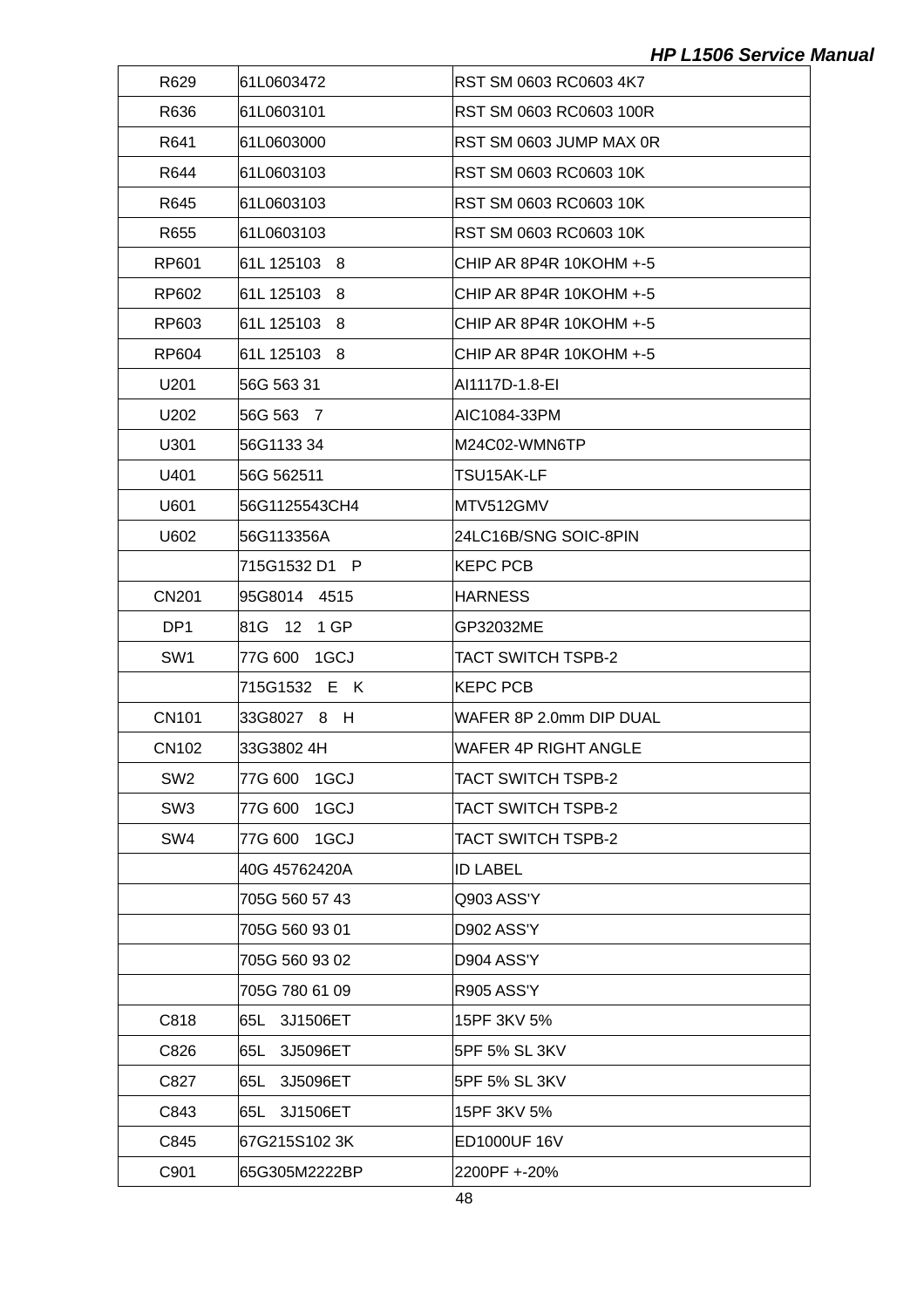| C902         | 65G305M2222BP        | 2200PF +-20%                 |
|--------------|----------------------|------------------------------|
| C904         | 67G215S4713K         | <b>EC 470UF 16V</b>          |
| C905         | 67G215S10115K        | 100UF 450V                   |
| C906         | l67G215S471 3K       | <b>EC 470UF 16V</b>          |
| C908         | 67G215S471 3K        | <b>EC 470UF 16V</b>          |
| C909         | 67G215S4713K         | <b>EC 470UF 16V</b>          |
| C911         | 67G215S471 3K        | <b>EC 470UF 16V</b>          |
| C921         | l65G306M4722BP       | 4700PF +-20% 400VAC          |
| <b>CN801</b> | 33G8020 2D<br>- U    | WAFER                        |
| <b>CN802</b> | 33G8020 2D<br>- U    | <b>WAFER</b>                 |
| <b>CN901</b> | 33G8029 5A           | <b>WAFER</b>                 |
| CN902        | 95G8014 12517        | <b>CONNECTOR</b>             |
| D901         | 93G 6026T52T         | <b>RECTIFIER DIODE FR107</b> |
| D906         | 93G<br>6038T52T      | FR103                        |
| DB901        | 93G 50460 13         | BRKDGE KBP206G 2A 600V       |
| FB901        | 71G 55 29            | <b>FERRITE BEAD</b>          |
| <b>IC902</b> | 56G 139 3A           | PC123Y22                     |
| L901         | 73L 174 55 HG<br>-GP | GBQM4.778.392                |
| L902         | 73L 174 40LSG<br>GP. | LINE FILTER                  |
| L903         | 73G 253 91 LS        | CHOKE BY LI SHIN             |
| L904         | 73G 253 91 LS        | CHOKE BY LI SHIN             |
| <b>NR901</b> | 61G 58080 WT         | 8 OHM NCT                    |
| PT801        | 80GL15T 20 DN        | TRANSFORMER                  |
| R904         | 61G152M39858F        | 0.39 OHM 5% 2W               |
| T901         | 80GL15T 19 N         | <b>TRANSFORMER BY YUVA</b>   |
|              | PW1521CPH1AIP        | POWER BOARD FOR AI           |
| C801         | 65G080547131         | CHIP 470PF 50V NPO           |
| C802         | l65G0805392 31       | CHIP 3900PF 50V X7R 080      |
| C803         | 65G0805104 22        | 0.1UF +-10% 25V X7R 080      |
| C805         | 65G1206225 22        | 2.2UF 25V X7R 1206           |
| C806         | 65G1206225 22        | 2.2UF 25V X7R 1206           |
| C807         | 65G1206225 22        | 2.2UF 25V X7R 1206           |
| C810         | 65G0805472 31        | CHIP 4700PF 50V X7R 080      |
| C811         | 65G0805471 21        | CHIP 470PF 25V NPO           |
| C819         | 65G0805105 22        | CHIP 1UF 25V X7R 0805        |
| C820         | l65G0805104 22       | 0.1UF +-10% 25V X7R 080      |
| C821         | 65G0805473 22        | SMD 47nf +-10%25V XTR        |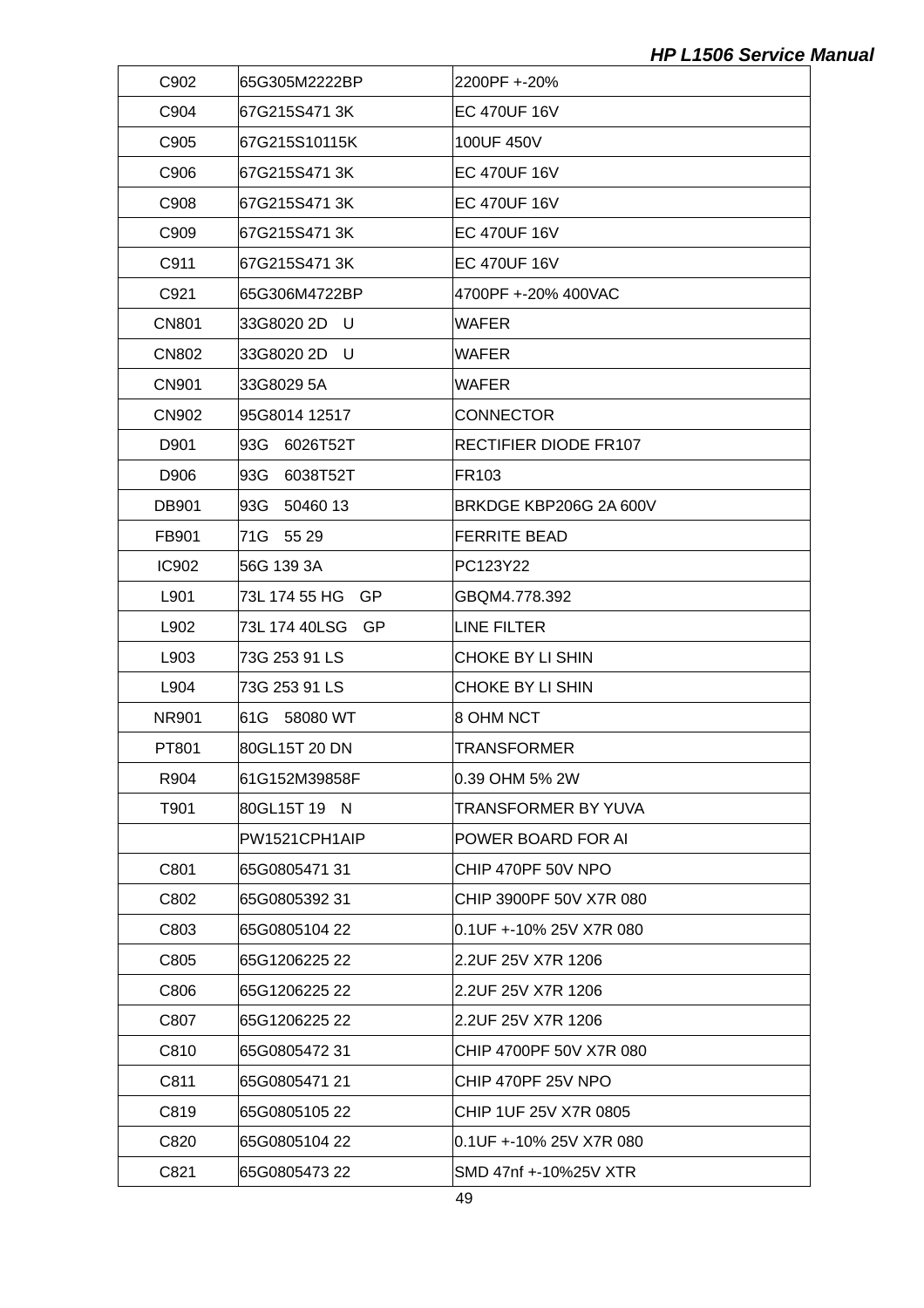| C823         | 65G0805104 22  | l0.1UF +-10% 25V X7R 080 |
|--------------|----------------|--------------------------|
| C828         | 65G0805104 22  | l0.1UF +-10% 25V X7R 080 |
| C829         | 65G0805473 22  | SMD 47nf +-10%25V XTR    |
| C832         | l65G0805472 31 | CHIP 4700PF 50V X7R 080  |
| C833         | 65G0805104 22  | 0.1UF +-10% 25V X7R 080  |
| C834         | l65G0805104 22 | l0.1UF +-10% 25V X7R 080 |
| C835         | l65G0805105 22 | CHIP 1UF 25V X7R 0805    |
| C836         | 65G0805474 22  | CHIP 0.47UF 25V X7R 080  |
| C837         | l65G0805104 22 | l0.1UF +-10% 25V X7R 080 |
| C838         | 65G0805104 22  | l0.1UF +-10% 25V X7R 080 |
| C839         | 65G0805105 22  | CHIP 1UF 25V X7R 0805    |
| C848         | l65G0805104 22 | l0.1UF +-10% 25V X7R 080 |
| C907         | 65G0805104 22  | 0.1UF +-10% 25V X7R 080  |
| C910         | l65G0805104 22 | l0.1UF +-10% 25V X7R 080 |
| C912         | l65G0805334 22 | 0.33UF+-10% 25V X7R 080  |
| C914         | 65G0805104 22  | 0.1UF +-10% 25V X7R 080  |
| C917         | 65G0805103 22  | CHIP 0.01uF 25V X7R 080  |
| C918         | l65G0805104 22 | 0.1UF +-10% 25V X7R 080  |
| C919         | 65G0805221 21  | 220PF 25V 5%             |
| C931         | 65G1206102 72  | CHIP 1000PF 500V X7R     |
| C932         | 65G1206102 72  | CHIP 1000PF 500V X7R     |
| C934         | 65G0805104 22  | l0.1UF +-10% 25V X7R 080 |
| D801         | 93G 6433P      | BAV99                    |
| D802         | 93G 6433P      | BAV99                    |
| D806         | 93G<br>6433P   | BAV99                    |
| D809         | 6432V<br>93G   | LL4148-GS08              |
| <b>IC801</b> | 56G 608 7      | OZT1060GN SOIC-20        |
| <b>IC901</b> | 56G 379 52     | LD7552BS                 |
| J903         | 61L1206000     | RST SM 1206 JUMP MAX 0R  |
| J926         | 61L1206000     | RST SM 1206 JUMP MAX 0R  |
| <b>JR901</b> | 61L1206000     | RST SM 1206 JUMP MAX 0R  |
| Q801         | 57G 417 4      | PMBS3904/PHILIPS-SMT(04  |
| Q806         | 57G 760<br>4   | DTA144WKA BY ROHM SMT    |
| Q807         | 57G 760<br>- 5 | DTC144WKA BY ROHM SMT    |
| Q808         | 57G 60040A     | AM4512C-T1-PF SO-8       |
| Q809         | 57G 60040A     | AM4512C-T1-PF SO-8       |
| Q812         | 57G 417 4      | PMBS3904/PHILIPS-SMT(04  |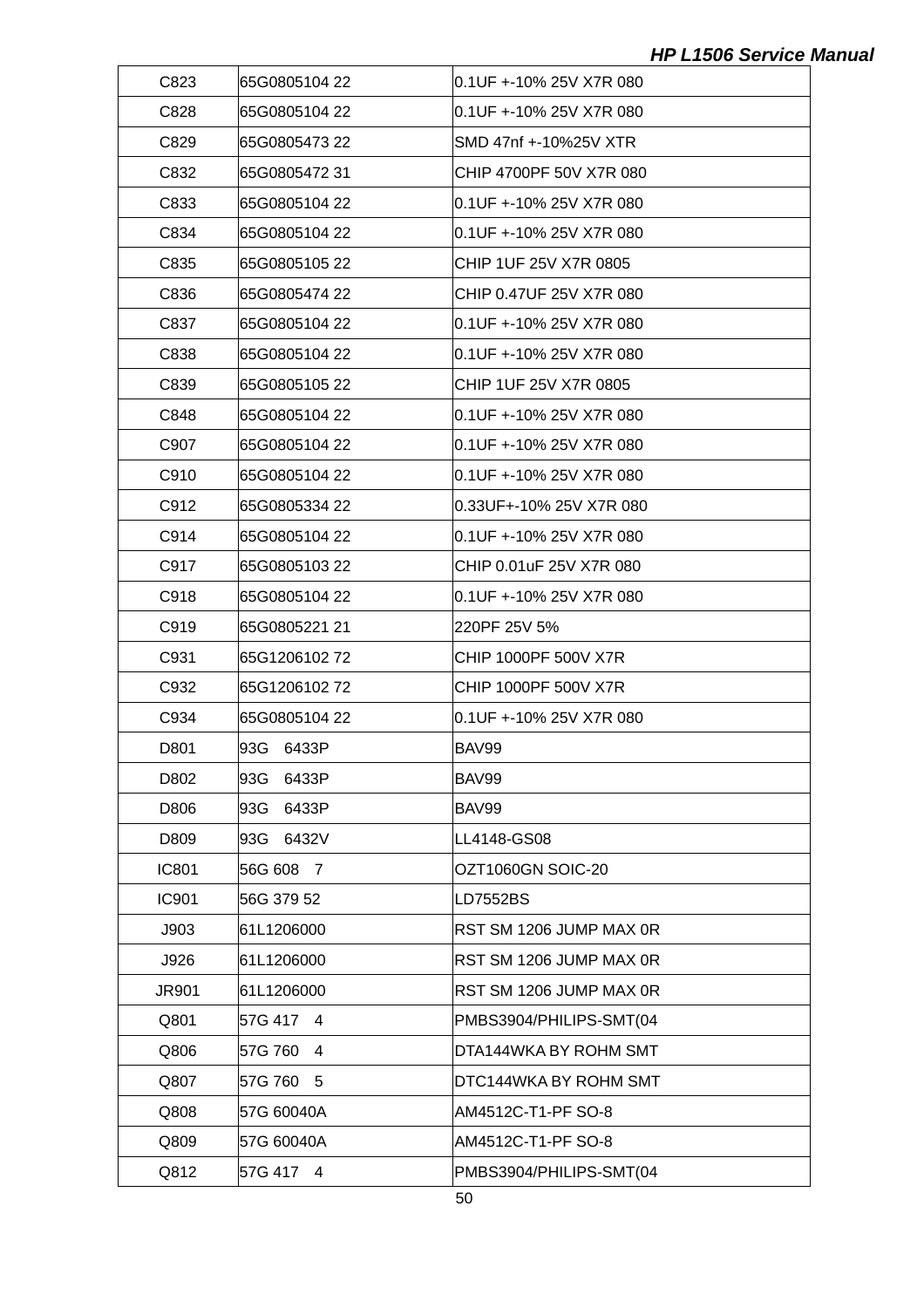| R801 | l61L0805682 | ICHIP 6.8KOHM 5% 0805 1/ |
|------|-------------|--------------------------|
| R802 | 61L0805134  | CHIP 130KOHM+-5% 1/8W    |
| R803 | l61L0805471 | CHIPR 470 OHM+-5% 1/8W   |
| R804 | l61L0805681 | 680 OHM 1/10W            |
| R805 | 61L0805102  | CHIPR 1K OHM +-5% 1/8W   |
| R806 | l61L0805681 | 680 OHM 1/10W            |
| R808 | l61L0805393 | SMD 39KOHM/0805/+-5% 1/  |
| R811 | 61L0805513  | CHIP 51KOHM 1/8W         |
| R812 | l61L0805333 | CHIP 33KOHM 1% 1/8W      |
| R813 | 61L0805513  | CHIP 51KOHM 1/8W         |
| R814 | l61L0805513 | CHIP 51KOHM 1/8W         |
| R819 | 61L0805220  | CHIP 22 OHM 5% 0805 1/8  |
| R820 | 61L0805220  | CHIP 22 OHM 5% 0805 1/8  |
| R824 | 61L0805103  | CHIPR 10K OHM +-5% 1/8W  |
| R825 | l61L0805683 | CHIPR 68K OHM+-5% 1/8W   |
| R828 | 61L0805103  | CHIPR 10K OHM +-5% 1/8W  |
| R829 | l61L1206100 | CHIPR 10 OHM+-5% 1/4W    |
| R830 | 61L0805753  | 75K 1/8W                 |
| R832 | 61L0805103  | CHIPR 10K OHM +-5% 1/8W  |
| R833 | 61L0805204  | 200K OHM 1/8W            |
| R835 | 61L0805105  | CHIP 1M OHM 5% 1/8W      |
| R836 | 61L0805204  | 200K OHM 1/8W            |
| R837 | l61L0805102 | CHIPR 1K OHM +-5% 1/8W   |
| R838 | 61L1206471  | CHIPR 470 OHM+-5% 1/4W   |
| R840 | 61L0805104  | CHIPR 100K OHM+-5% 1/8W  |
| R841 | 61L0805362  | CHIP 306KOHM 1/8W        |
| R842 | 61L0805104  | CHIPR 100K OHM+-5% 1/8W  |
| R843 | 61L0805472  | CHIRP 4.7K OHM +-5% 1/8  |
| R844 | 61L0805105  | CHIP 1M OHM 5% 1/8W      |
| R901 | 61L1206684  | CHIPR 680K OHM+-5% 1/4W  |
| R902 | 61L1206684  | CHIPR 680K OHM+-5% 1/4W  |
| R903 | 61L1206684  | CHIPR 680K OHM+-5% 1/4W  |
| R906 | 61L1206101  | CHIP 100 OHM 5% 1/4W     |
| R907 | 61L1206514  | CHIPR 510KOHM +-5% 1/4W  |
| R908 | 61L1206514  | CHIPR 510KOHM +-5% 1/4W  |
| R909 | 61L1206434  | 430K 1206 1/4W 5%        |
| R910 | 61L1206434  | 430K 1206 1/4W 5%        |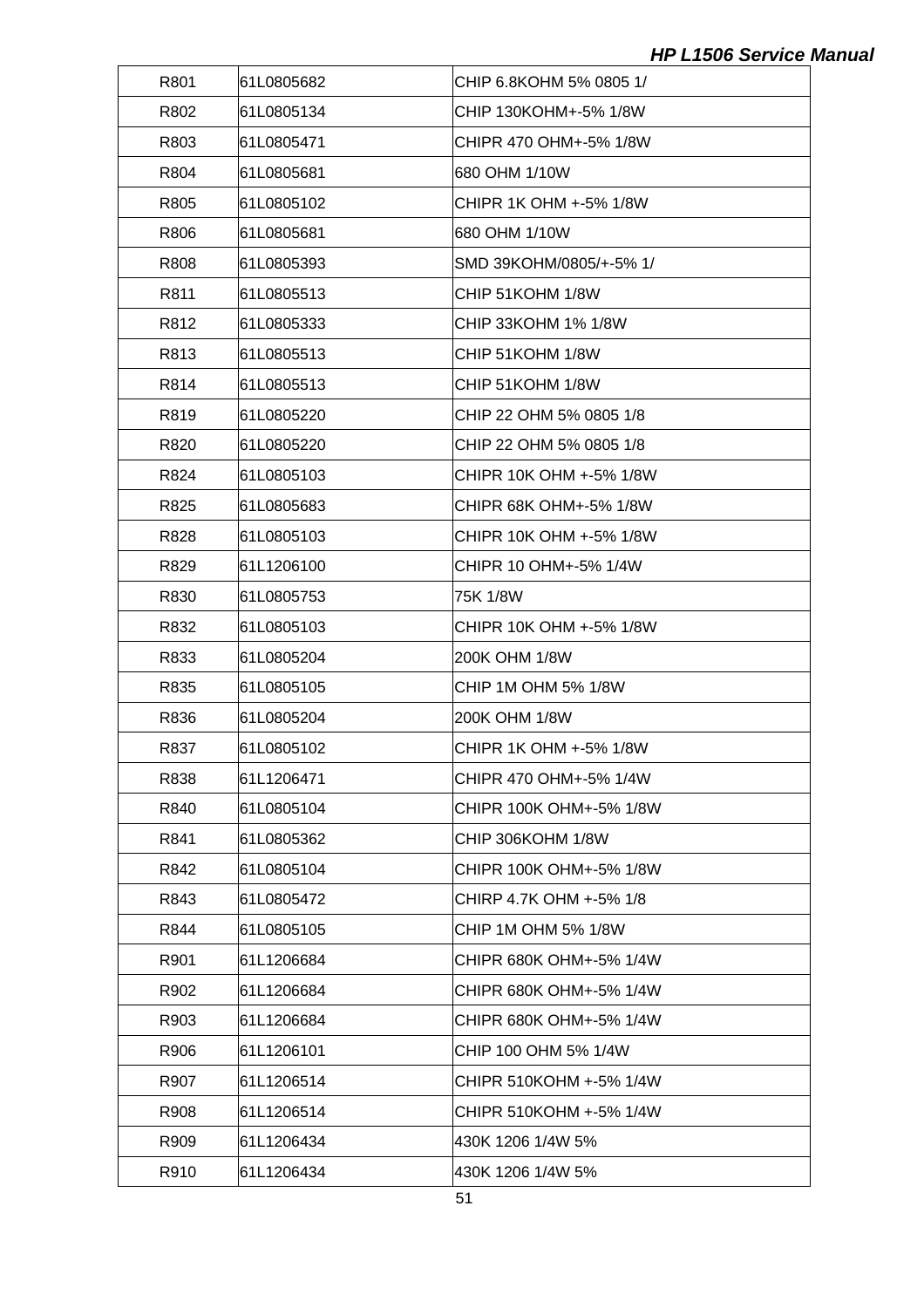| R911         | 61L0805151       | CHIP ISO HM 5% 1/8W     |
|--------------|------------------|-------------------------|
| R912         | 61L0805750 2F    | cHIP 75KOHM 1% 1/8W     |
| R913         | 61L0805100 3F    | CHIP 100KOHM +-1% 1/8W  |
| R914         | 61L1206339       | CHIP 3.30HM 1/4W        |
| R916         | 61L1206101       | CHIP 100 OHM 5% 1/4W    |
| R918         | 61L1206100       | CHIPR 10 OHM+-5% 1/4W   |
| R919         | 61L0805103       | CHIPR 10K OHM +-5% 1/8W |
| R920         | 61L0805333       | CHIP 33KOHM 1% 1/8W     |
| R921         | 61L0805362       | CHIP 306KOHM 1/8W       |
| R922         | 61L0805242       | CHIP 2.4KOHM 1% 1/8W    |
| R923         | 61L0805102       | CHIPR 1K OHM +-5% 1/8W  |
| R924         | 61L0805102       | CHIPR 1K OHM +-5% 1/8W  |
| R925         | 61L0805202       | CHIP 2KOHM 1/8W         |
| R926         | 61L0805102       | CHIPR 1K OHM +-5% 1/8W  |
| R927         | 61L1206470       | CHIP 470HM 5% 1/4W      |
| R928         | 61L0805331       | CHIP 330 OHM 5% 1/10W   |
| R930         | 61L0805100 3F    | CHIP 100KOHM +-1% 1/8W  |
| R931         | 61L1206434       | 430K 1206 1/4W 5%       |
| R932         | 61L1206514       | CHIPR 510KOHM +-5% 1/4W |
| R934         | 61L1206101       | CHIP 100 OHM 5% 1/4W    |
| R935         | 61L1206101       | CHIP 100 OHM 5% 1/4W    |
| R936         | 61L1206101       | CHIP 100 OHM 5% 1/4W    |
| R937         | 61L1206101       | CHIP 100 OHM 5% 1/4W    |
| ZD801        | 93G 39S 24 T     | RLZ 5.6B LLDS           |
| ZD802        | 93G 39S 24 T     | RLZ 5.6B LLDS           |
| ZD805        | 93G 39S 24 T     | RLZ 5.6B LLDS           |
| ZD902        | 93G 39S 17 T     | RLZ12B LLDS             |
| ZD903        | 93G 39S 19 T     | PTZ7.5B                 |
| ZD904        | 93G 39S 25 T     | RLZ5.1B LLDS            |
|              | 715G1508 1       | <b>PWPC BOARD PCB</b>   |
| C905         | 6G 31502         | 1.5MM RIVET             |
| C930         | 65G 1K152 1T6921 | 1.5nF/1K Y5P +-10%      |
| <b>CN901</b> | 6G 31500         | <b>EYELET</b>           |
| F901         | 84G 56 1         | FUSE 2A 250V WICKMANN   |
| <b>IC903</b> | 56G 158 10 T     | AZ431AZ-AE1             |
| <b>IC904</b> | 56G 158 10<br>T  | AZ431AZ-AE1             |
| L901         | 6G 31502         | 1.5MM RIVET             |